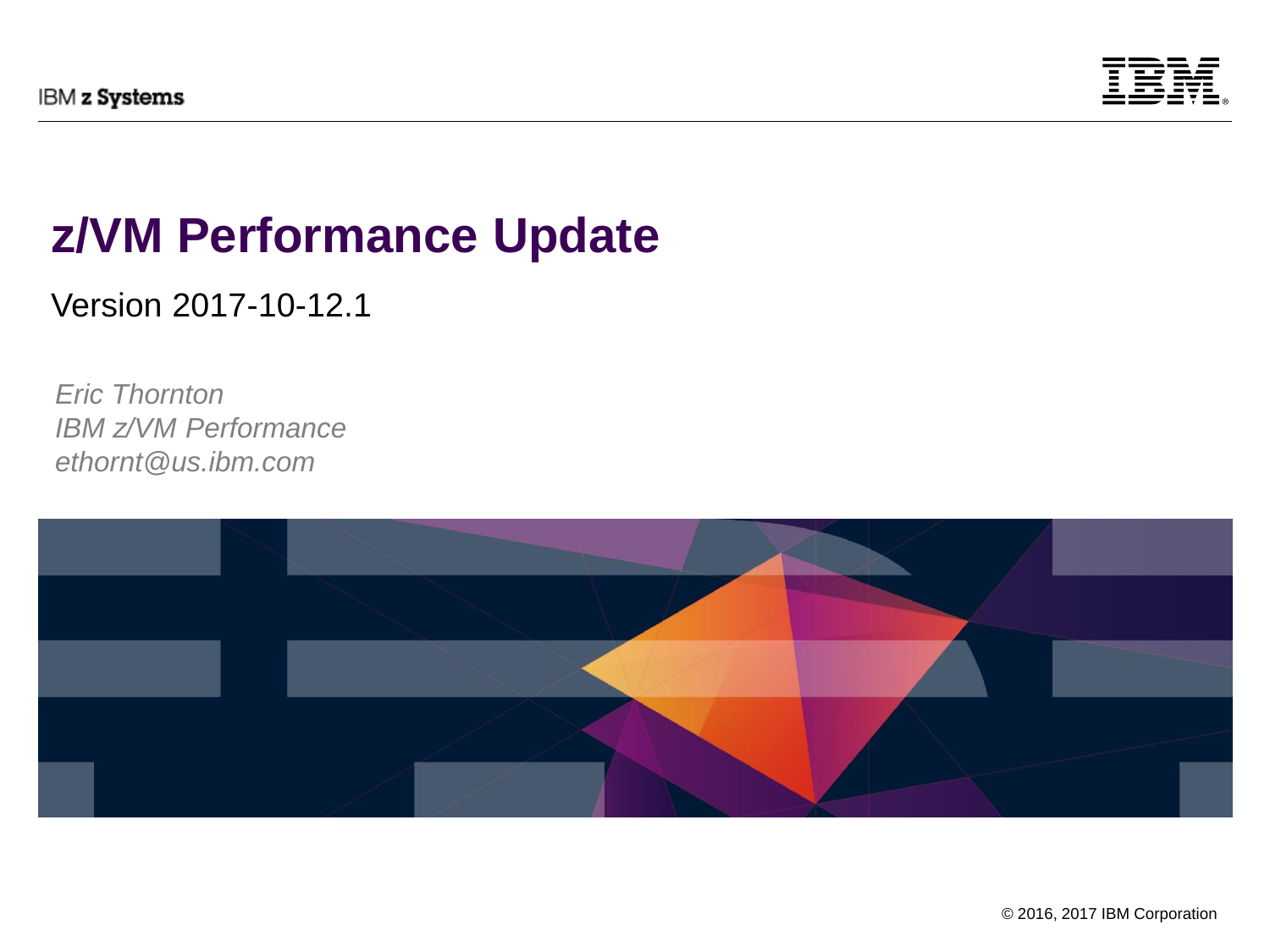

## **Credits**

- Your z/VM 6.4 Performance team:
	- Dean DiTommaso
	- Bill Guzior
	- Steve Jones
	- Virg Meredith
	- Bernd Nitsch
	- Dave Spencer
	- Marek Szermutzky
	- Eric Thornton
	- Xenia Tkatschow
	- Brian Wade
- The z/VM 6.4 Performance Report:
	- Dean DiTommaso
	- Steve Jones
	- Bob Neill
	- Patty Rando
	- Ann Shepherd
	- Dave Spencer
	- Eric Thornton
	- Xenia Tkatschow
	- Brian Wade
- Your z/VM 6.4 Performance Toolkit team:
	- Maxim Bochagov
	- Victor Boyarintsev
	- Rob van der Heij
	- Don McGlynn
	- Bob Neill
	- Mikhail Podmarkov
	- Ann Shepherd
- This chart deck:
	- Steve Jones
	- Xenia Tkatschow
	- Brian Wade
- Thanks also to anyone we inadvertently failed to mention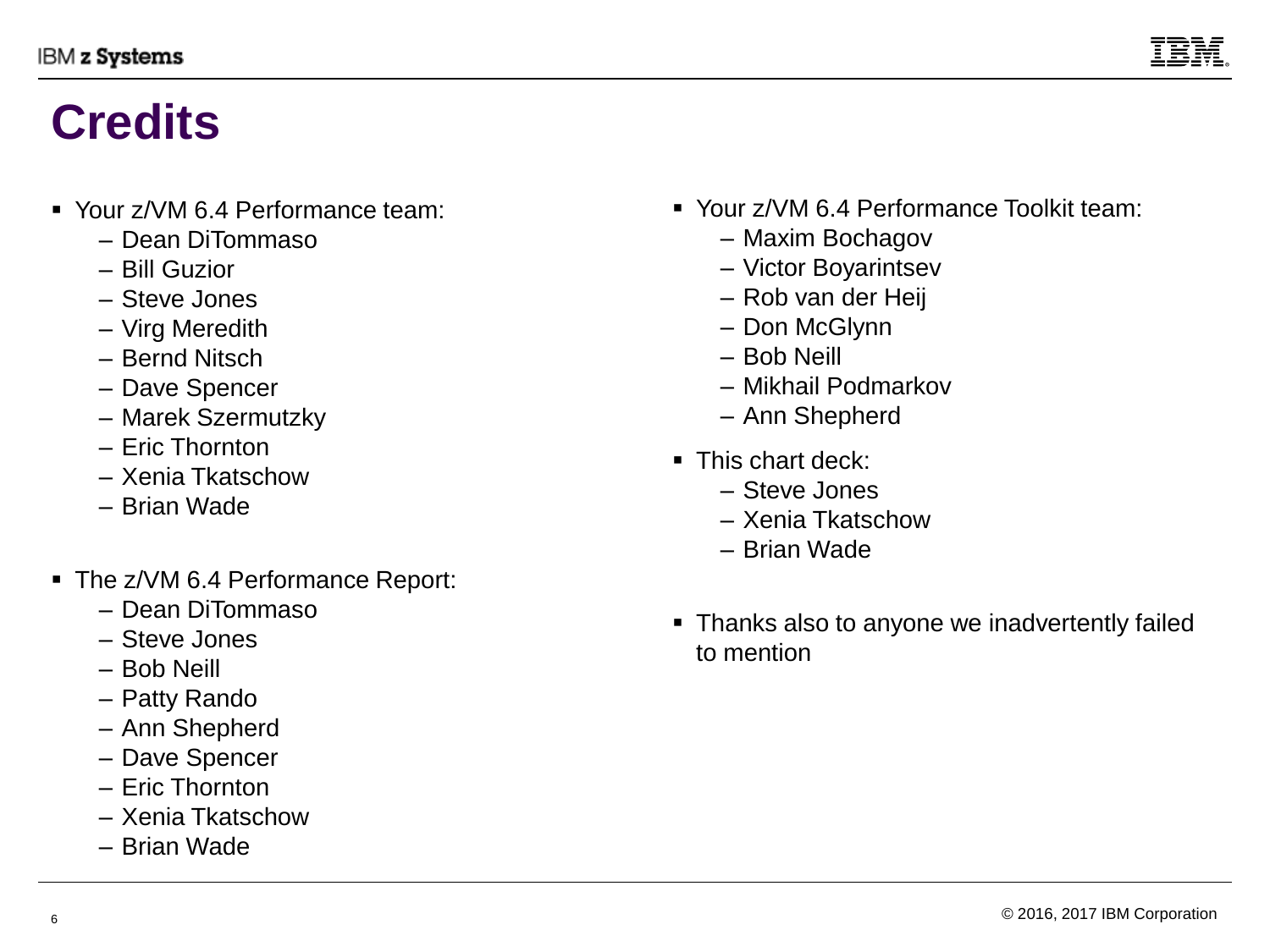

# **Agenda**

- z/VM 6.4 on z14, performance
- z/VM 6.4, regression performance
- Performance of new functions
	- Dynamic SMT
	- Memory scaling and the 2 TB support limit
	- HyperPAV and zHPF paging
	- CP scheduler improvements
	- Impact of the changed default for the SSL cipher
	- RSCS TCPNJE encryption
- z/VM 6.3 performance APARs that are in z/VM 6.4
- z/VM 6.4 performance APARs
- Small performance fixes in z/VM 6.4
- z/VM Performance Toolkit changes
- z/VM 6.4 1Q17 performance update
	- Concurrent I/O Support for XIV EDEVs
	- Dump channel program improvements
	- CRYPTO APVIRT Support
- z/VM 6.4 3Q17 performance update
- z/VM 6.4 4Q17 performance update
- Summary
- Appendix: Monitor record changes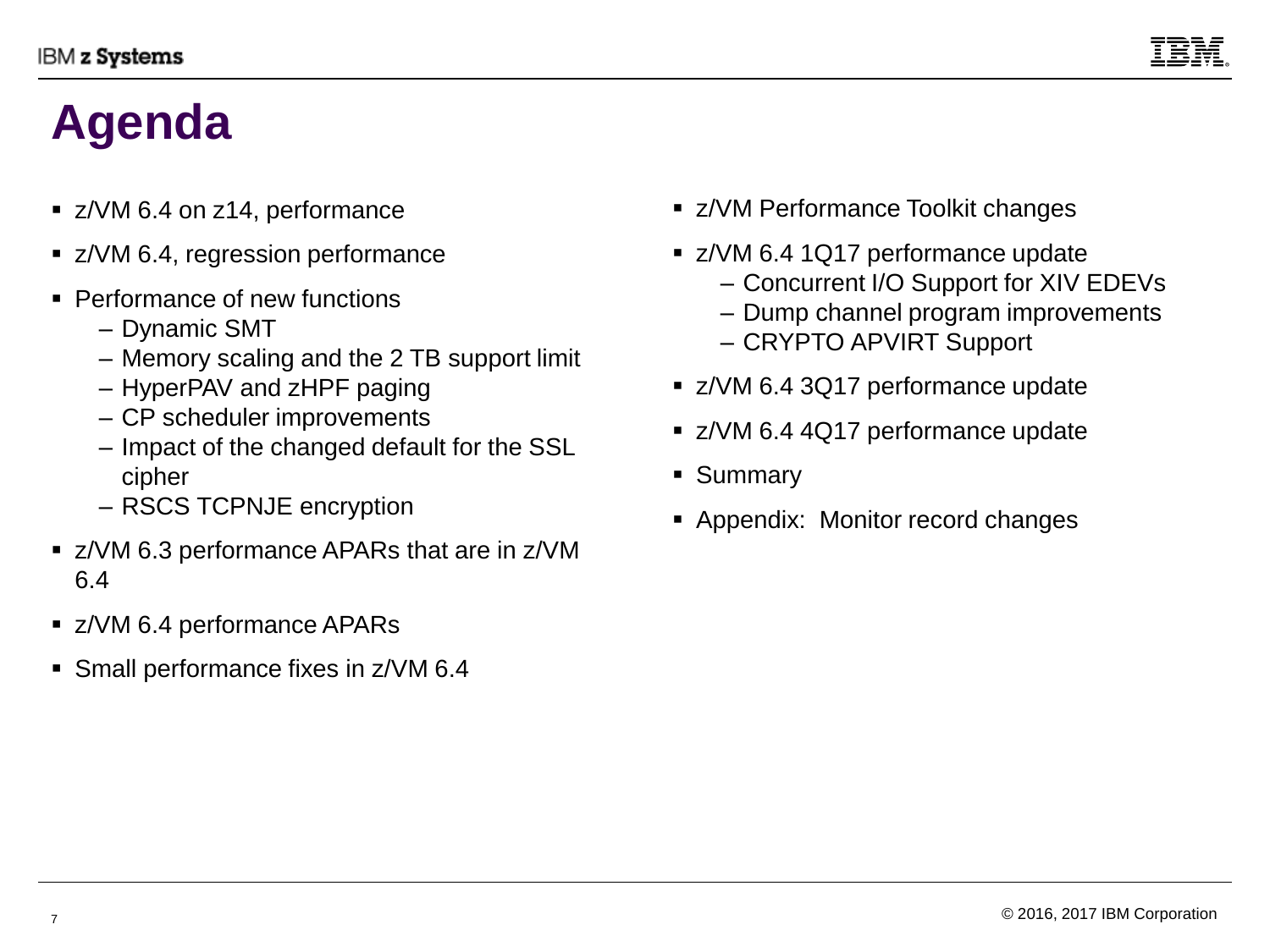

# **z/VM 6.4 on z14, Performance**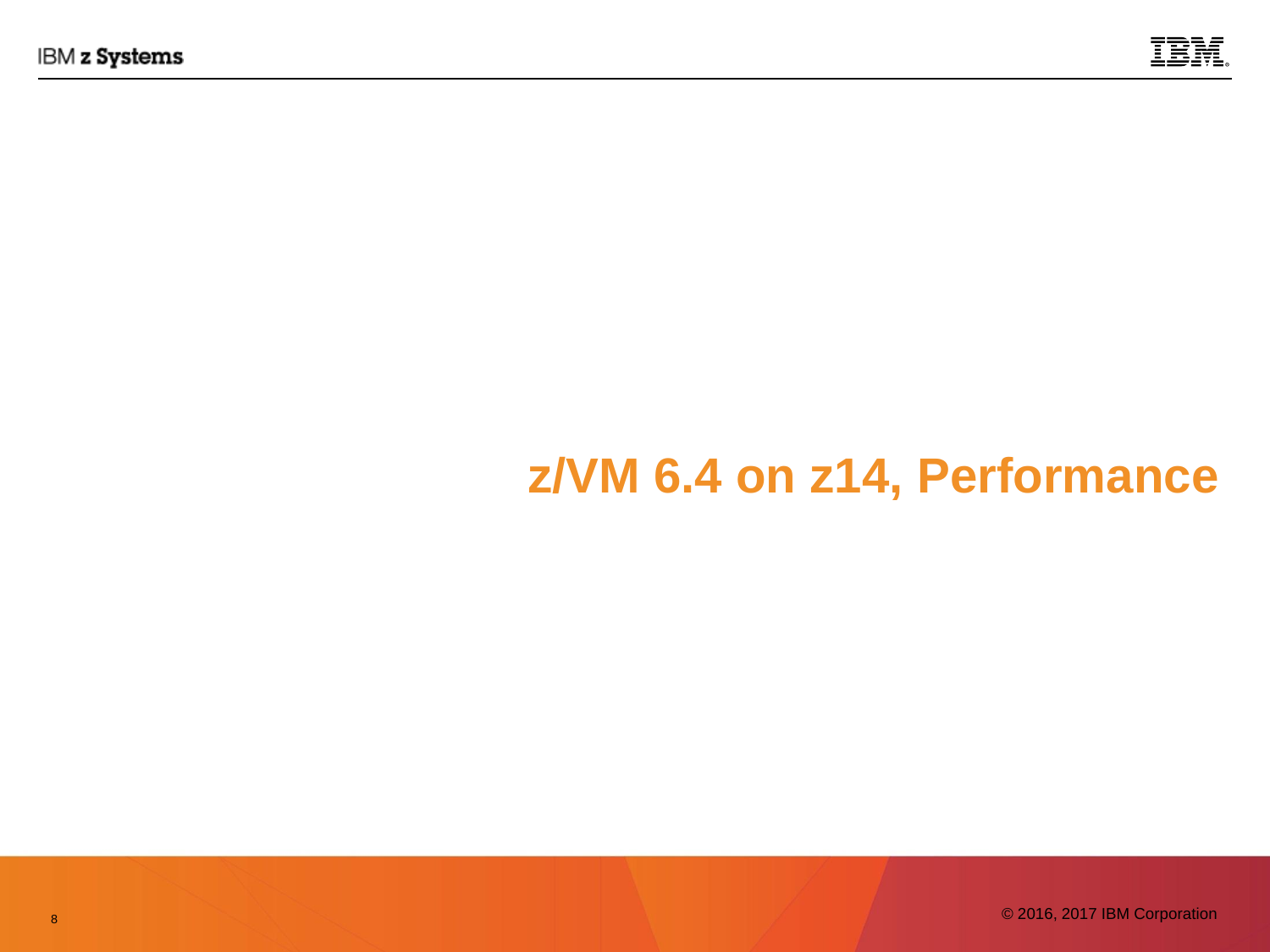

## **z/VM 6.4 on z14**



#### Per-core capacity statements:

- 1. From z13 non-SMT to z14 non-SMT is in the range of 6% to 17% (high end did better) with an average of 10%
- 2. From z13 SMT-2 to z14 SMT-2 is expected to be in the neighborhood of 15%
- 3. From z14 non-SMT to z14 SMT-2 is expected to be in the range of 10% to 40%, with an average of 25%

#### **Sources:**

- 1. <https://www-304.ibm.com/servers/resourcelink/lib03060.nsf/pages/lsprITRzVMv6r4?OpenDocument>
- 2. <https://www.ibm.com/common/ssi/cgi-bin/ssialias?htmlfid=ZSD03046USEN&>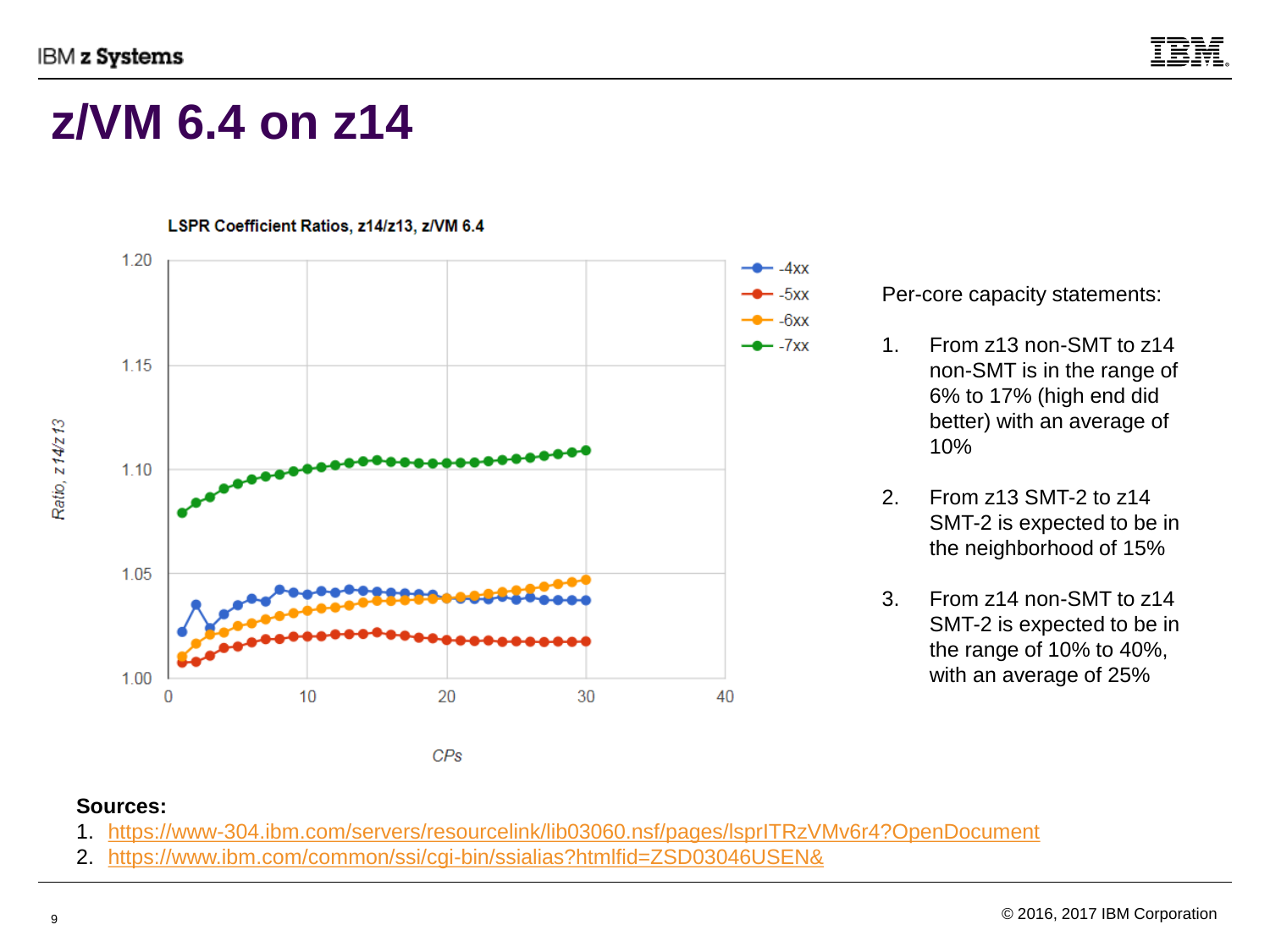

## **z/VM Support for the z14**

■ Refer to <http://www.vm.ibm.com/service/vmreqz14.html>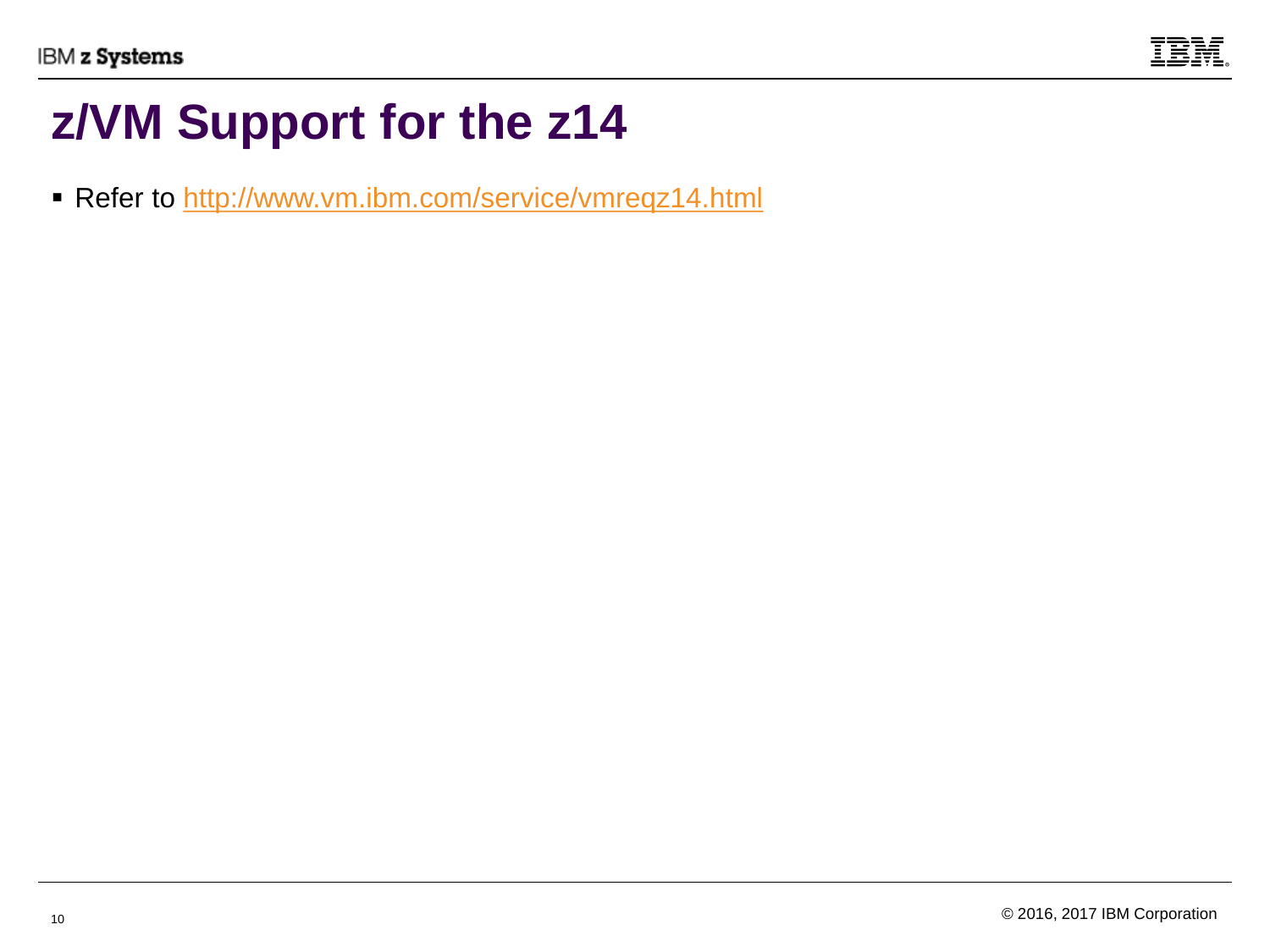

## **Regression Performance**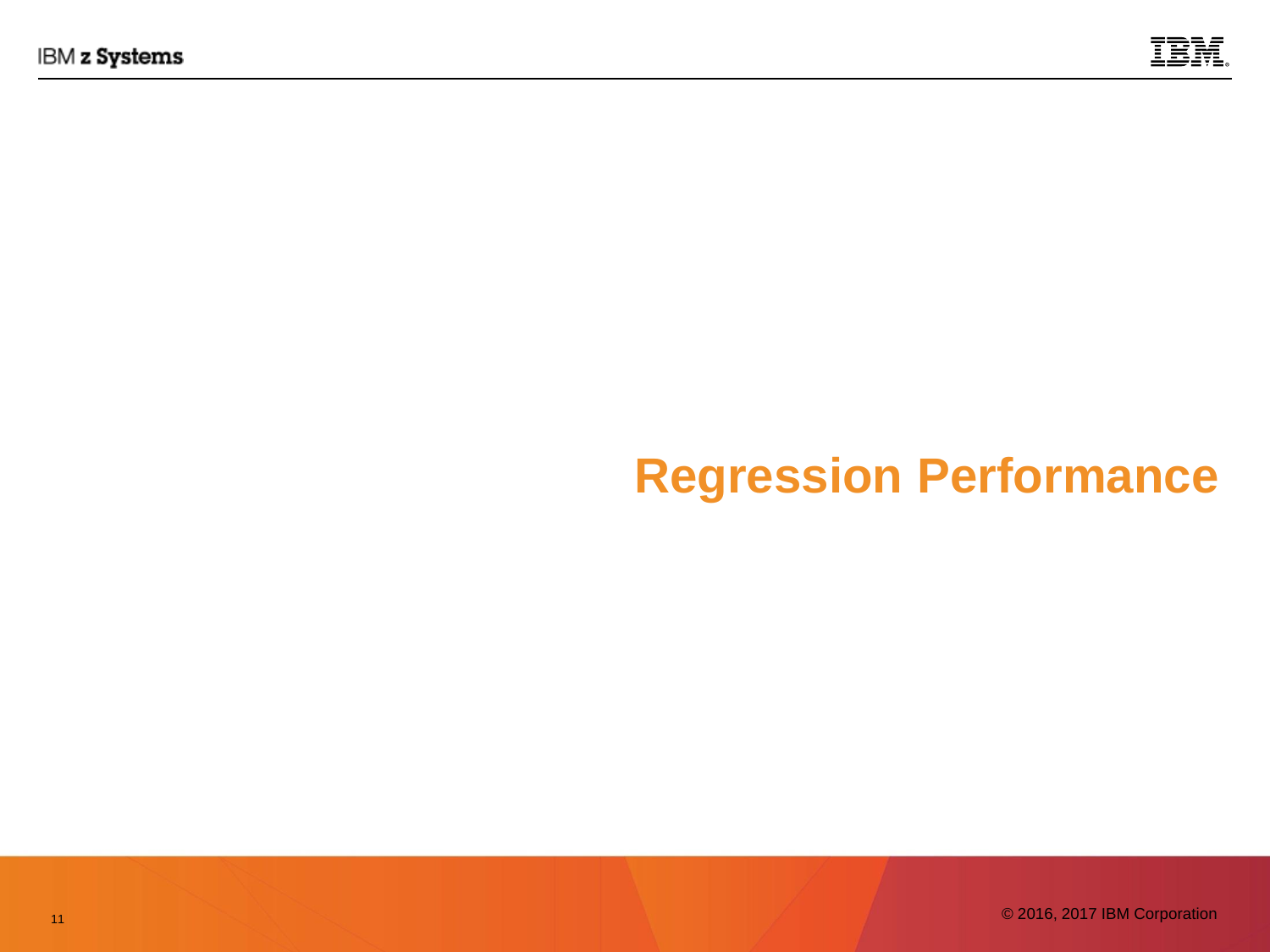

## **z/VM 6.4 Regression Performance**

- We ran about 120 scenarios:
	- Some non-SMT, some SMT-2
	- Some using Apache static file web serving in various ways
	- Some using our VIRSTOR load generator
	- Some using DayTrader (a WAS and DB/2 workload)
	- Some storage-rich, some storage-constrained
	- Some 1-core, some 3-core, some mid-sized, and some as large as 64-core
	- Most on z13, but some on zEC12
- z/VM levels we used:
	- Base runs were done on z/VM 6.3 plus all closed PTFs as of March 31, 2016
	- Comparison runs were done on the z/VM 6.4 *code freeze* driver of August 15, 2016
- Typical measures of accomplishment:
	- ETR (external transaction rate): units of application work per second
	- ITR (internal transaction rate): what ETR would scale to if the LPAR could run this workload completely busy
- Our findings:
	- ETR ratios, comparison/base: mean (µ) = 1.10, standard deviation (σ) = 0.24
	- ITR ratios, comparison/base: µ = 1.15, σ = 0.37
- Notes:
	- Storage-constrained workloads got the benefits of the storage management and paging line items
	- VSwitch-intensive workloads got the benefits of some things we fixed along the way
	- Most other workloads had ratios close to 1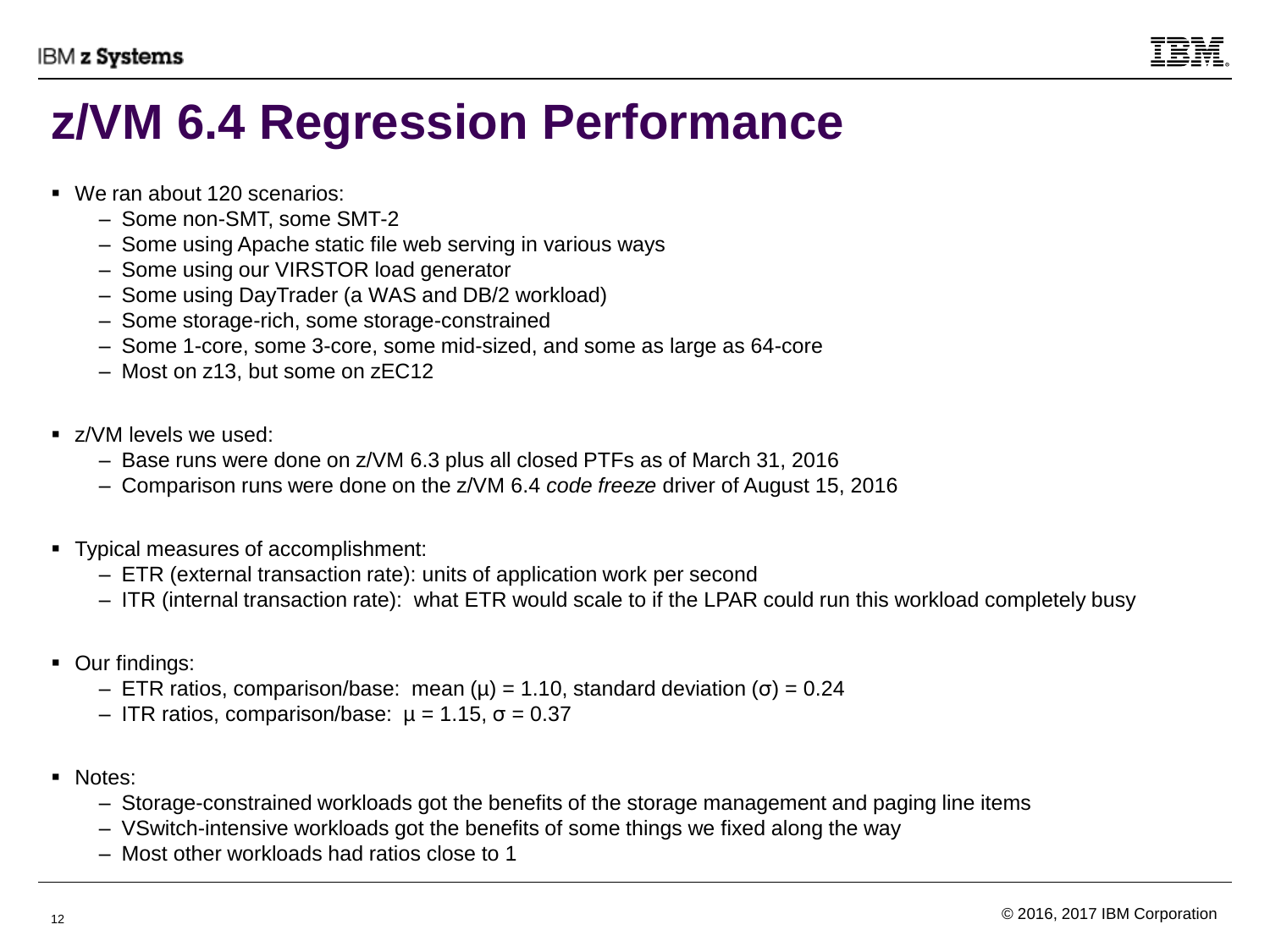

## **New Function**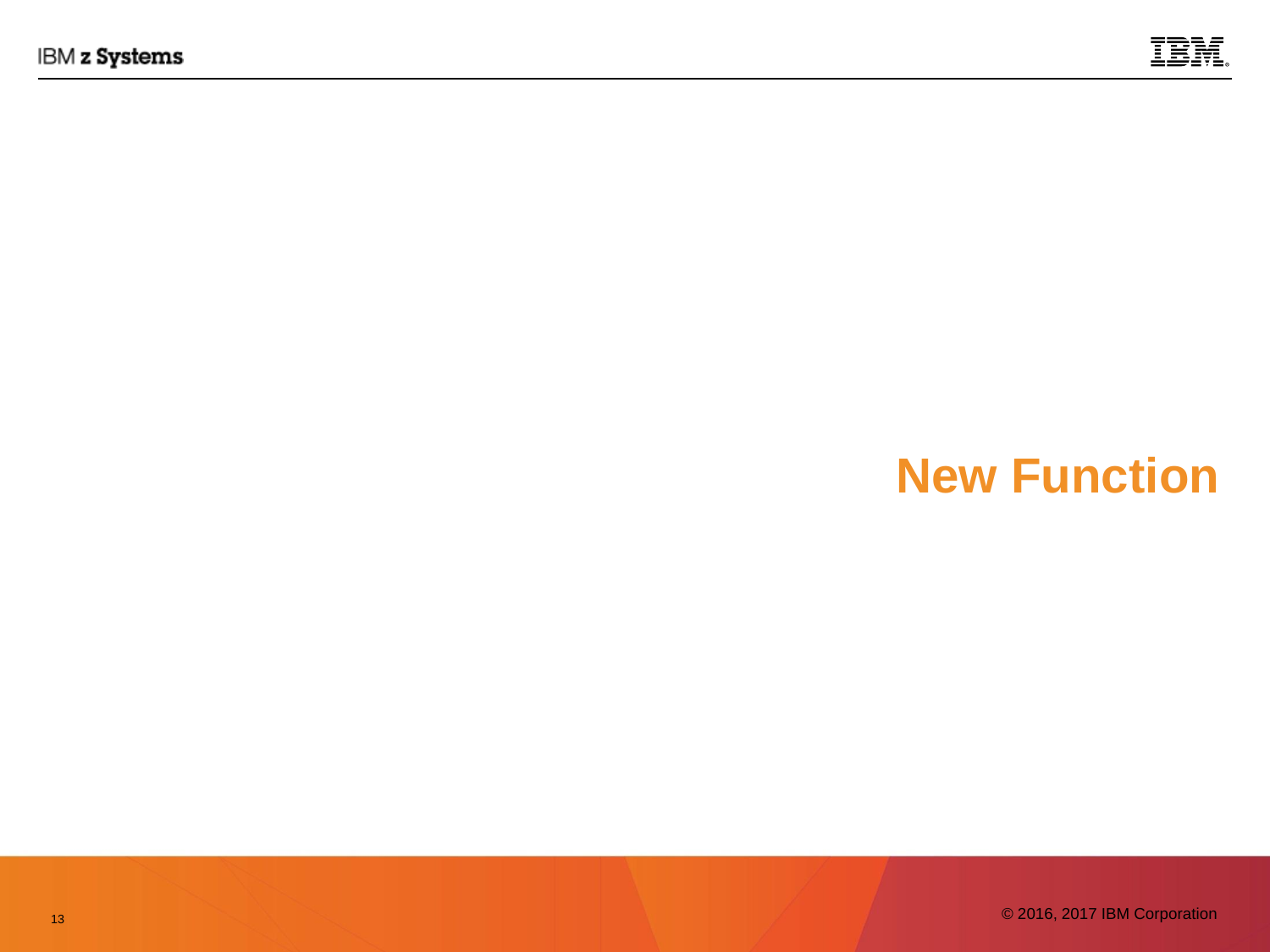

## **Dynamic SMT**

- $\blacksquare$  In z/VM 6.3 1Q15, the SMT level non-SMT, SMT-1, or SMT-2 was chosen in the system configuration file
- In z/VM 6.4, if in the system configuration file you chose SMT-x, you can then switch between SMT-1 and SMT-2 without an IPL
- We measured z/VM 6.4 SMT-1 compared to z/VM 6.4 non-SMT and found no difference
	- So you can feel confident about IPLing z/VM 6.4 in SMT-1 and then using z/VM 6.4's new command CP SET MULTITHREADING to try SMT-2
- Mixed-engines note: it's still only the logical IFL cores that run in SMT-2
- Remember the z/VM limits on logical *cores*:
	- Logical *cores* are what you define in the LPAR's activation profile
	- Non-SMT: up to 64 logical cores are permitted in the LPAR
	- SMT-x: only the first 32 logical cores of the LPAR will be used (the rest are ignored)
- Remember: to switch between non-SMT and one of the SMT modes, you must change the system configuration file and re-IPL
- Let us know how this works for you
- Remember to collect application performance data and MONWRITE data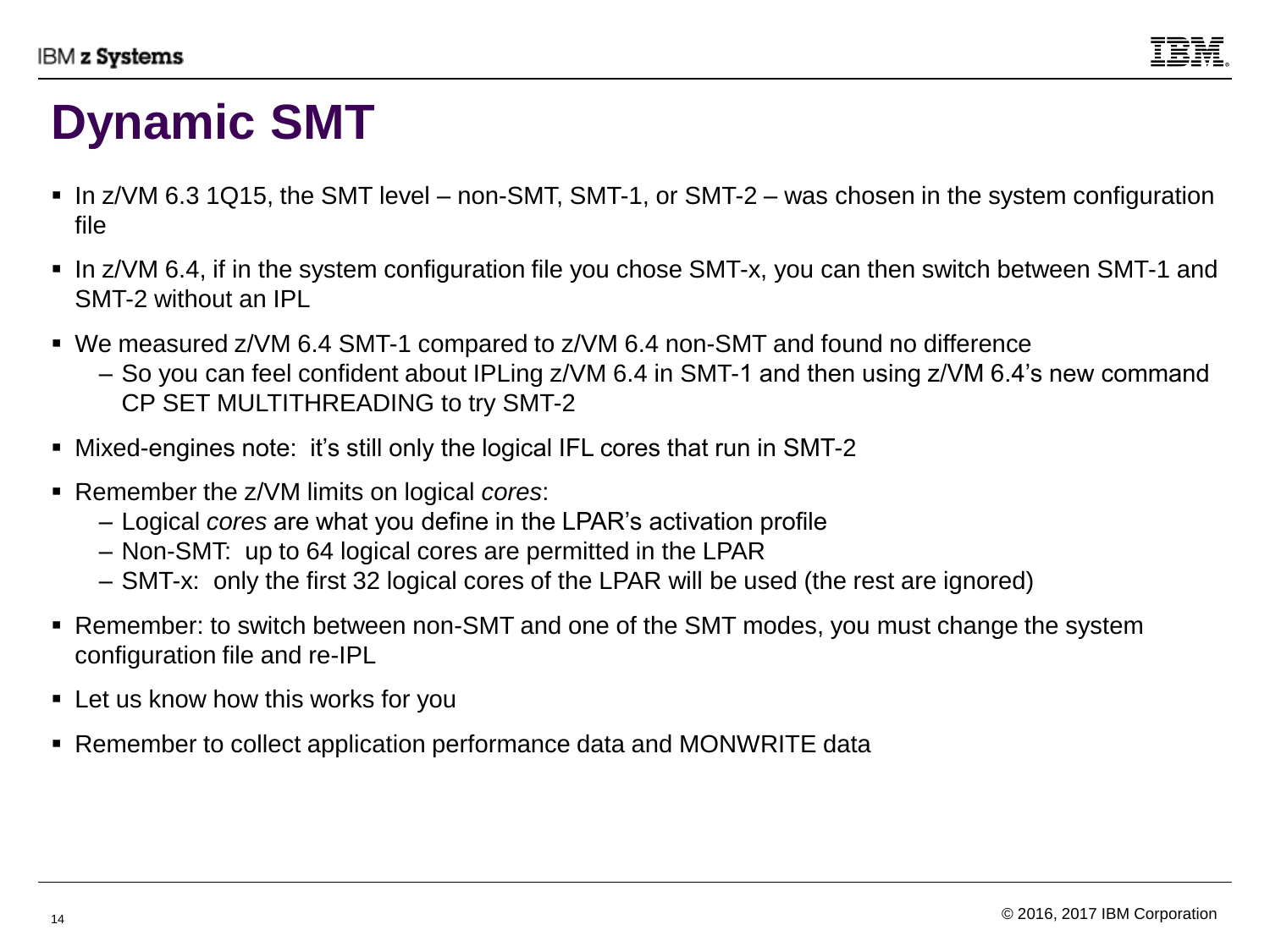

### **Non-SMT, SMT-1, and SMT-2**

Assuming the LPAR is entirely IFL:

| Non-SMT:                        |               |                                        |                |                |                            |                |              |     |     |
|---------------------------------|---------------|----------------------------------------|----------------|----------------|----------------------------|----------------|--------------|-----|-----|
| Core $\text{IDS} \rightarrow 0$ |               |                                        | $\mathbf{1}$   | $\overline{2}$ | $\overline{\phantom{0}}$ 3 | $\overline{4}$ | $\mathbf b$  | 6   |     |
| <b>CPU IDS</b>                  | $\rightarrow$ | $\overline{0}$                         | $\mathbf{1}$   | $\overline{2}$ | $\overline{3}$             | 4              | 5            | 6   |     |
| $SMT-1$ :                       |               |                                        |                |                |                            |                |              |     |     |
| Core IDs $\rightarrow$ 0 1      |               |                                        |                | $\overline{2}$ | $\overline{\mathbf{3}}$    | $\overline{4}$ |              | 6   |     |
| CPU IDS                         | $\rightarrow$ | $\overline{\phantom{a}}$ 2<br>$\bf{0}$ |                | 4              | 6                          | -8             | $\mathsf{A}$ |     | Е   |
| $SMT-2$ :                       |               |                                        |                |                |                            |                |              |     |     |
| Core IDs $\rightarrow$          |               | $\overline{\mathbf{0}}$                |                | $\mathbf{Z}$   | $\overline{\mathbf{3}}$    | 4              |              | 6   |     |
| <b>CPU IDS</b>                  | $\rightarrow$ | 0 <sub>1</sub>                         | 2 <sub>3</sub> | 45             | 6 7                        | 89             | A B          | C D | E F |

When you use CP SET MULTITHREADING to change the SMT level, you will see logical CPUs come and go.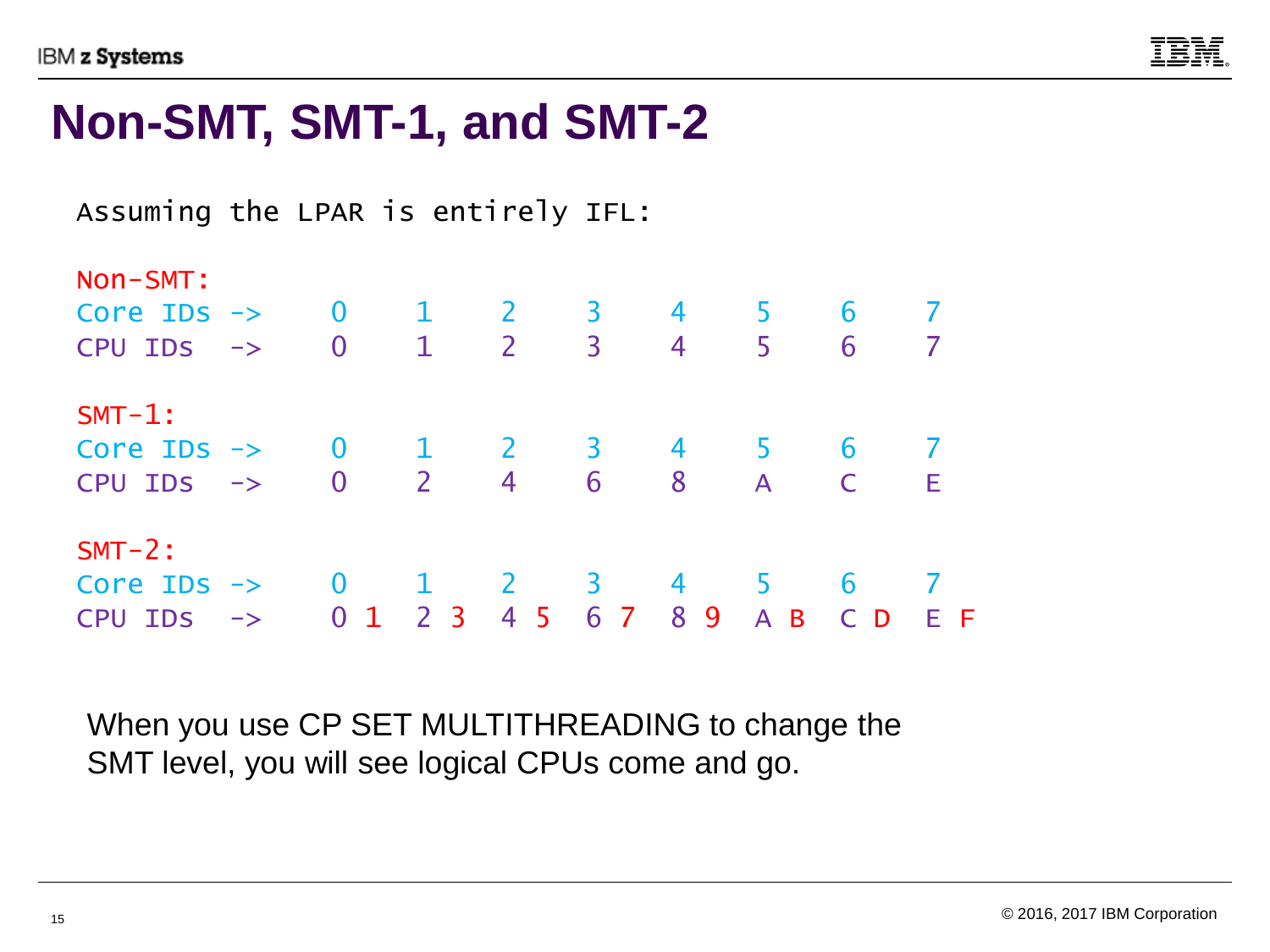# **Memory Scaling and the 2 TB Limit**

- z/VM 6.4 raises the supported central storage limit to 2 TB
- To get there we needed to do some things
	- We changed the frame manager to make it more open to concurrency
	- Central storage is now divided into *zones*
		- There is a spin lock associated with each zone
		- For starting point, there is an affinity of logical CPUs to zones
	- Frame returns can queue instead of waiting for the zone's lock
	- Frame manager can take reclaimable frames from the global available list without waiting for demand scan to do it
	- We changed allocations from PTRM (Page Table Resource Manager) address spaces so they are more amenable to concurrency
- These changes will be most relevant for customers trying to grow beyond 1 TB central, especially with large numbers of logical processors in the LPAR

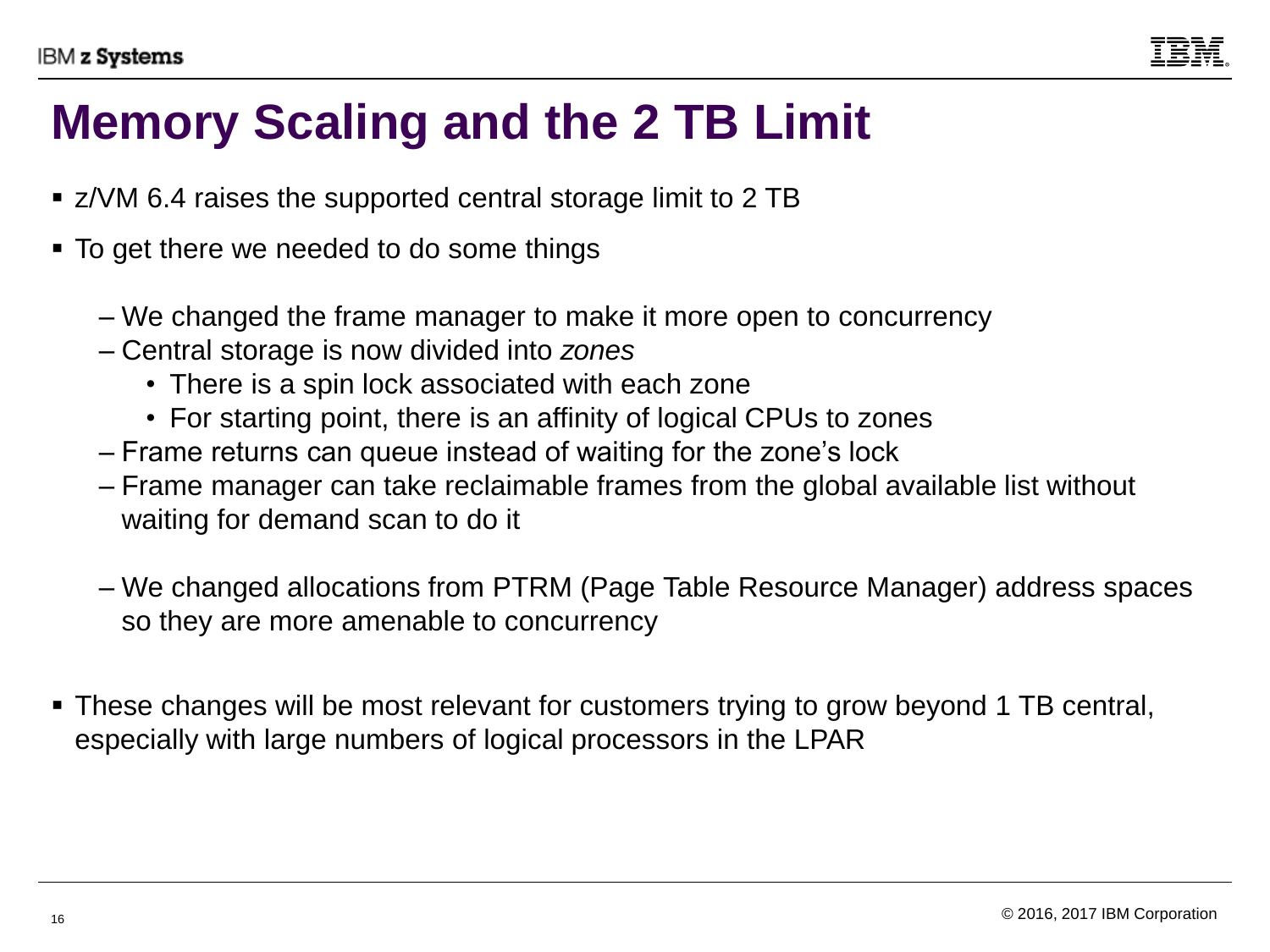

## **Memory Scaling: Effect of the Changes**

- Workloads we used:
	- A stress workload that was specifically crafted to be extremely difficult for the frame manager almost no guest (SIE-2) content, high MP level, and very difficult page reference patterns
	- An Apache-web-serving workload that was much more like what a customer's paging-intensive workload might look like
- Findings:
	- The stress workload went from about 54 processors' worth of spin lock time, with 48 processors' worth in real storage locks, to about 8 processors' worth of spin lock time with almost none of it in real storage locks.
	- The Apache workload showed improved scaling beyond 1 TB of central: about 2% to 4% improvement in ETR, and about 2% to 3% improvement in ITR, compared to z/VM 6.3
- Read the article: <http://www.vm.ibm.com/perf/reports/zvm/html/640mcr2t.html>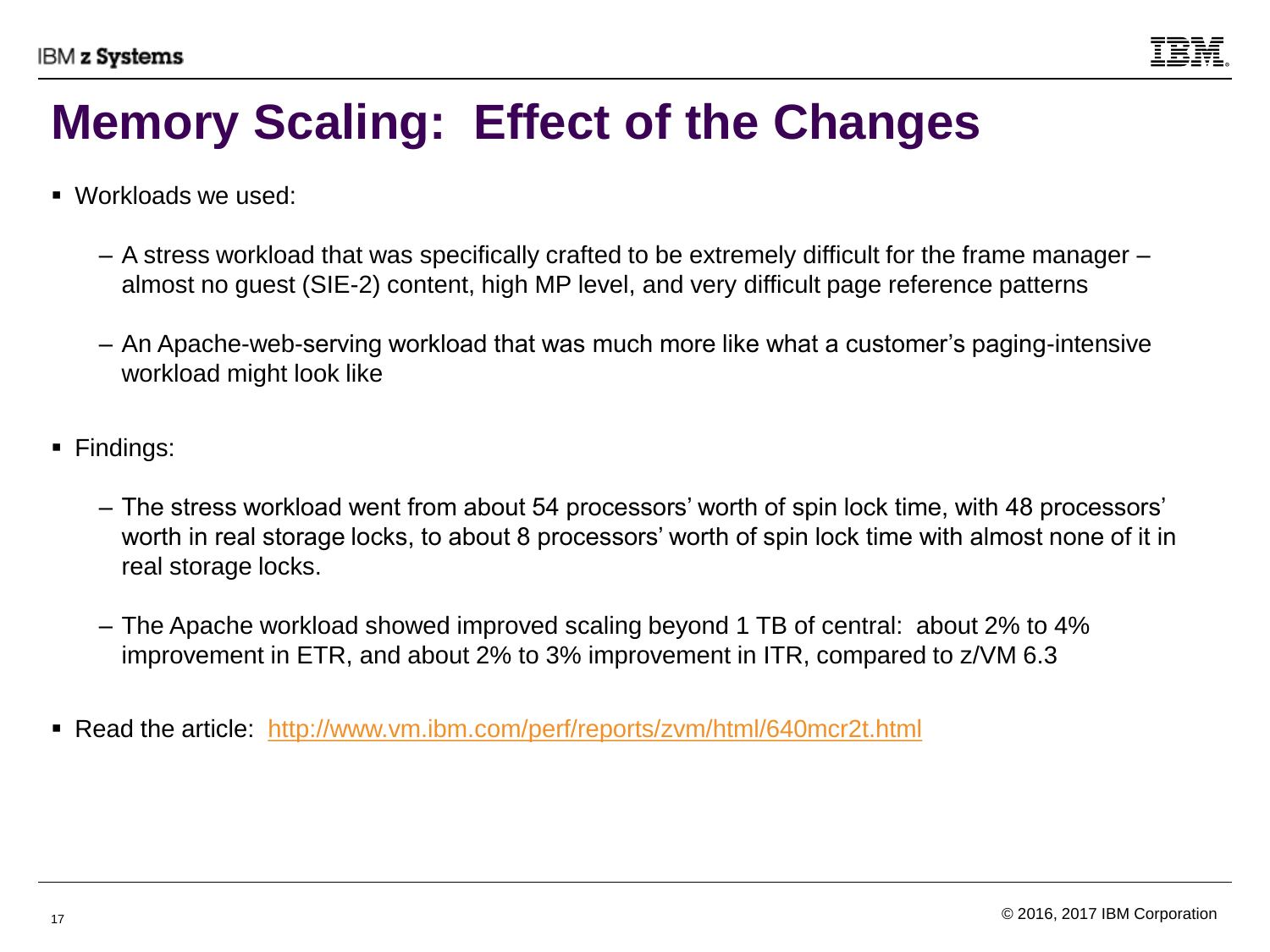

## **Paging Improvements**

- General improvements were made to the paging subsystem
	- I/O payloads increased
	- Block paging efficiency increased
- The paging subsystem can now use zHPF (High Performance FICON, aka transport-mode I/O)
	- CP SET PAGING HPF {ON|OFF}
	- To use zHPF for paging, the FICON has to be FICON Express8 or later
- The paging subsystem can now use HyperPAV aliases
	- CP SET PAGING ALIAS {ON|OFF}
- The improvements were evaluated using a memory-thrashing workload based upon our internal tool called "Virtual Storage Exerciser" (VIRSTOR)
- Read the article: <http://www.vm.ibm.com/perf/reports/zvm/html/640hpp.html>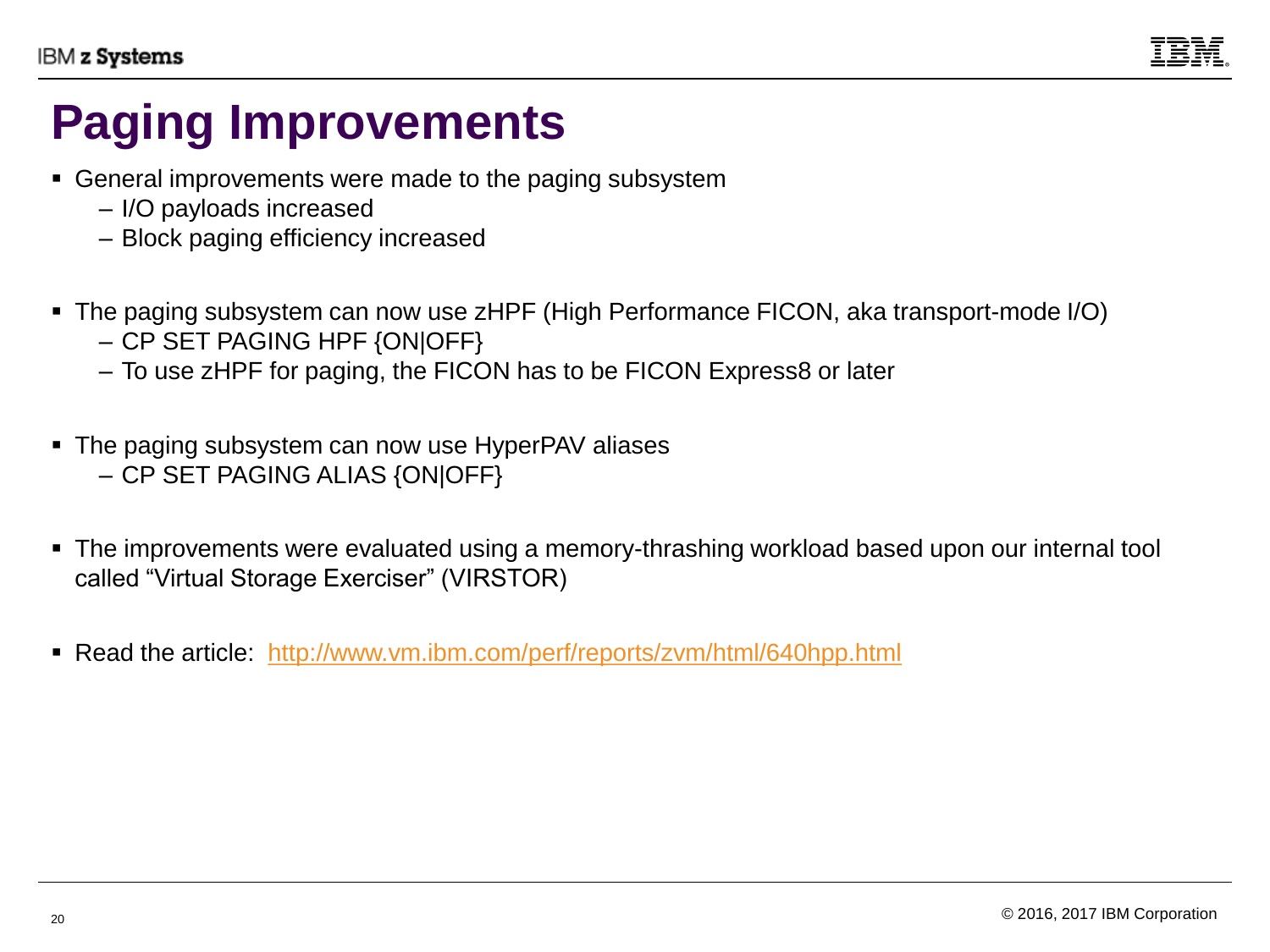

### **Paging: Effect of General Improvements**

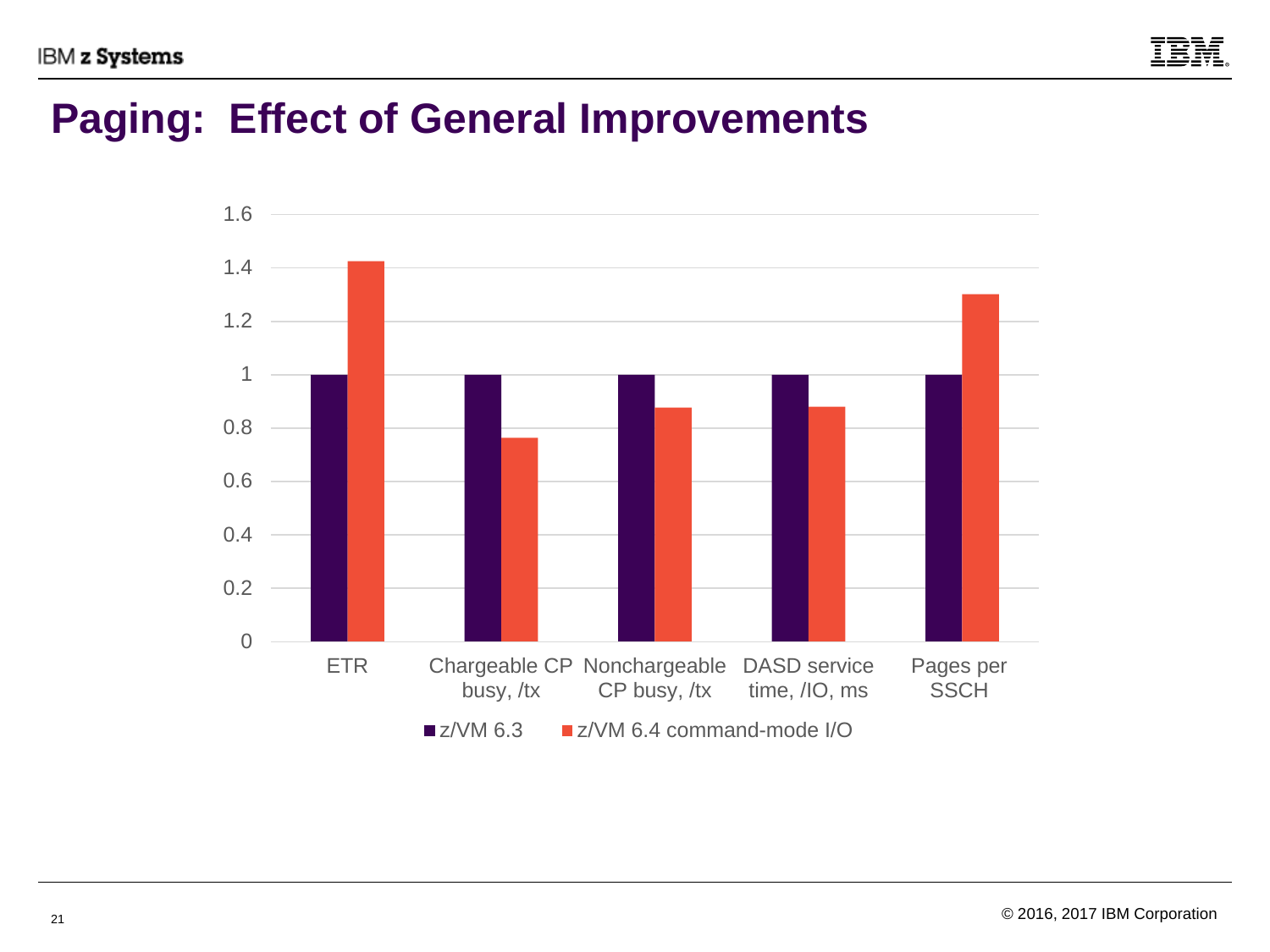

### **Paging: Effect of zHPF I/O (SET PAGING HPF ON)**

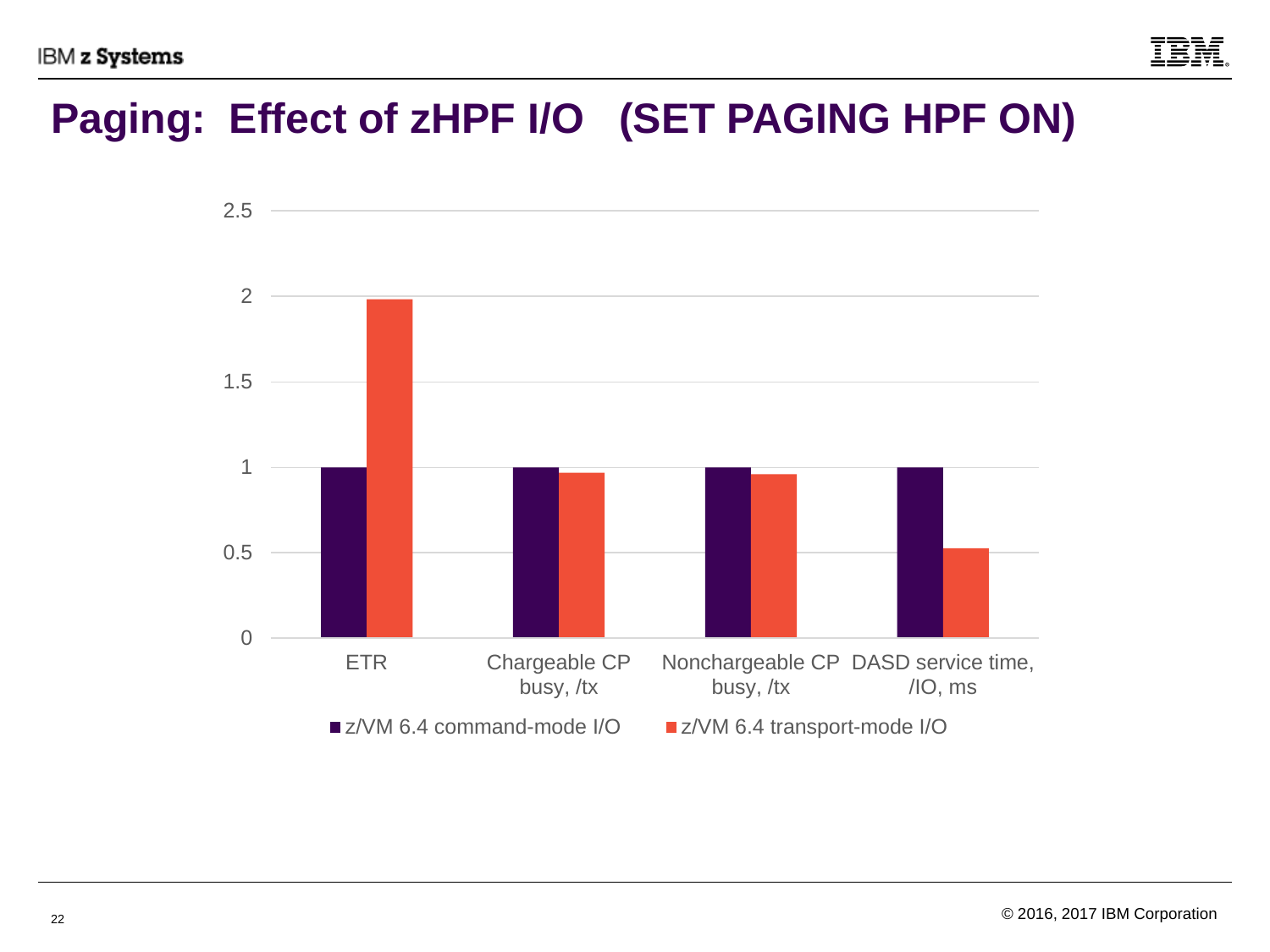

### **Paging: Effect of HyperPAV (SET PAGING ALIAS ON)**

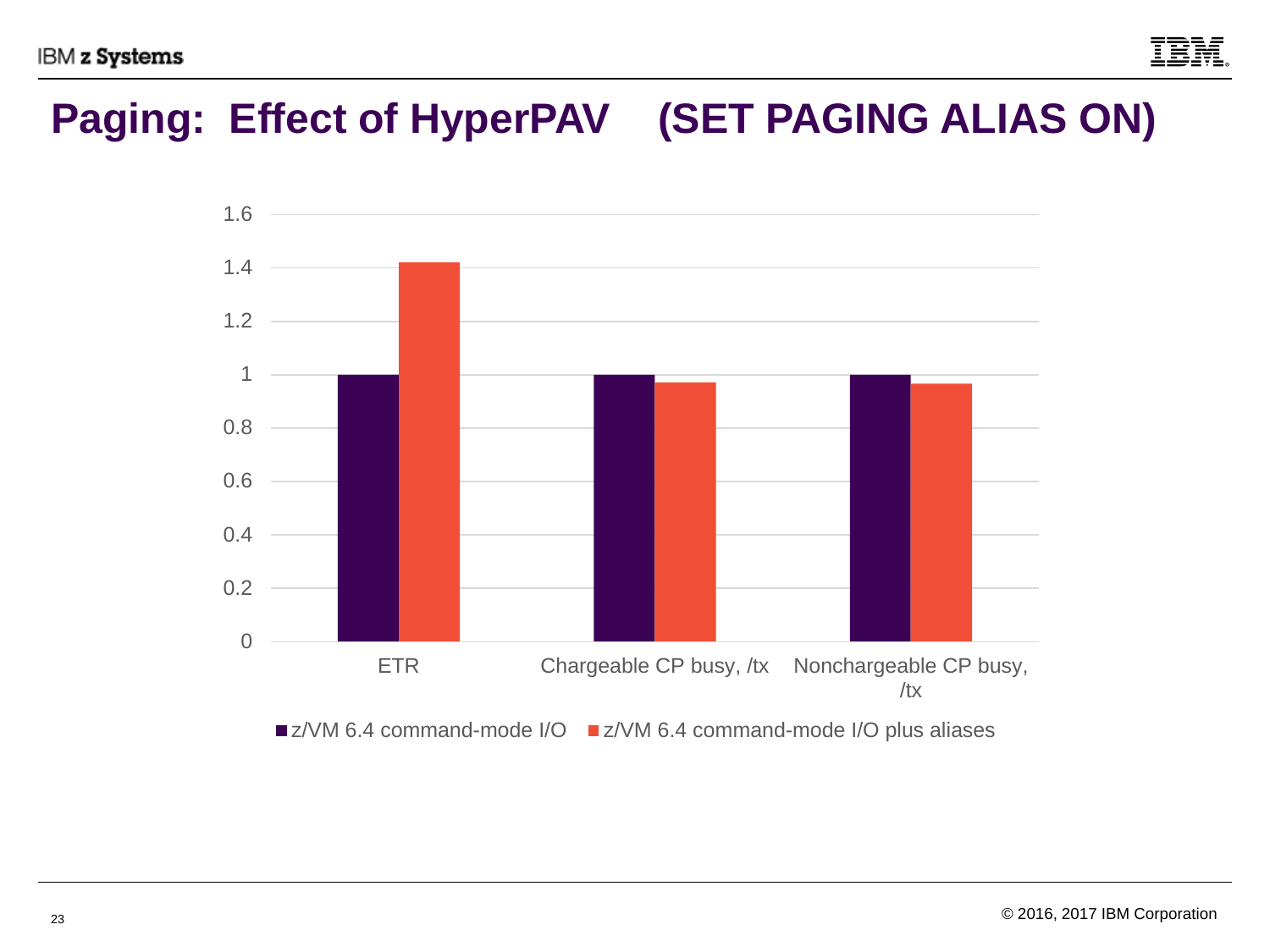

### **Paging: All z/VM 6.4 Improvements in Play**

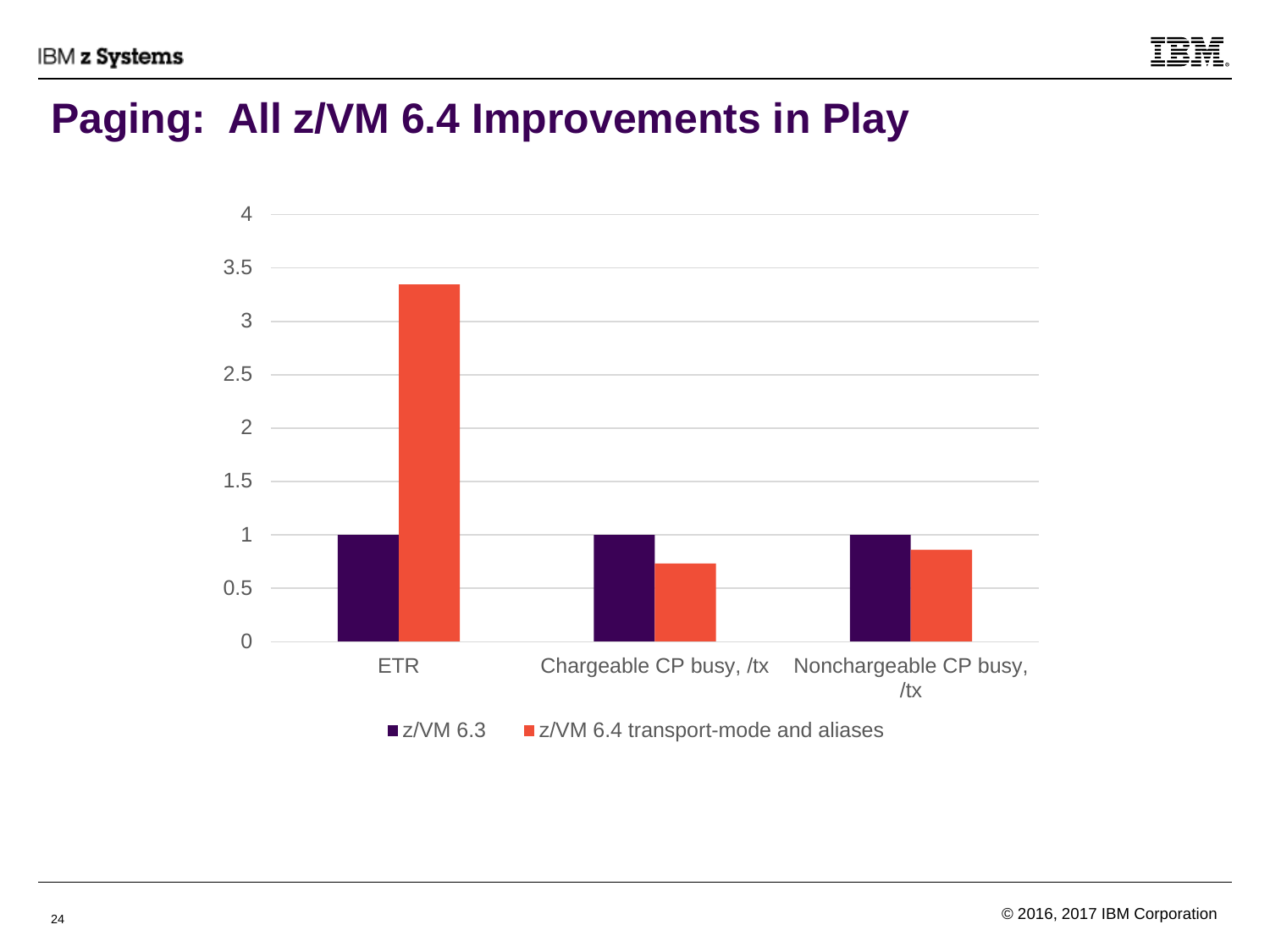

### **Paging: Should I Exploit HyperPAV Aliases?**

- Have I configured extra paging volumes just to achieve paging I/O concurrency, or rather did I really need the space?
- Am I forced to use large (e.g., mod-27) paging volumes, so I really do need >1 I/O in flight to each paging volume concurrently?
- Does Perfkit FCX146 AUXLOG show evidence of queueing?

Does Perfkit FCX109 DEVICE CPOWNED show evidence of queueing?

- (Note: on z/VM 6.3, paging I/O queueing does not show up in FCX108)
- Does Perfkit FCX109 DEVICE CPOWNED show elevated MLOAD values?
	- "Good" values here are around 1 msec
- Remember to inspect INTERIM reports or log-style reports to look for peaks that might otherwise go unnoticed
- Classic guidance on paging configuration still applies:
	- Use all the same model of volume (e.g., -9, -27)
	- Spread across chpids, across LCUs, across ranks within real controllers, and across real controllers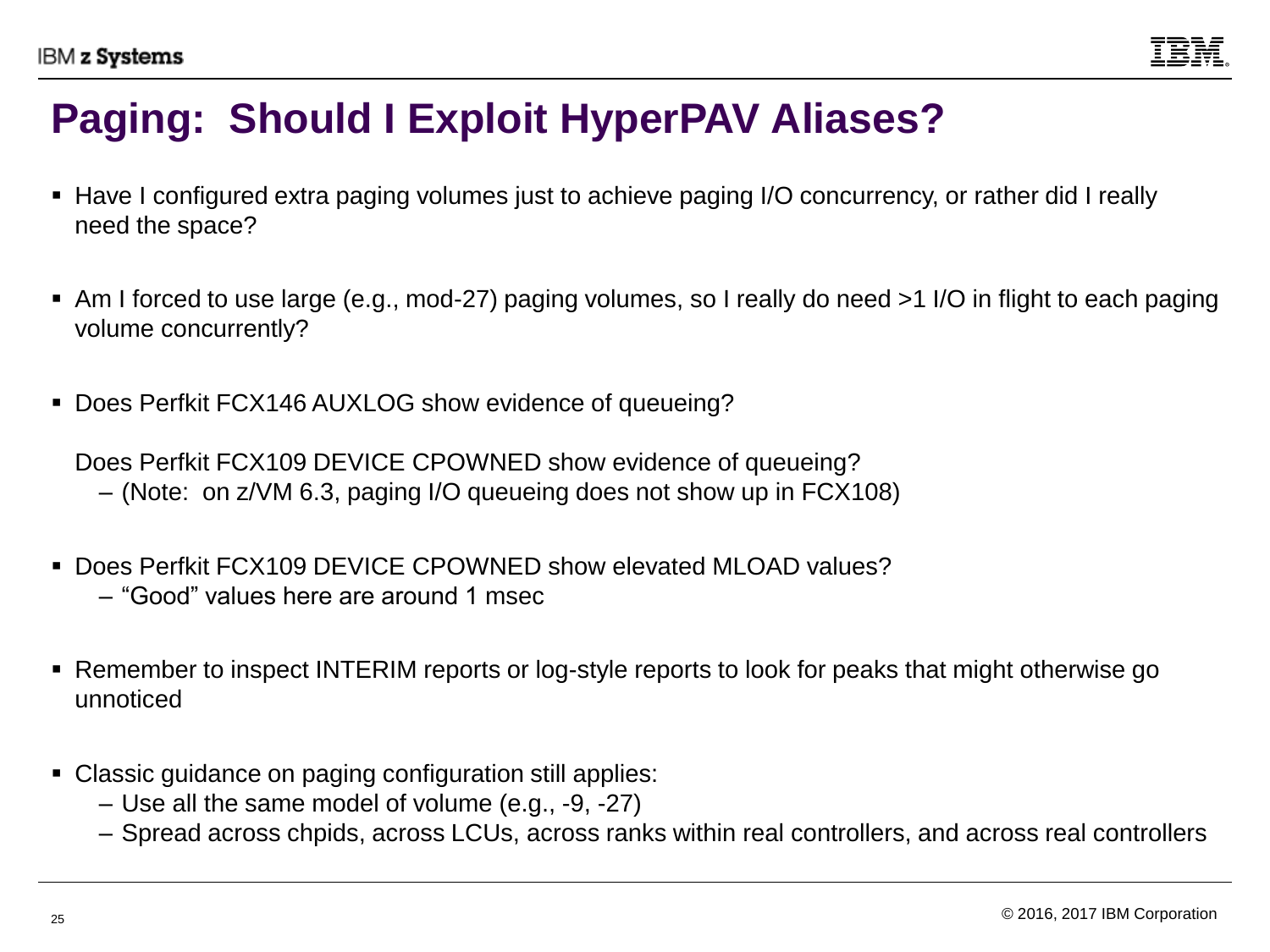

### **Paging: Alias Sharing Within an LCU**

- During the design phase there was concern that within a given LCU, paging I/O's use of aliases could dominate the use of aliases, thereby preventing minidisk I/O from using aliases
- The CP SET CU command was changed to let the administrator specify *relative shares* for paging I/O and for minidisk I/O
	- Corresponding change to CU statement of system configuration file
- These relative shares work just like LPAR weights and z/VM relative shares
	- Entitlement, excess distribution, and so on

Suppose the LCU has 15 SYSTEM-attached HyperPAV aliases

| <b>Use</b>   | <b>Share</b> | Entitlement         |
|--------------|--------------|---------------------|
| Paging I/O   | 100          | $15 * 100/300 = 5$  |
| Minidisk I/O | 200          | $15 * 200/300 = 10$ |

- Perfkit isn't ready yet, so for now use the HPALIAS package:
	- <http://www.vm.ibm.com/download/packages/descript.cgi?HPALIAS>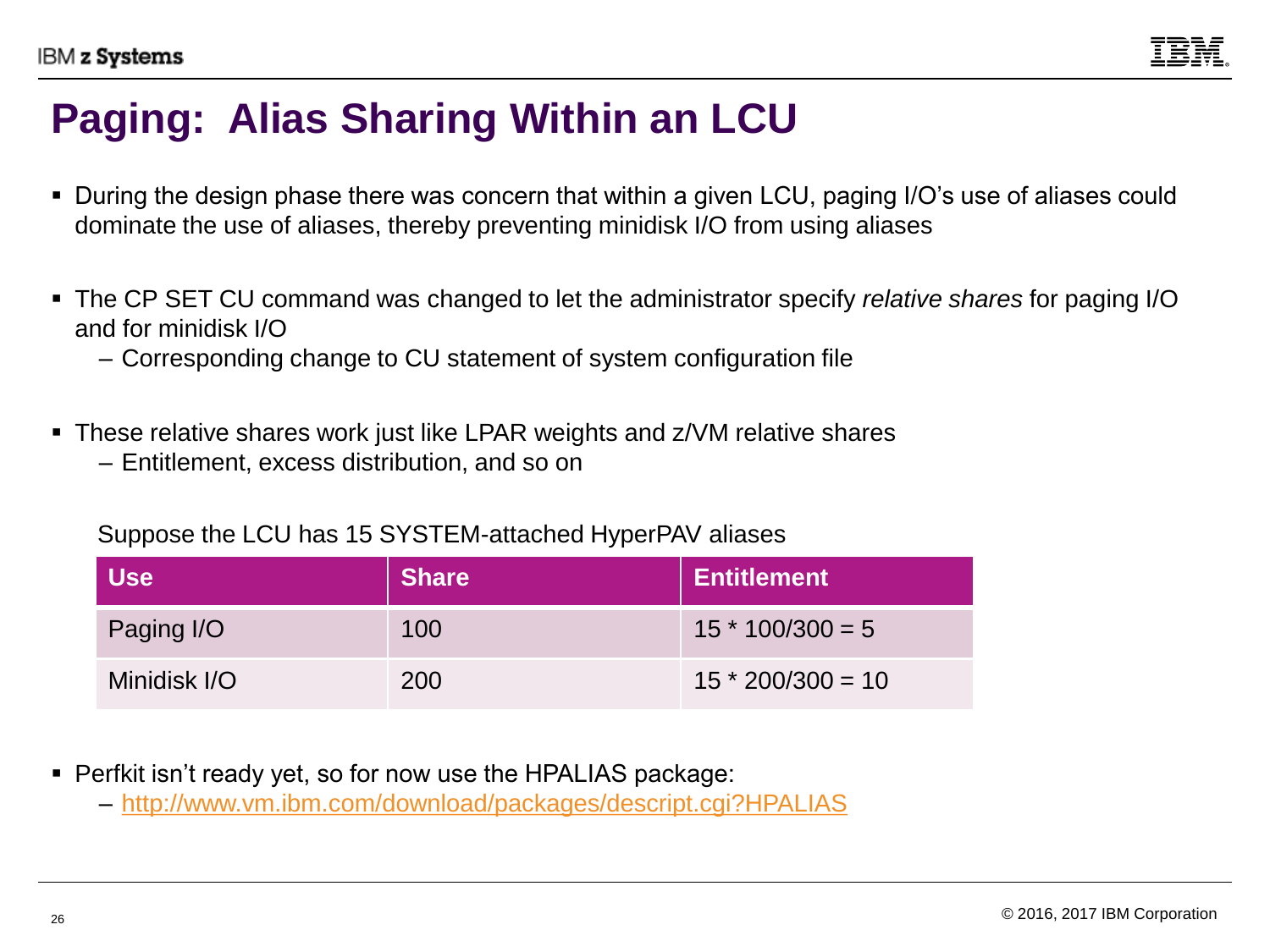

#### **Paging: Alias Sharing Between Minidisk I/O and Paging I/O**

Hybrid workload:

- a. A farm of guests protected by SET RESERVE, intensive on minidisk I/O
- b. A farm of guests running a pagefault-intensive storage exerciser
- c. All DASD in a single LCU

We ran 15 measurements.

We used CP SET CU to "steer" the power of the HyperPAV aliases from minidisk I/O to paging I/O.



#### **HyperPAV Alias Sharing Measurements**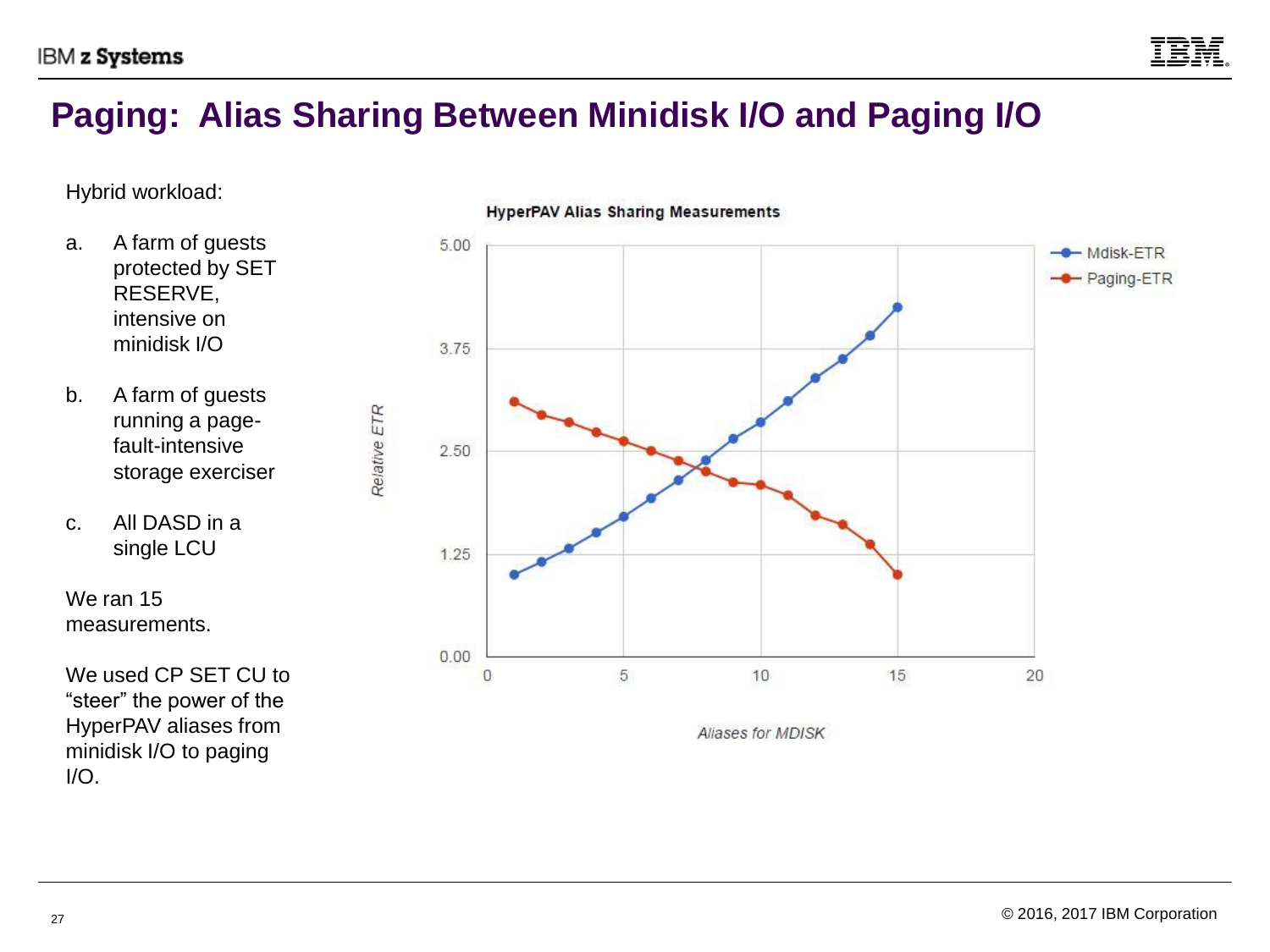

#### **Paging: Balancing Alias Use**

- FCX108 shows I/O queueing activity (sampled)
- The HPALIAS package shows alias shares, alias usage, and I/Os queued (continuously tracked)
- Only you know which of your application(s) might be suffering because of an alias imbalance

#### Perfkit FCX108 DEVICE excerpt:

|                                                                                          |                         |   |                 | the component of the control of the control of the control of the control of the control of the control of the |                                       |  |  |          |
|------------------------------------------------------------------------------------------|-------------------------|---|-----------------|----------------------------------------------------------------------------------------------------------------|---------------------------------------|--|--|----------|
| $\leftarrow$ - Device Descr. --> Mdisk Pa- <-Rate/s-> <------- Time (msec) -------> Req. |                         |   |                 |                                                                                                                |                                       |  |  |          |
| Addr Type Label/ID Links ths I/O Avoid Pend Disc Conn Serv Resp CUWt Qued                |                         |   |                 |                                                                                                                |                                       |  |  |          |
|                                                                                          |                         |   |                 |                                                                                                                |                                       |  |  |          |
| BEOE 3390-9 QRMD00                                                                       | 32                      |   |                 | 4 2149 0.229 0.03 .193 .426 6.57 000 13.2                                                                      |                                       |  |  | minidisk |
| BEOF 3390-9 ORMD01                                                                       | 32 4 2142               |   |                 |                                                                                                                | .0. 230 .003 .194 .427 7.04 .000 .4.2 |  |  | minidisk |
| BE12 3390-9 ATP003                                                                       |                         |   | $0 \t 4 \t 748$ |                                                                                                                | .0. 101. 1.30 1.30 1.30 1.01 .00      |  |  | paging   |
| BE14 3390-9 ATP003                                                                       | $\overline{\mathbf{0}}$ |   | 4 743           |                                                                                                                | .0 .233 .002 1.07 1.30 1.30 .103 .00  |  |  | paging   |
| BE1F 3390-9 ATP000                                                                       |                         | 0 | 4 742           |                                                                                                                | .0. 233 .002 1.07 1.31 1.31 .102 .00  |  |  | paging   |
| BE1A 3390-9 ATP003                                                                       | $\Omega$                |   | 4 741           |                                                                                                                | .0. 101. 1.31.31.31.101.00. 232.0.    |  |  | paging   |

#### HPALIAS tool excerpt:

| __ISO-UTC____________ SSID Pool __Type__ _Share__ _EntMnt_ _InUse__ _Queued_ |  |                                 |      |       |       |       |
|------------------------------------------------------------------------------|--|---------------------------------|------|-------|-------|-------|
| 2016-09-01, 22:02:18 0600                                                    |  | 0 MDISK VOOR DE SAMDE STAATSTEL | - 20 | 2.00  | 2.37  | 27.18 |
| 2016-09-01, 22:02:18 0600                                                    |  | 0 PAGING                        | 140  | 14.00 | 13.63 | 5.19  |
| 2016-09-01, 22:03:18 0600                                                    |  | 0 MDISK                         | - 20 | 2.00  | 2.29  | 27.26 |
| 2016-09-01, 22:03:18 0600                                                    |  | 0 PAGING                        | 140  | 14.00 | 13.71 | 6.18  |
| 2016-09-01, 22:04:18 0600                                                    |  | 0 MDISK                         | 20   | 2.00  | 2.32  | 27.21 |
| 2016-09-01, 22:04:18 0600                                                    |  | 0 PAGING                        | 140  | 14.00 | 13.68 | 6.31  |
| 2016-09-01, 22:05:18 0600                                                    |  | 0 MDISK                         | 20   | 2.00  | 3.99  | 25.30 |
| 2016-09-01, 22:05:18 0600                                                    |  | 0 PAGING                        | 140  | 14.00 | 12.01 | 3.78  |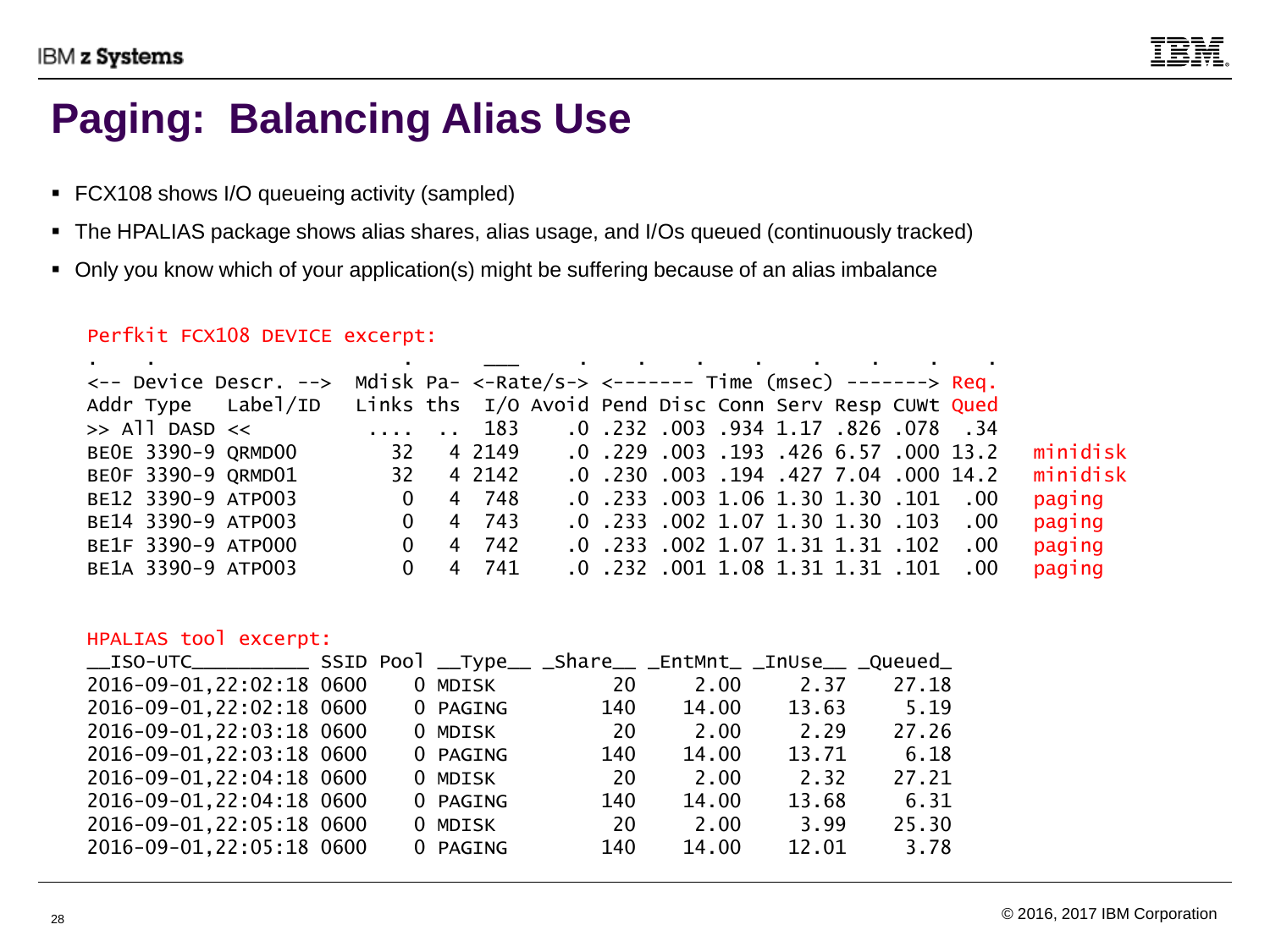

### **CP Scheduler Improvements**

- In VM65288 a customer reported CP did not enforce relative share settings
	- For example: four guests, equal relative share, all infinitely hungry, should get equal amounts of CPU time, but they did not
- IBM answered the APAR as *FIN* aka *fixed-if-next*
- While developing z/VM 6.4 we studied the behavior of the scheduler and made several repairs
- In the next few charts we'll show you some scenarios
- Read the article: <http://www.vm.ibm.com/perf/reports/zvm/html/640srp.html>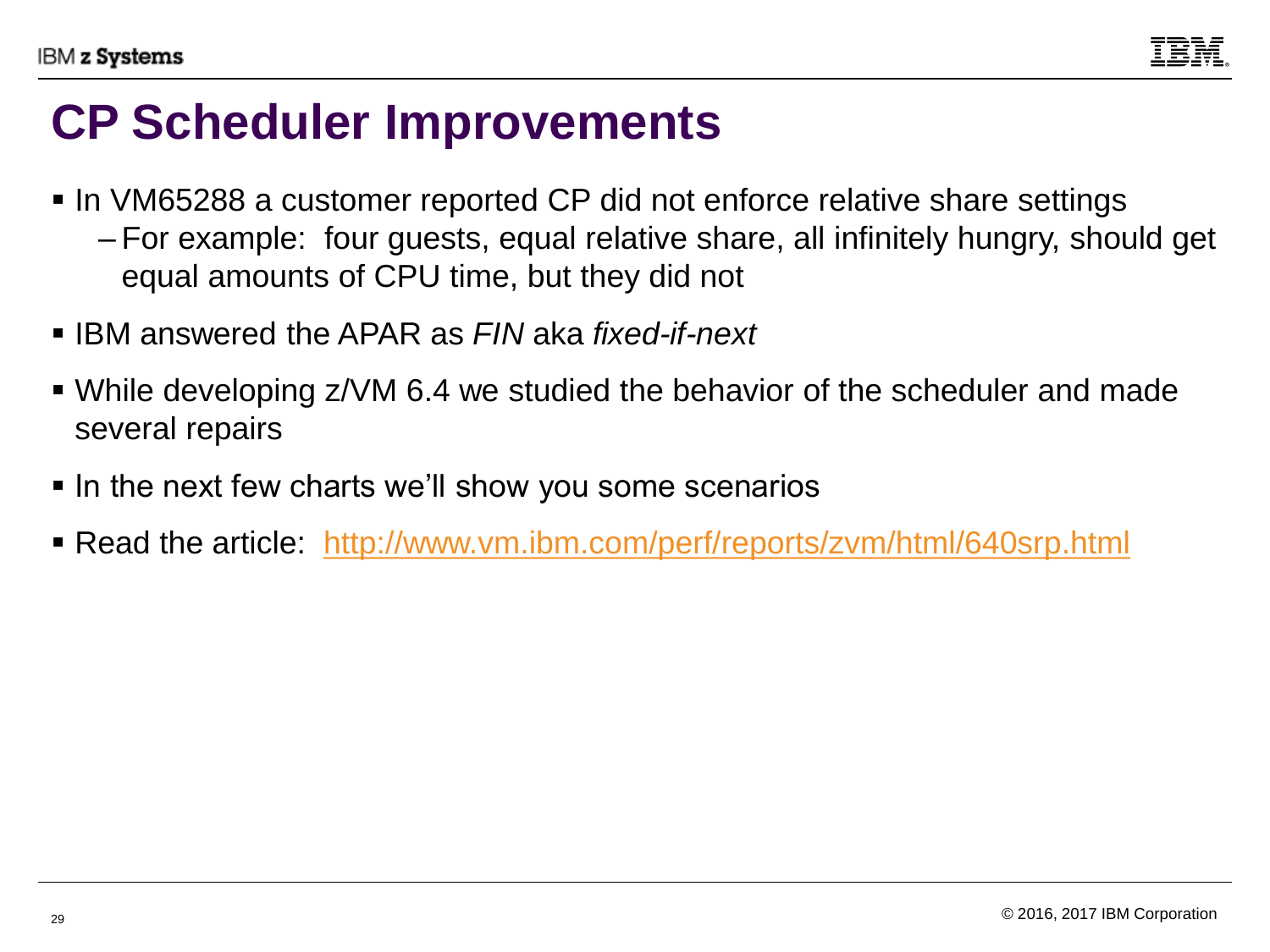

### **How One Tests This**

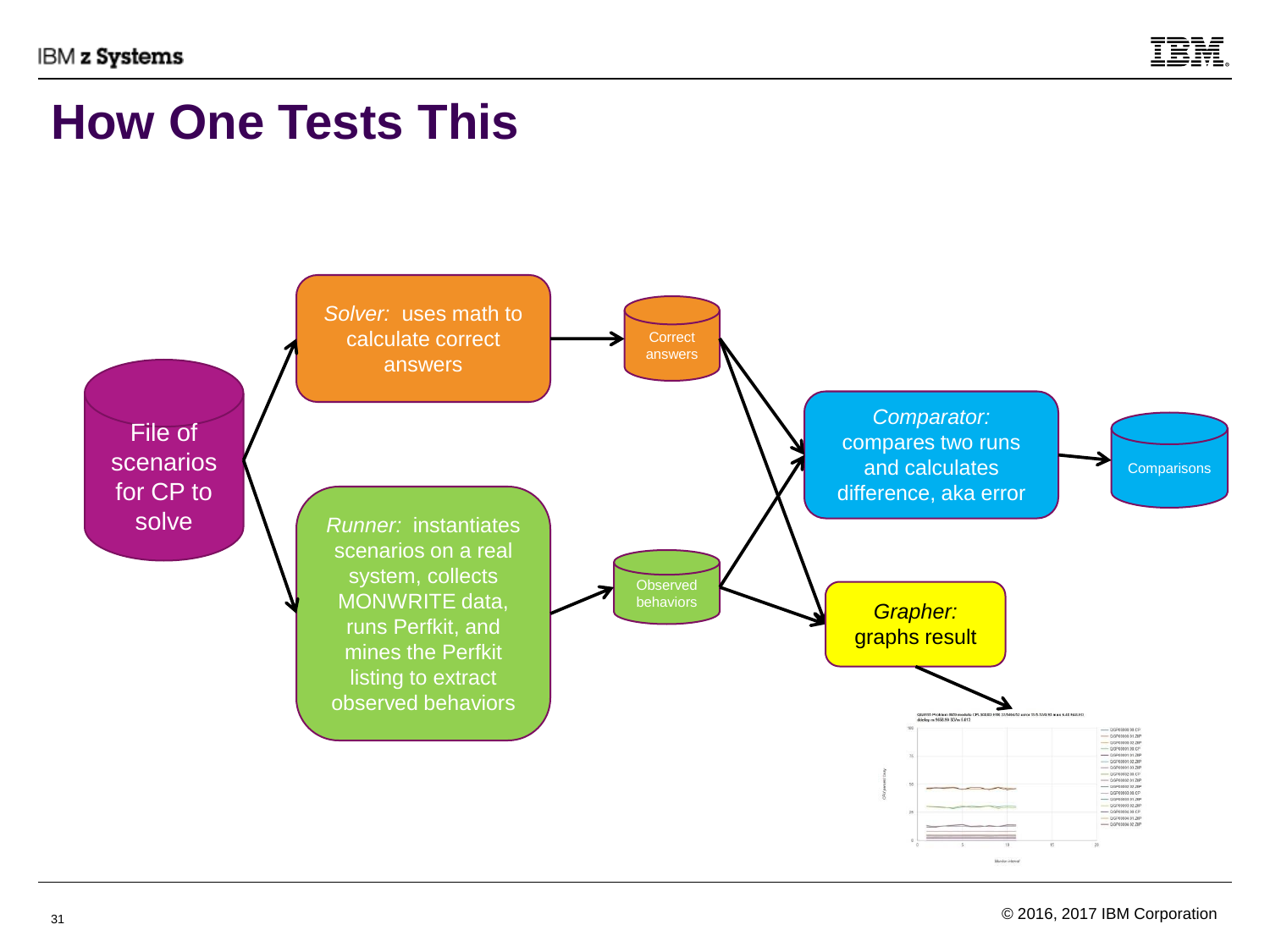

## **Problem: Infinite Demand, Unequal Share**

- LPAR has two logical processors, so it has 200% to give
- All four users want as much power as they can get
	- User 0 is relative 100
	- User 1 is relative 200
	- User 2 is relative 100
	- User 3 is relative 400
- Their utilizations should be in ratio 1:2:1:4
	- $-$  For a total of 200% this would be 25%, 50%, 25%, 100% (sum = 200%)
- Let's see what happened:
	- What the solver said
	- What happened before the fix
	- What happened after the fix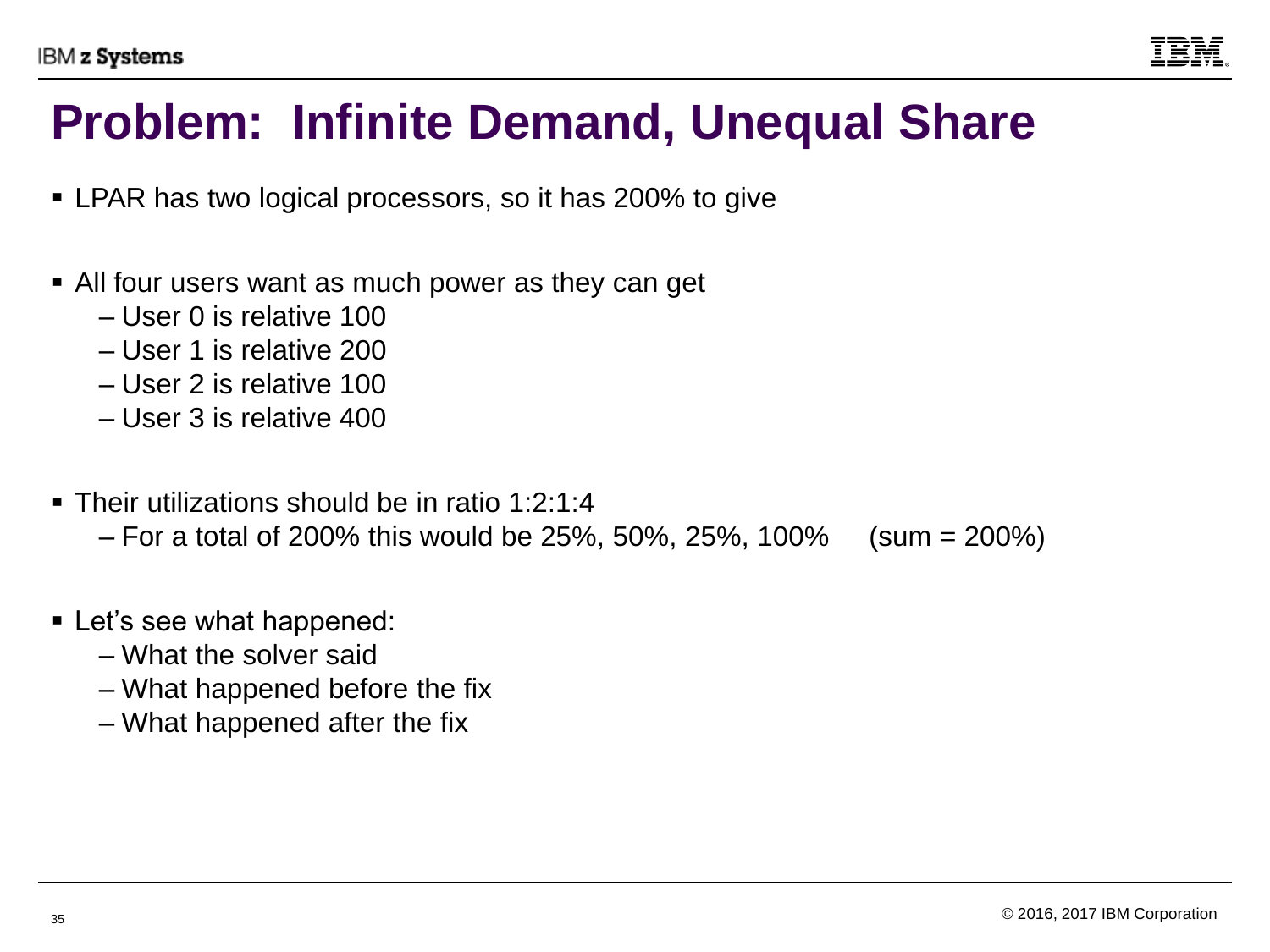

#### **Infinite Demand, Unequal Share: Before and After**

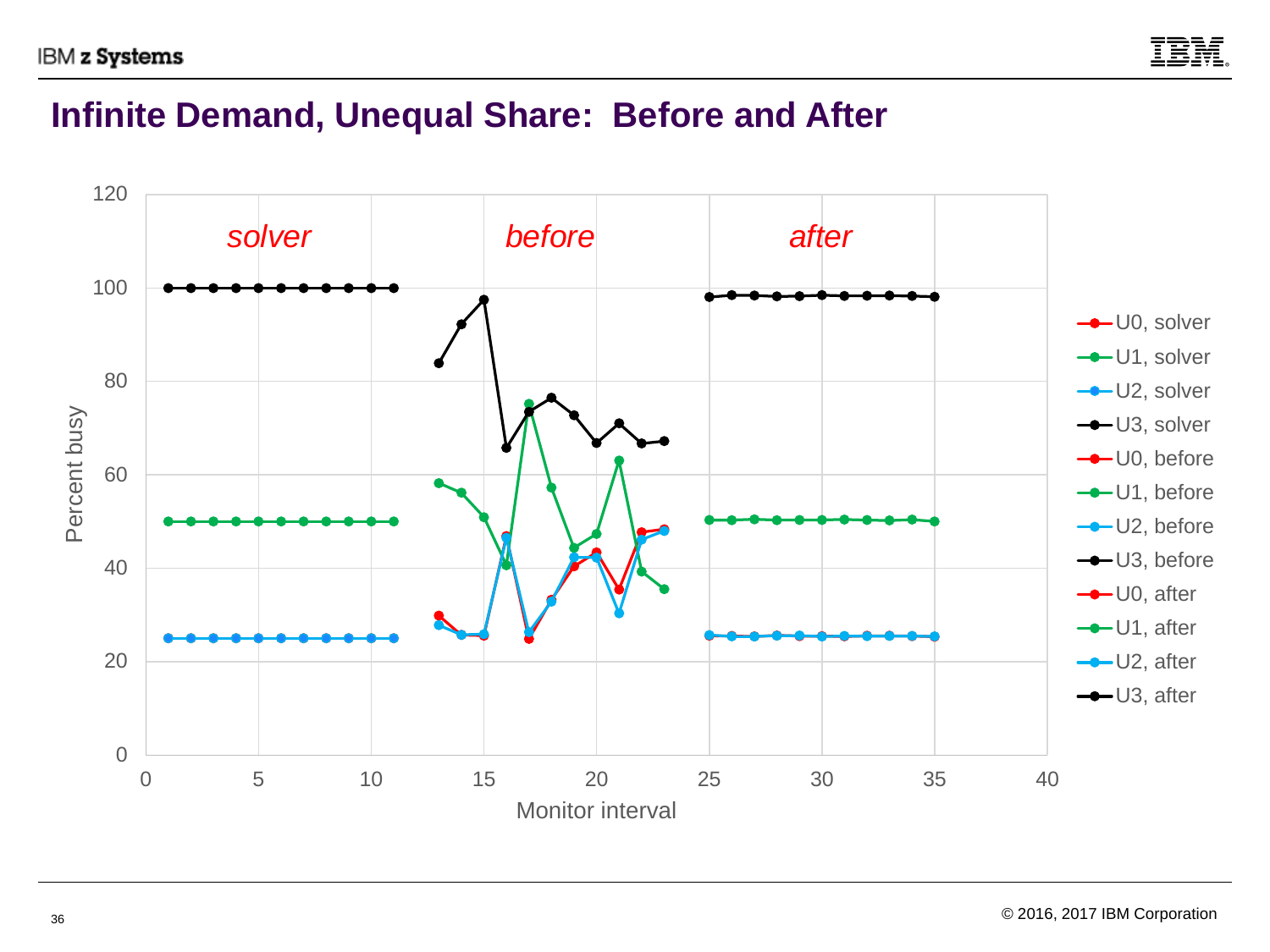

## **Problem: Distribution of Excess**

- LPAR has two logical processors, so it has 200% to give
- Users 0 and 1 have relative 10000 but want almost nothing
- User 2 is relative 100 and wants all he can get
- User 3 is relative 200 and wants all he can get
- User 4 is relative 300 and wants all he can get
- CP should distribute User 0's and User 1's excess to Users 2, 3, and 4 in correct proportion – Users 2, 3, and 4 each get their entitlement plus their share of the excess
- Let's see what happened:
	- What the solver said
	- What happened before the fix
	- What happened after the fix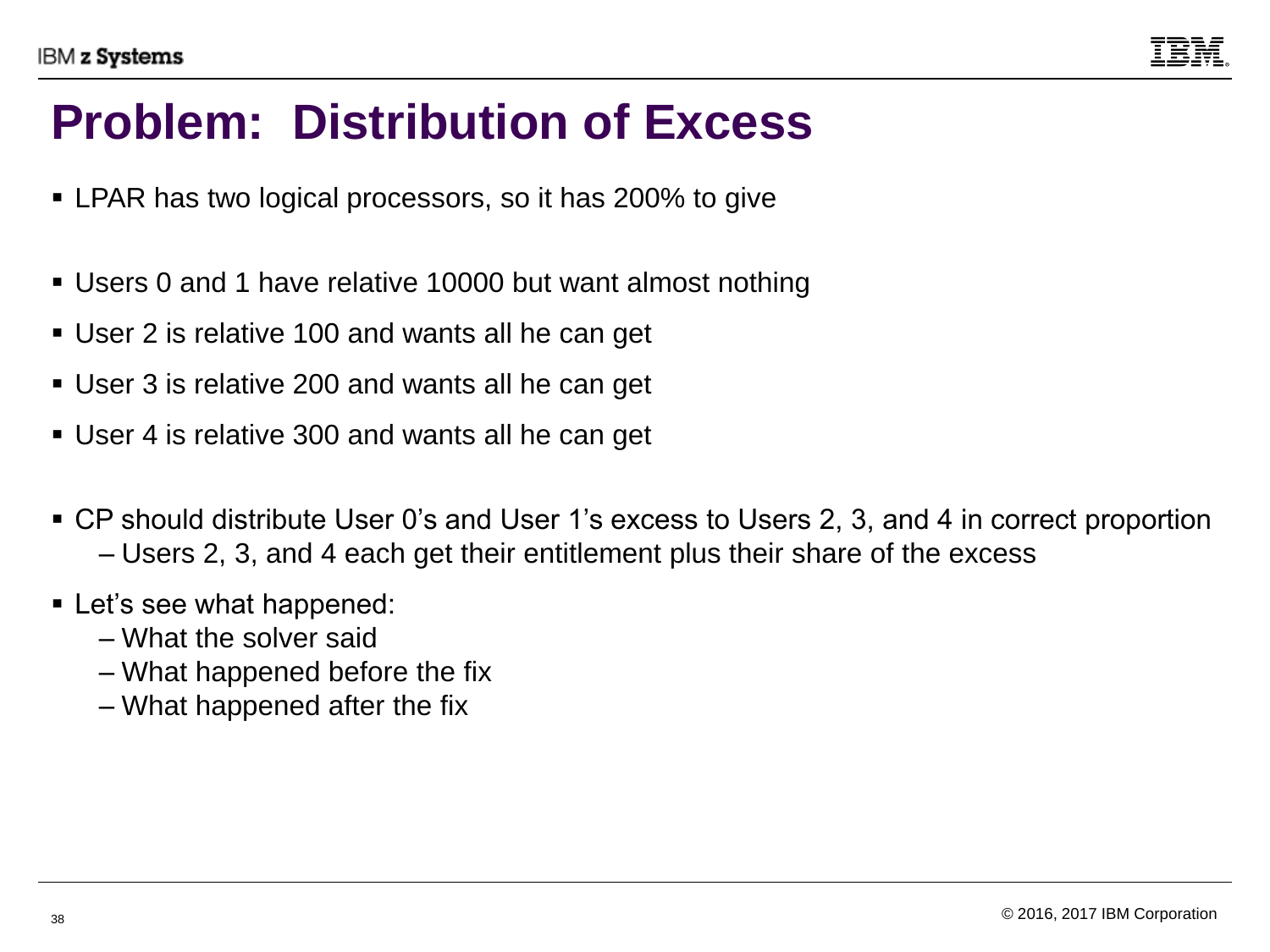

## **Problem: Distribution of Excess**

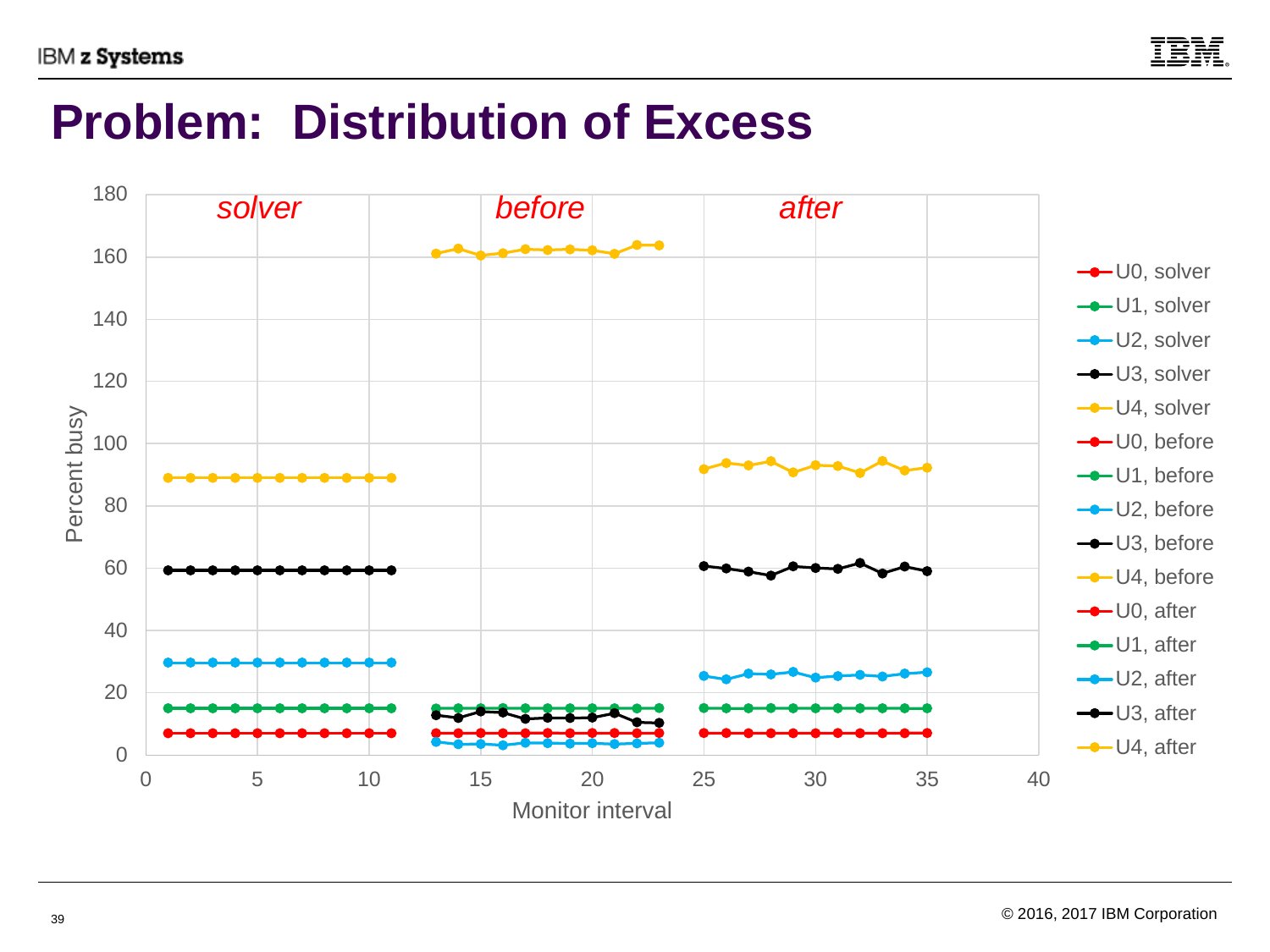

## **Changes to SSL**

#### ▪ Which default settings changed?

| z/VM             | 6.3         | $  6.3 + APARS (1)  $ | $\big  6.4$               |
|------------------|-------------|-----------------------|---------------------------|
| TLS              | 1.0         | 1.2                   | 1.2                       |
| Cipher           | RSA AES 256 | RSA AES 256           | <b>RSA AES 128 SHA256</b> |
| System SSL V1.13 |             | V <sub>2.1</sub>      | V2.2                      |

▪ Two scenarios studied:

- 600 remote Linux Telnet connections established
- 200 remote Linux Telnet connections doing data transfer

(1) PI40702 to TCP/IP, VM65717 to CMS, and VM65718 to LE.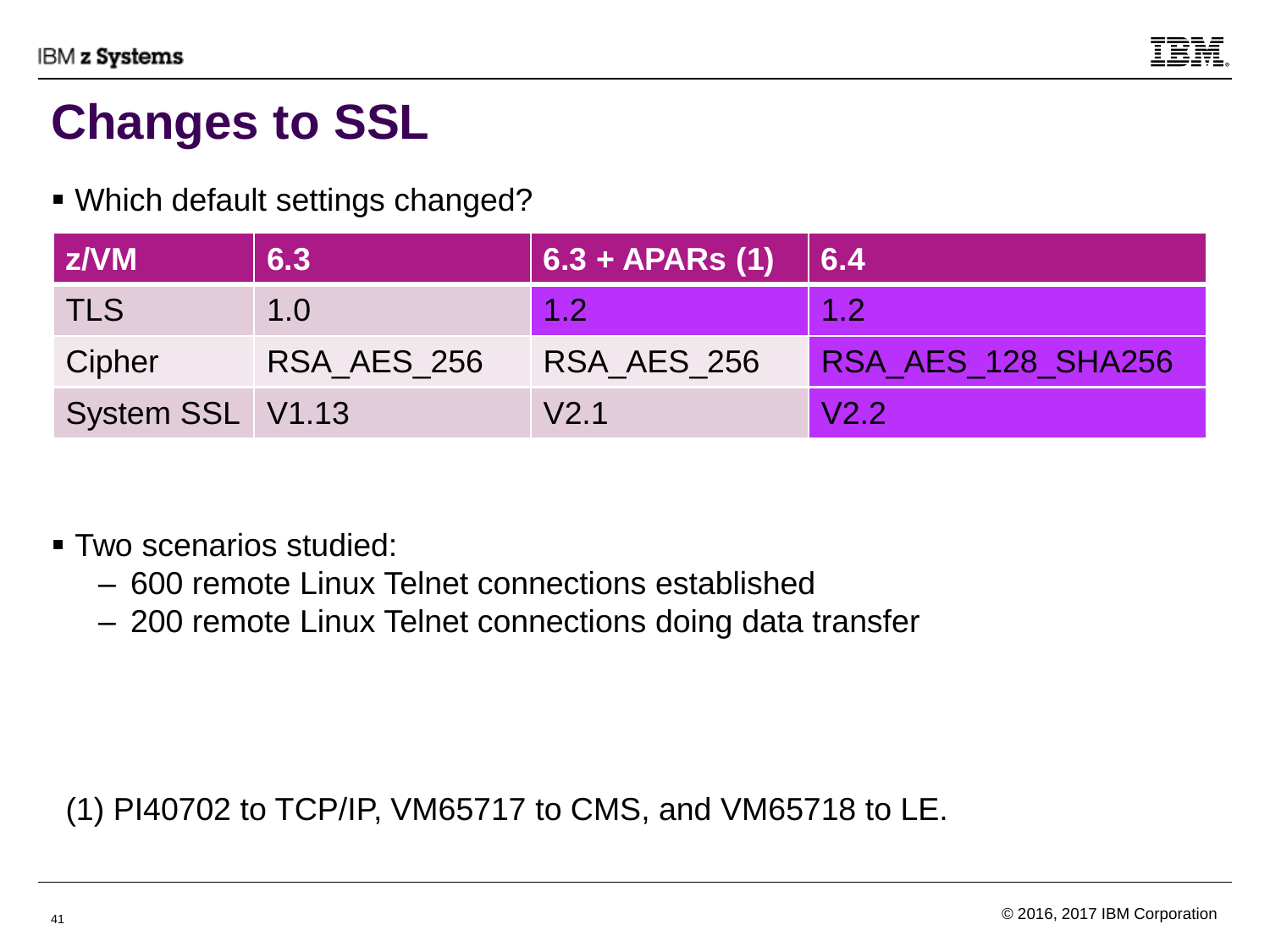

### **Changes to SSL: Establishing Telnet Connections**



#### Secure Telnet Logo Connections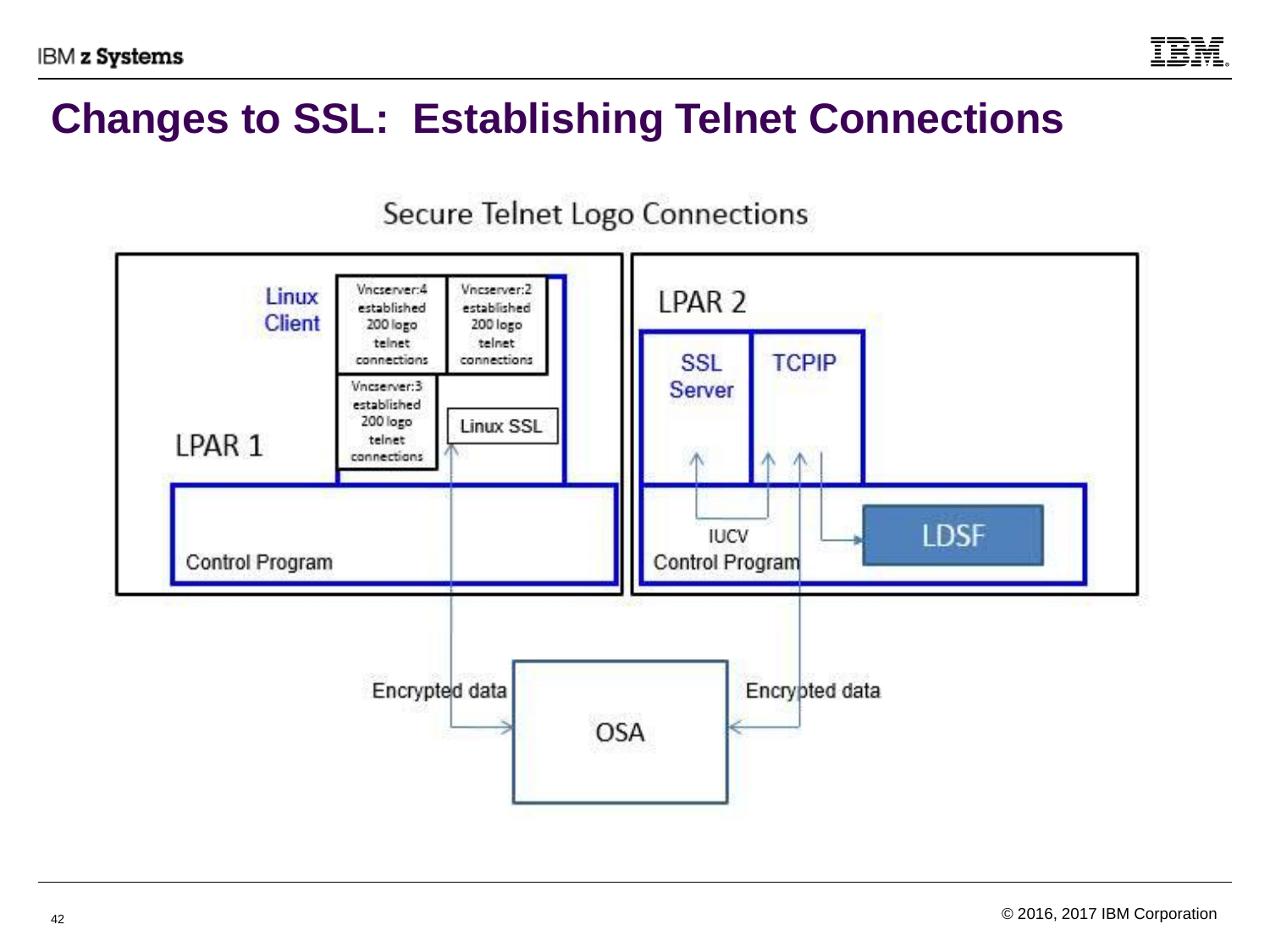

## **Changes to SSL: 600 Logo Connections Results**



Ciphers used: TLS 1.0 was RSA\_AES\_256; TLS 1.2 was RSA\_AES\_128\_SHA256.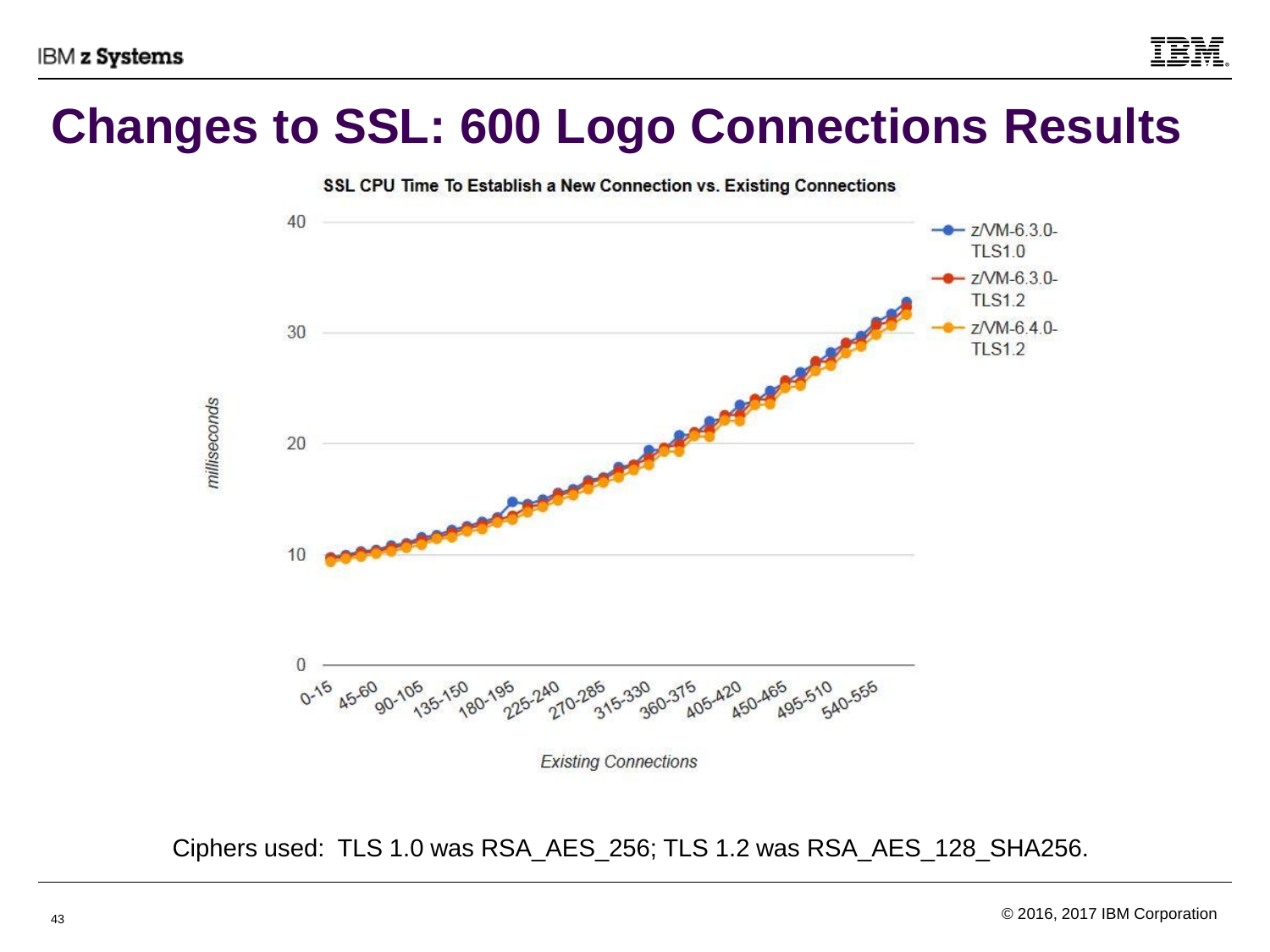

### **Changes to SSL: Telnet Data Transfer**

#### Secure Telnet Connections for Data Transfer

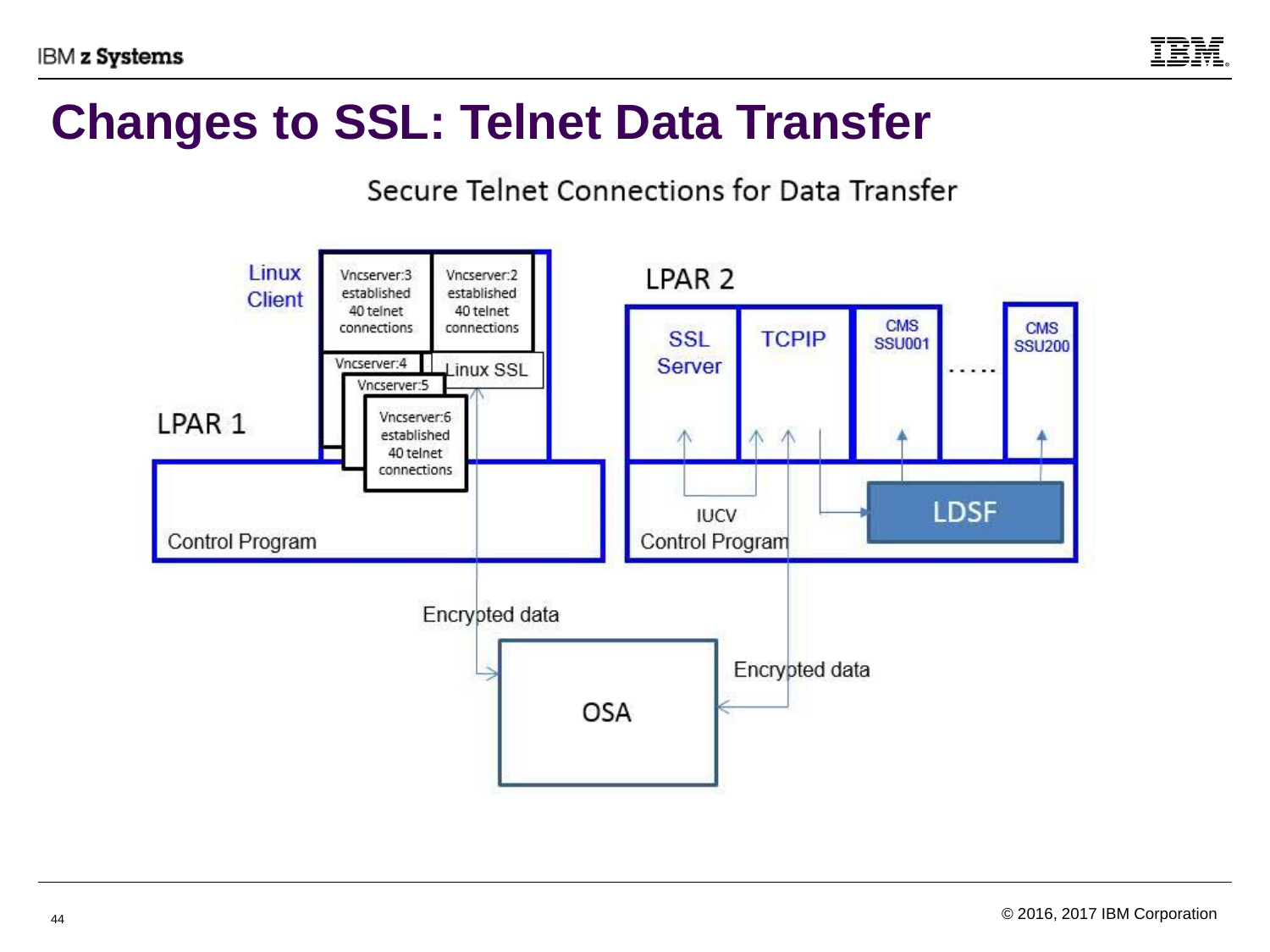

#### **Changes to SSL: 200 Telnet Connections Doing Data Transfer**

- With z/VM 6.3, results showed a 1.1% decrease in CPU/tx when changing the cipher from RSA\_AES\_256 to RSA\_AES\_128\_SHA256
- With z/VM 6.4 and SSL V2.2, results showed a 13.6% increase in CPU/tx for the SSL server, compared to z/VM 6.3 and SSl V2.1. Most of the increase was observed within the SSL server. (emulation)
- Read the article: http://www.vm.ibm.com/perf/reports/zvm/html/640cip.html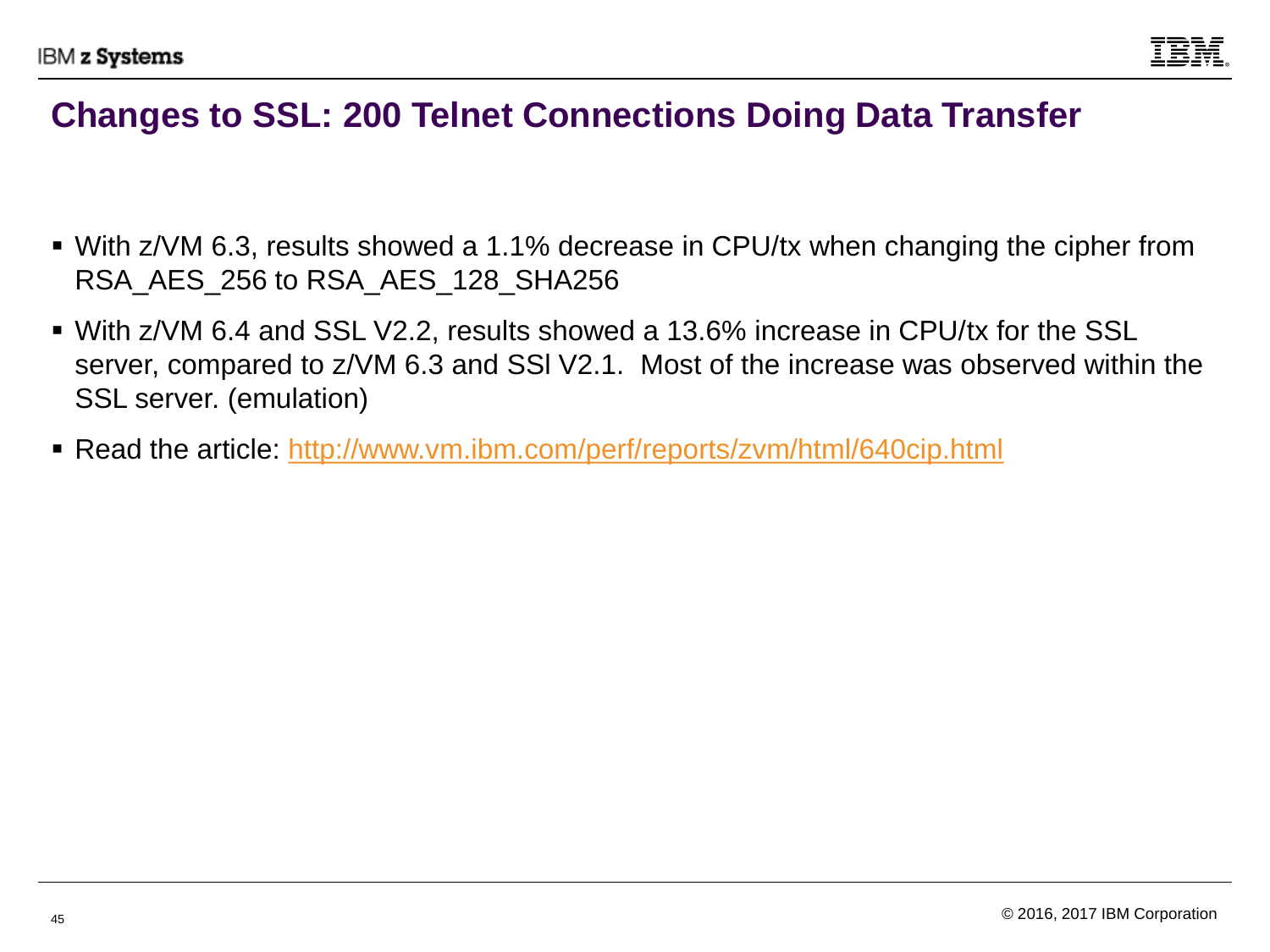

## **RSCS TCPNJE Encryption: What We Ran**



**Encryption of TCPNJE Connections** 

*TCPNJE* is the RSCS line driver that uses a TCP connection to move the data.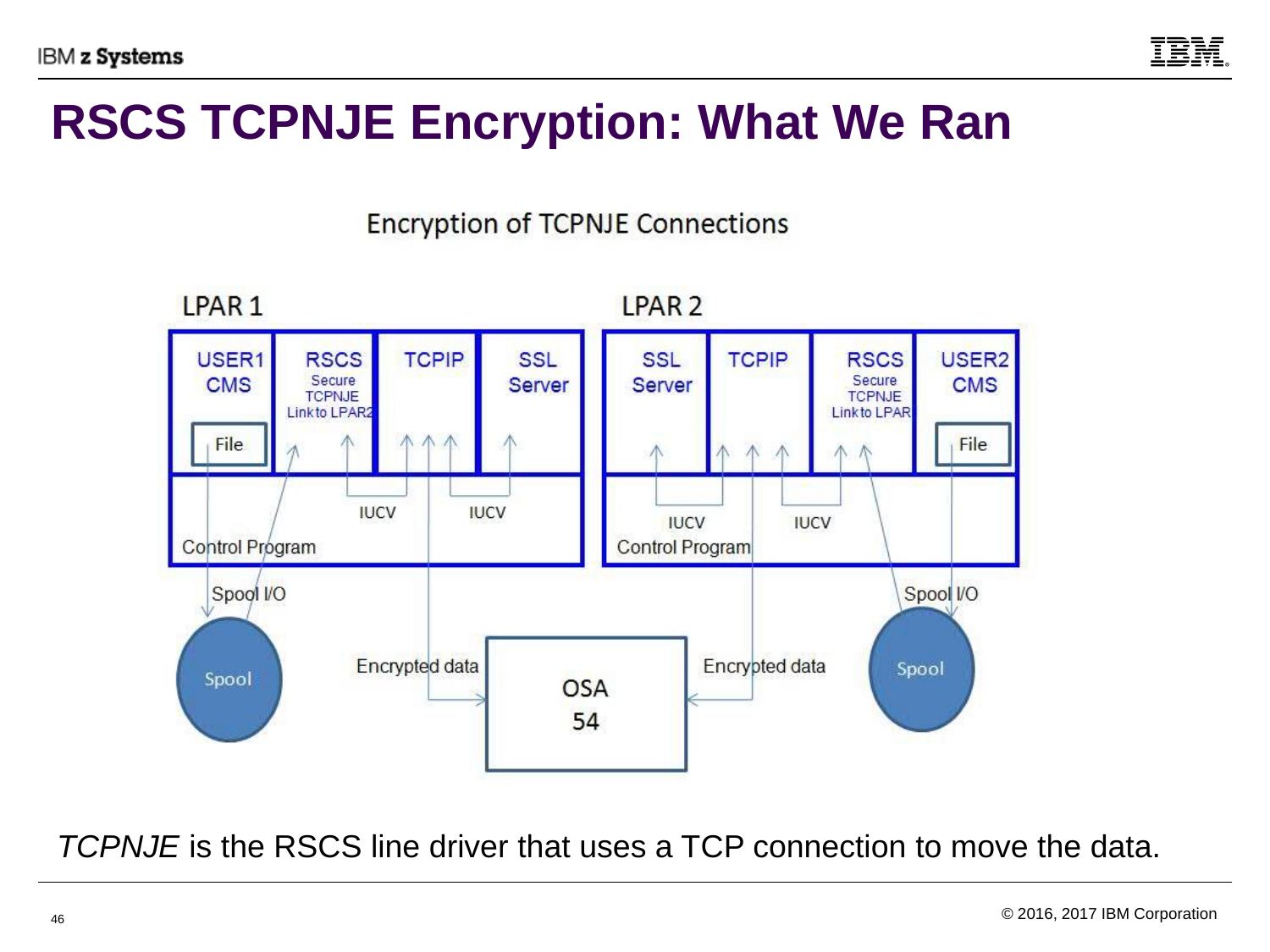

## **RSCS TCPNJE Encryption: What We Ran**

■ All measurements were completed on zEC12 with CPACF support

| <b>Case</b><br><b>Number</b> | <b>Security</b> | z/VM<br><b>Level</b> | <b>SSL</b><br><b>Version</b> | <b>TLS</b><br><b>Protocol</b> | <b>Cipher (default)</b> | Ratio, CPU/tx,<br><i>incremental</i> | Ratio, CPU/tx,<br>since Case 1 |
|------------------------------|-----------------|----------------------|------------------------------|-------------------------------|-------------------------|--------------------------------------|--------------------------------|
| case 1.                      | not secured     | 6.3 w/<br>VM65788    | V2.1                         | na                            | na                      |                                      |                                |
| case 2A.                     | secured         | 6.3 w/<br>VM65788    | V <sub>2.1</sub>             | 1.0                           | RSA AES 256             | 1.56                                 | 1.56                           |
| case 2B.                     | secured         | 6.3 w/<br>VM65788    | V <sub>2.1</sub>             | 1.2                           | RSA AES 128 SHA256      | 0.891                                | 1.39                           |
| case 3.                      | secured         | 6.4                  | V <sub>2.2</sub>             | 1.2                           | RSA_AES_128_SHA256      | 1.105                                | 1.54                           |

- In table above, CPU/tx is summed over RSCS, TCP/IP, and the SSL server
- Read the article:<http://www.vm.ibm.com/perf/reports/zvm/html/640nje.html>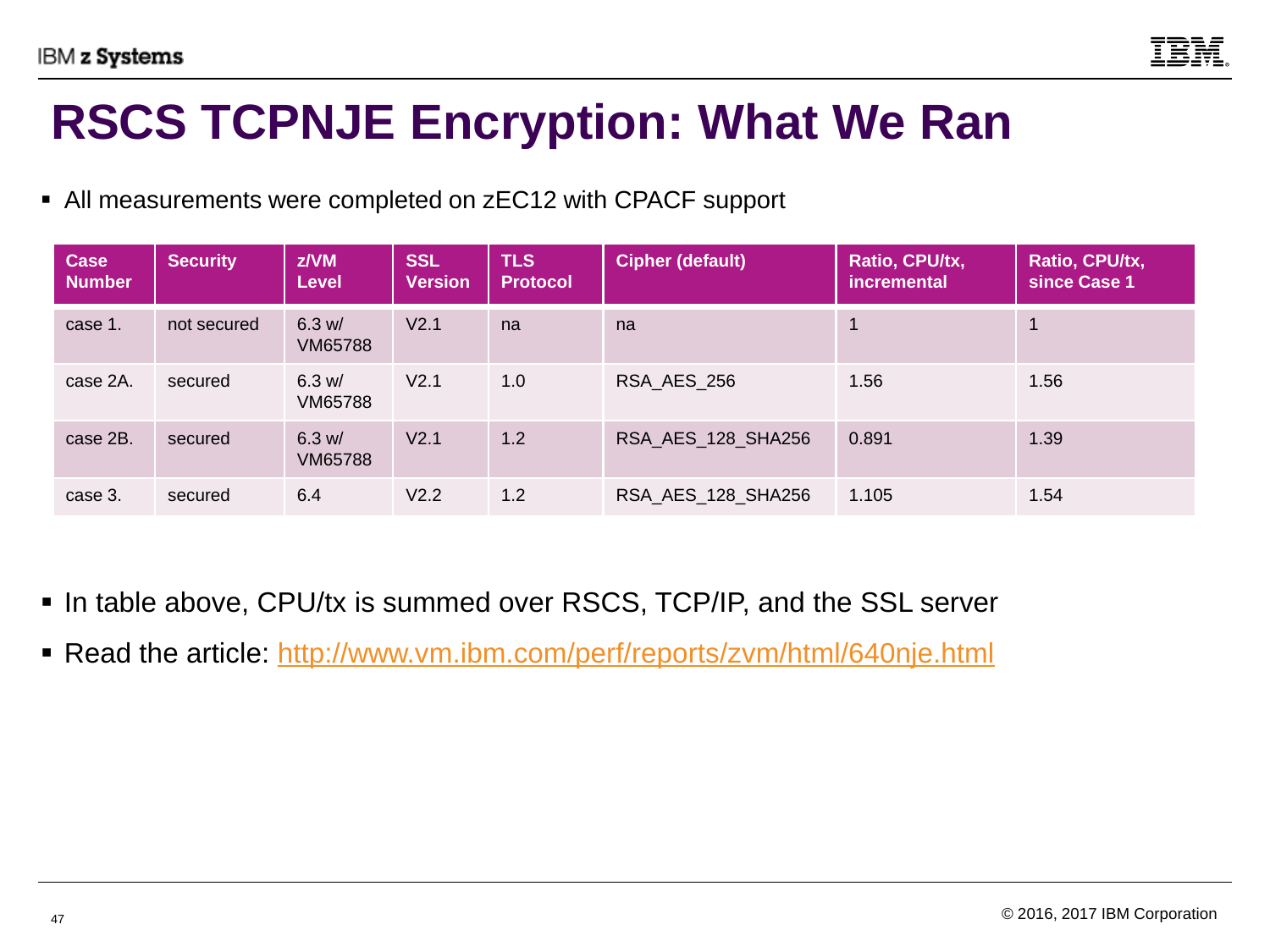

## **APARs and Small Fixes**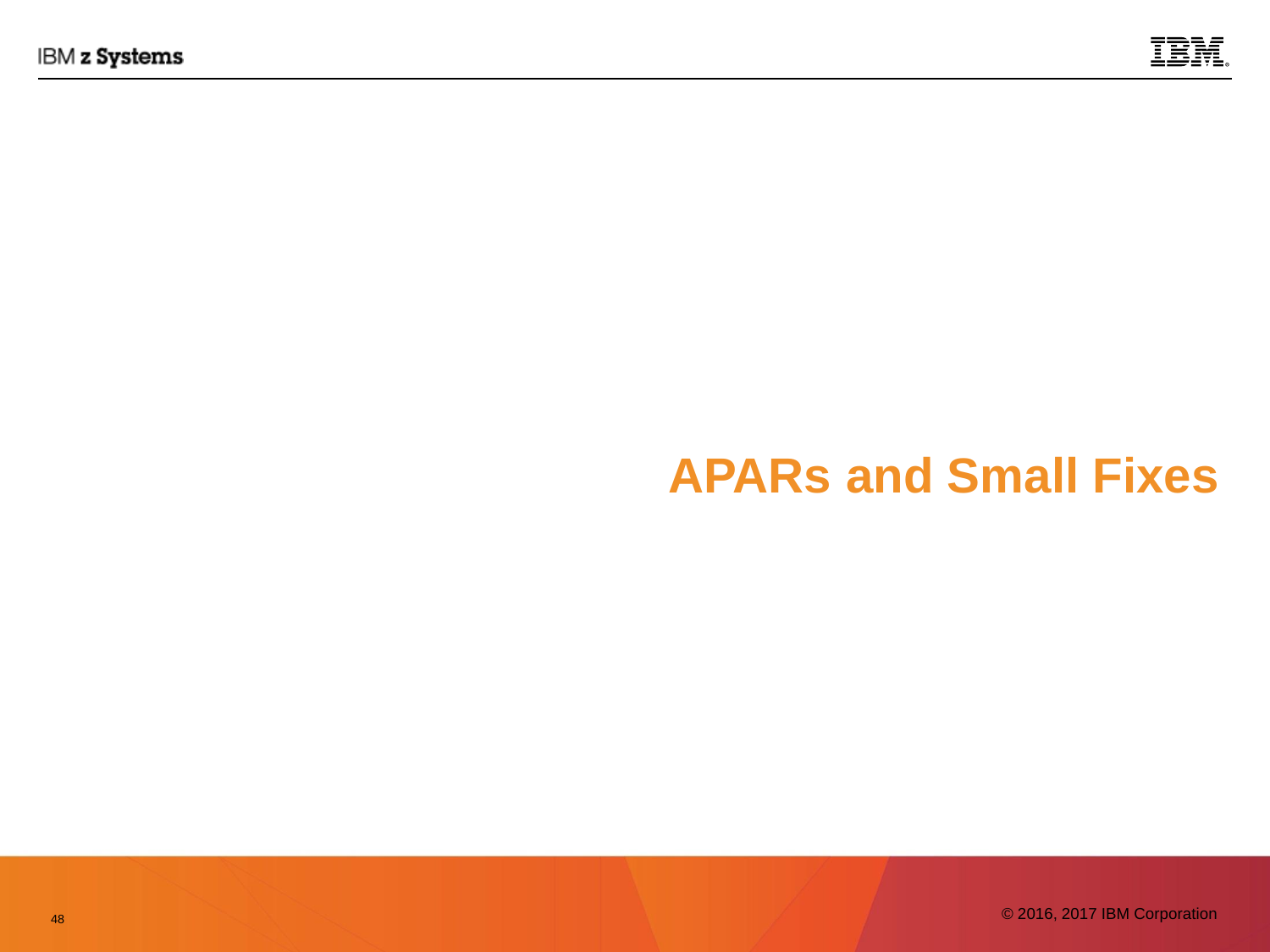

#### **Performance-related APARs Against z/VM 6.3 Since 1Q15**

- VM64587: VDISK pages not stolen aggressively enough
- VM64770: The read-in of guest PGMBKs at logoff was inefficient
- VM64890: A bad loop counter caused excessive CPU in MDC
- VM64941: Guest's view of storage key change bit sometimes wrong for IBR page
- VM65097: PGMBK prefetch not applicable when Diag x'10's are for single pages
- VM65101: IBR pages on GAL unnecessarily rewritten
- VM65189: Excess storage management work stacked on SYSTEMMP
- VM65199: Master CPU stuck doing SYSTEMMP work; some eligible CPUs not signalled to do SYSTEMMP work
- VM65420: Frames that should have been stolen from MDC were not being stolen
- VM65692: FII intercept bit set by mistake caused excess simulation overhead
- VM65709: MDC processing being done even though MDCinhibit flag was set
- VM65748: High Performance FICON features unavailable to guests
- VM65762: CP fails to deliver PCI thin interrupts to guests
- VM65794: MDC fails to work for RDEVs with device number > x'8000'
- VM65801: CP excessively redrives VSwitch uplink port
- VM65820: PGMBK reclaim exits without releasing lock, prohibiting further reclaim
- VM65824: SET MDC OFF for an RDEV inadvertently turned MDC back on
- VM65837: DASD recovery I/O queued at inopportune moment causes DASD I/O to stall
- VM65845: HyperSwap occurring at inopportune moment causes DASD I/O to stall
- VM65869: Excessive LOGOFF delay for QDIO-exploitive guests

#### These are all in  $7/NM$  6.4.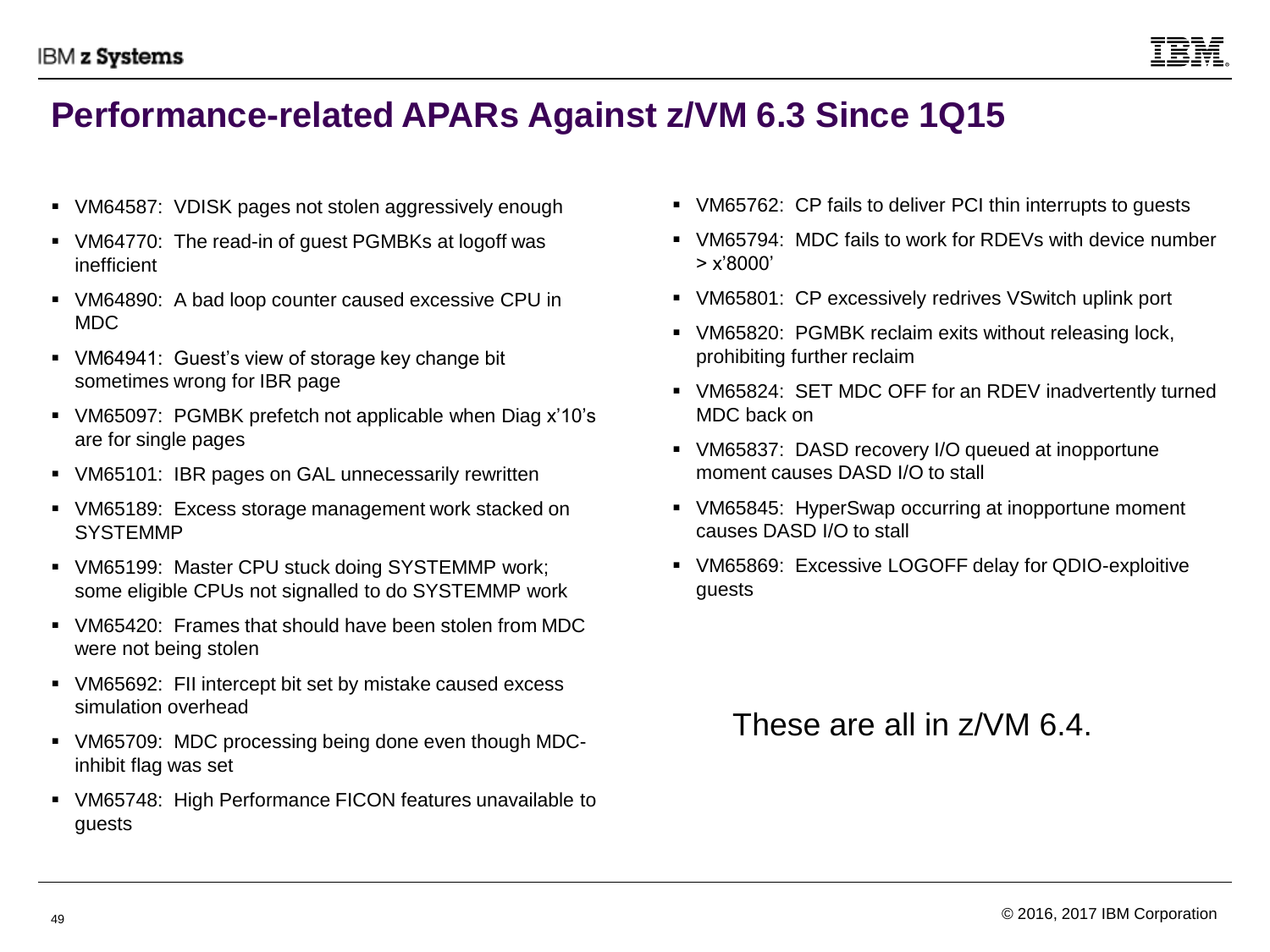

#### **Performance-related APARs Against z/VM 6.4**

- VM65885 (1601): Perfkit needs deprecated HPF monitor fields
- VM65916: HiperSockets Guest LAN NIC lost initiative
- VM65992 (1701): HiperSockets performance issue on short busy
- VM65985 (1701): PRG004 or hang when MDC enabled for volumes used for z/OS guests
- VM66016: Abend during zHPF paging error recovery
- VM65644 (1701): SCSI monitor fields not filled
- VM65946: SECUSER output is slow
- VM65998 (1701): crypto polling too frequent
- VM65741 (1701): make all 3390-A eligible for MDC
- VM65886 (1601): CCW fast-trans incorrectly marked minidisk I/O as ineligible for HyperPAV aliases
- VM66026 : Monitor enhancements for HyperPAV and PAV aliases (went PE: also apply VM66036)

(xxxx) is RSU number

- VM65979: Removed unnecessary MDC purge done during **HyperSwap**
- VM65942: z14 support (includes new Monitor counters for priv ops by VCPU) (went PE: also apply VM66071)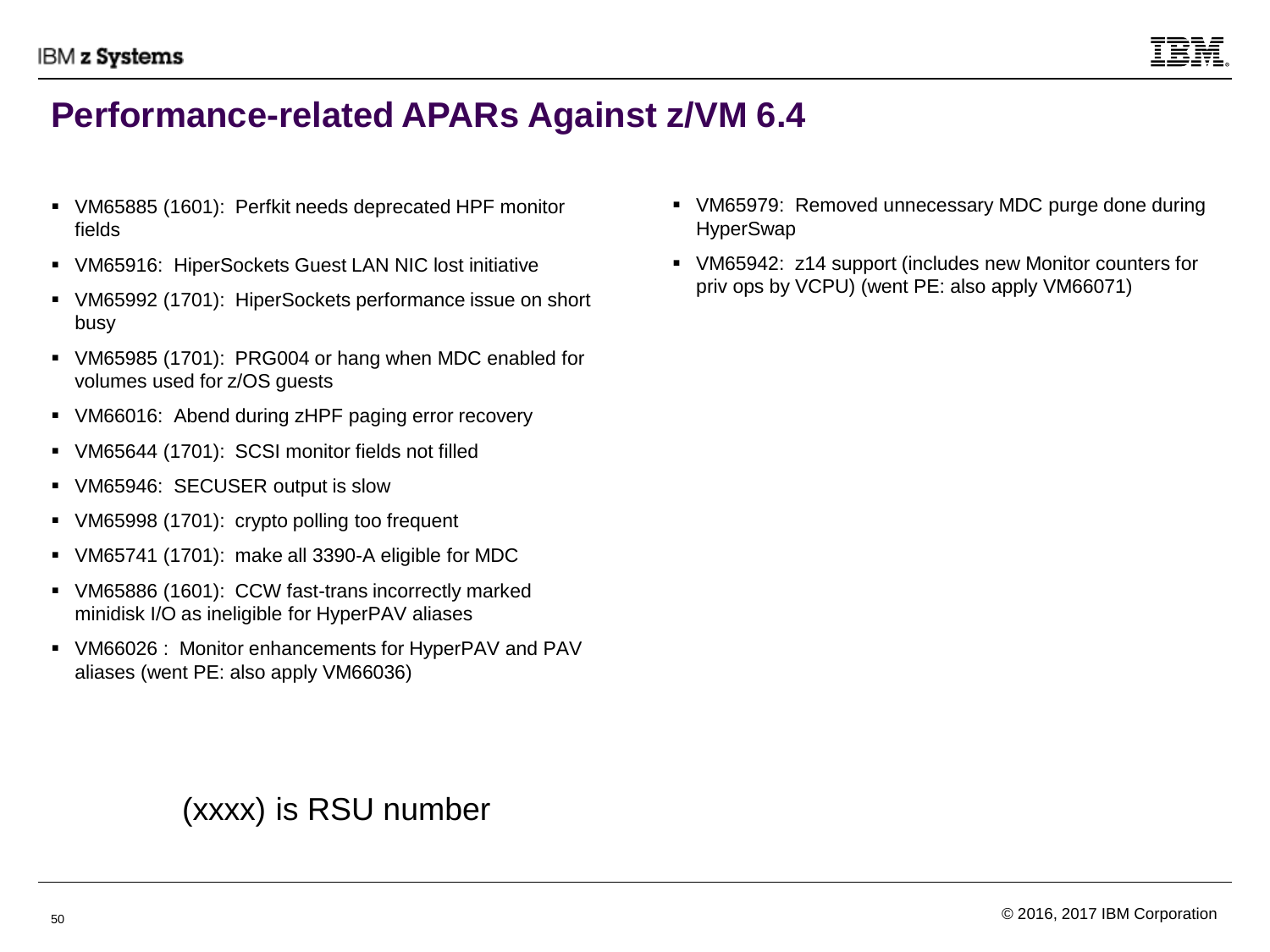### **Small Performance Fixes in z/VM 6.4**

- **Excessive SCSI retries:** during IPL from a LUN, offline paths would cause delays. Fixed.
- **ELock hierarchy violation:** slowed down processing in VSwitch. Fixed.
- **EXTERG 550RS:** could slow the system if hit enough **Storage leak in QUERY PROCESSORS:** could slow the system if hit enough times. Fixed.
- **Unnecessary VSwitch redrives:** unnecessary redrives of bridge port or uplink port in some situations. Fixed.
- **Unnecessary emergency replenishment:** unnecessary frame table scans in some situations. The scans could hang the system. Fixed.
- **Incorrect dispatcher settings for SMT:** z/VM 1Q15 dispatcher accommodations made for SMT should have been in effect for only SMT-2. Fixed.
- **Unnecessary calls to MDC steal:** storage management was trying to steal frames from MDC even though it knew MDC had none. Fixed.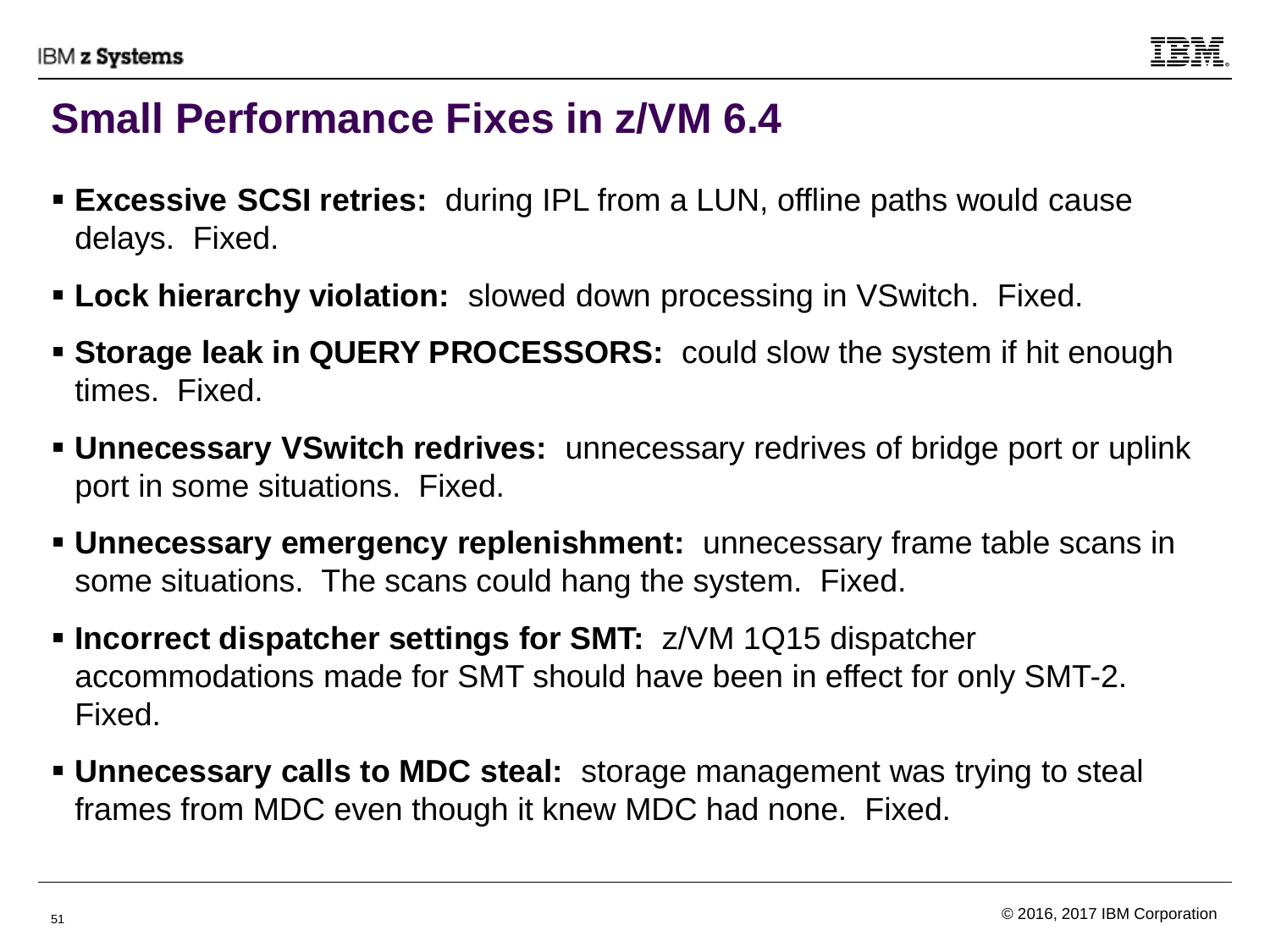

# **z/VM Performance Toolkit**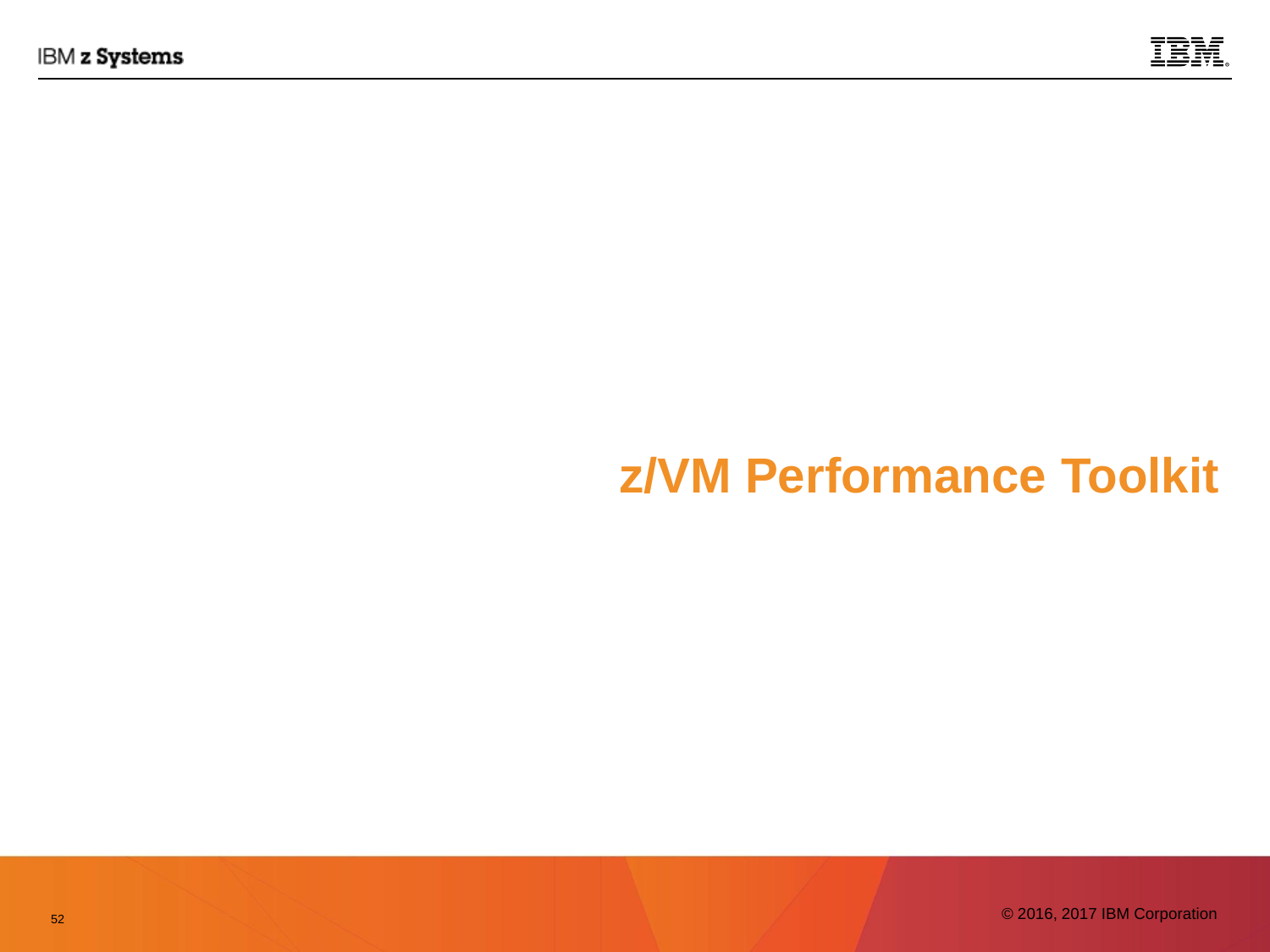### **z/VM Performance Toolkit: PTFs for z/VM 6.3 (1 of 4)**

- VM65656: Perfkit has a CMS Pipelines input
	- –Useful if you want to concatenate several MONWRITE files as a single Perfkit input
- VM65528: Support for Multi-VSwitch Link Aggregation
	- –New report: FCX317 GLONACT Global Networking Object Activity
	- –Changed reports
		- FCX155 MONDATA, counts new record
		- FCX185 IOCHANGE, changes for global VSwitch
		- FCX240 VSWITCH, same
		- FCX266 GVSWITCH, same
		- FCX267 EVSWITCH, same

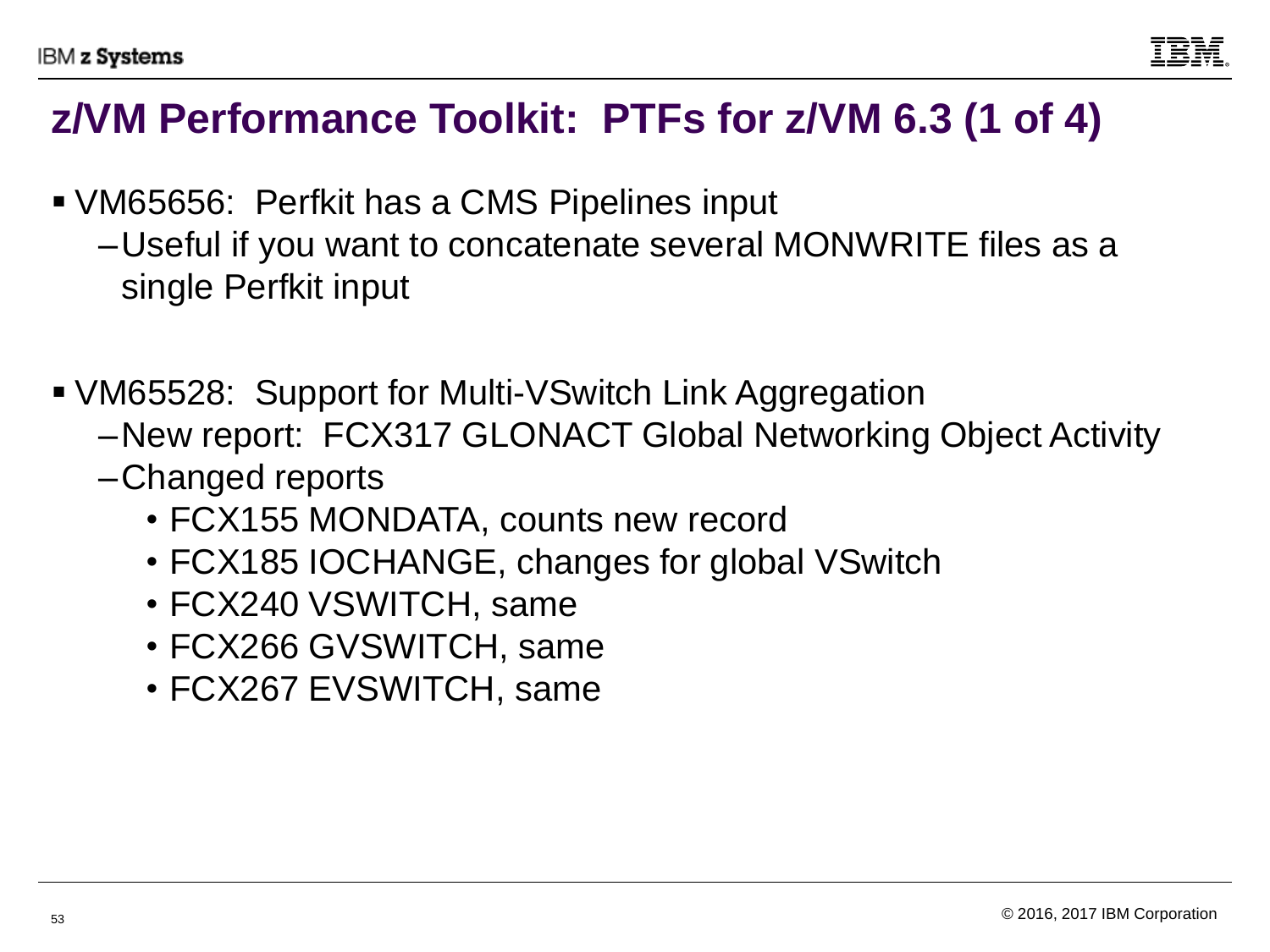

- VM65699: New Function
	- –FCX215 FICON gets channel read and write speeds
	- –FCX155 MONDATA now counts the events that happened after the last flight of samples
	- –The whole family of wait-state reports (USTAT, etc.) has repaired headers
	- –Nod to SMT: "LPU" now changed to "Core" in many places
	- –FCX180 SYSCONF displays CEC tttt-mmm and MCI
	- –FCX179 SYSLOG computes user-exit %busy correctly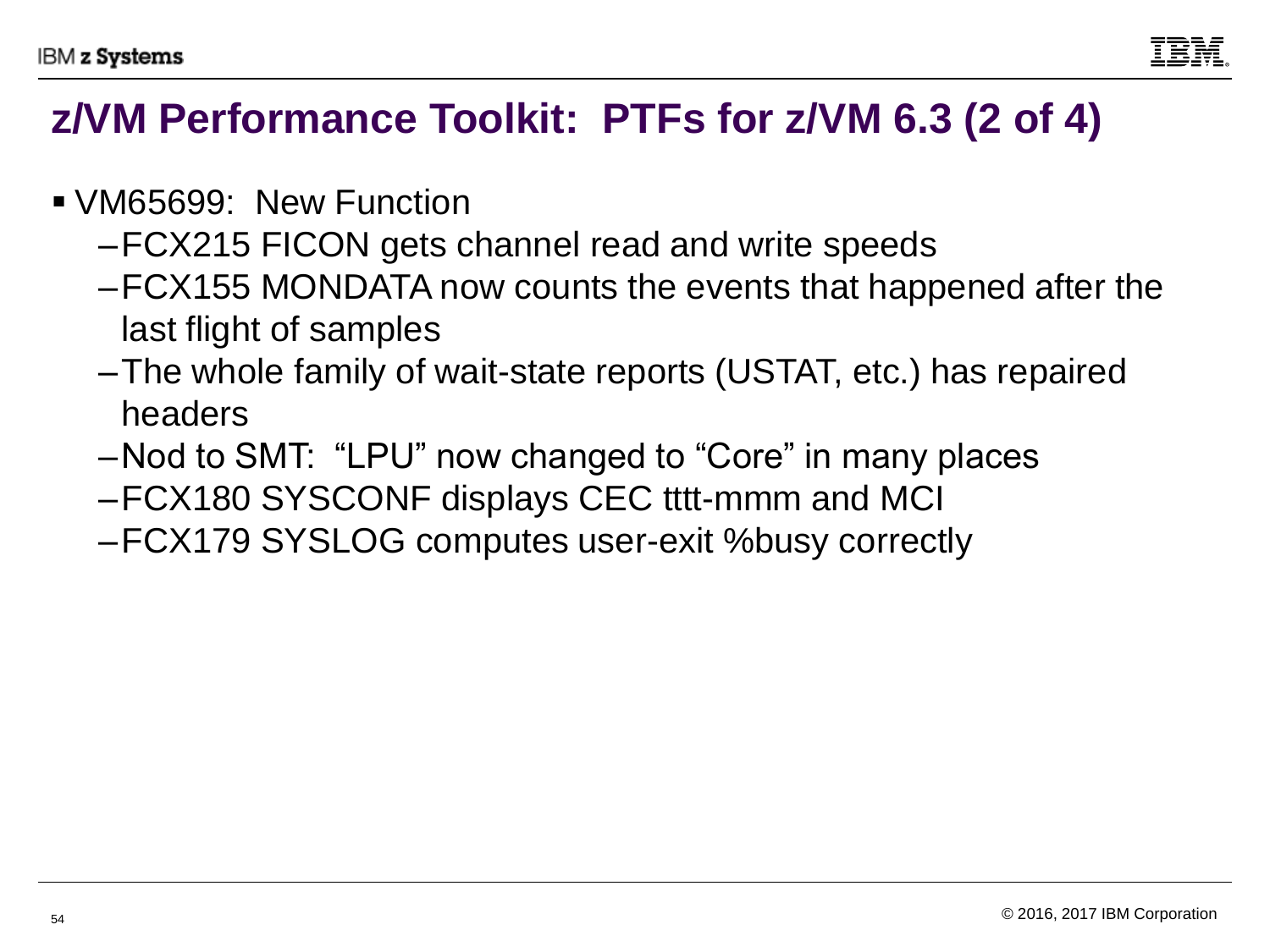

#### **z/VM Performance Toolkit: PTFs for z/VM 6.3 (3 of 4)**

- VM65698: z13 GA2 and z13s
	- –New reports for format-3 PCI functions:
		- FCX322 PCI Activity
		- FCX323 PCI Activity Log
	- –Changed reports for format-3 PCI functions:
		- FCX310 PCI Menu
		- FCX311 PCI Function Config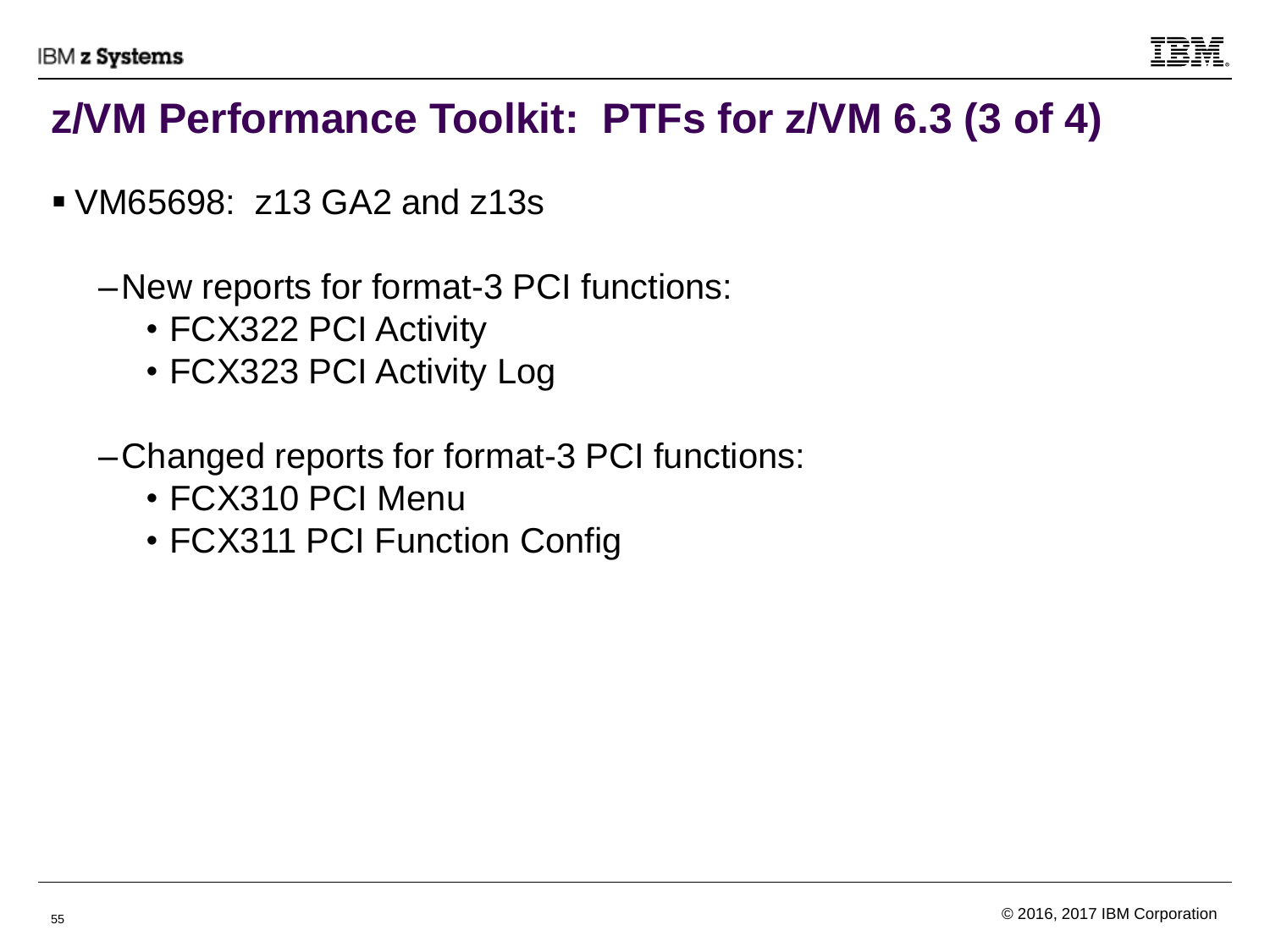

### **z/VM Performance Toolkit: PTFs for z/VM 6.3 (4 of 4)**

- VM65697: CPU Pooling, LPAR Group Capping, and Prorated Core Time
	- –New reports:
		- FCX324 CPLMENU CPU Pooling Menu
		- FCX308 CPLCONF CPU Pooling Configuration
		- FCX309 CPLACT CPU Pooling Activity
	- –Changed reports:
		- FCX124 MENU Performance Data Selection Menu
		- FCX226 UCONF User Configuration (adds CPU Pool name)
		- FCX126 LPAR LPAR Activity (adds MT and group cap fields)
		- FCX202 LPAR LPAR Log (adds MT and group cap fields)
		- FCX306 LSHARACT LPAR Share Activity (adds group cap fields)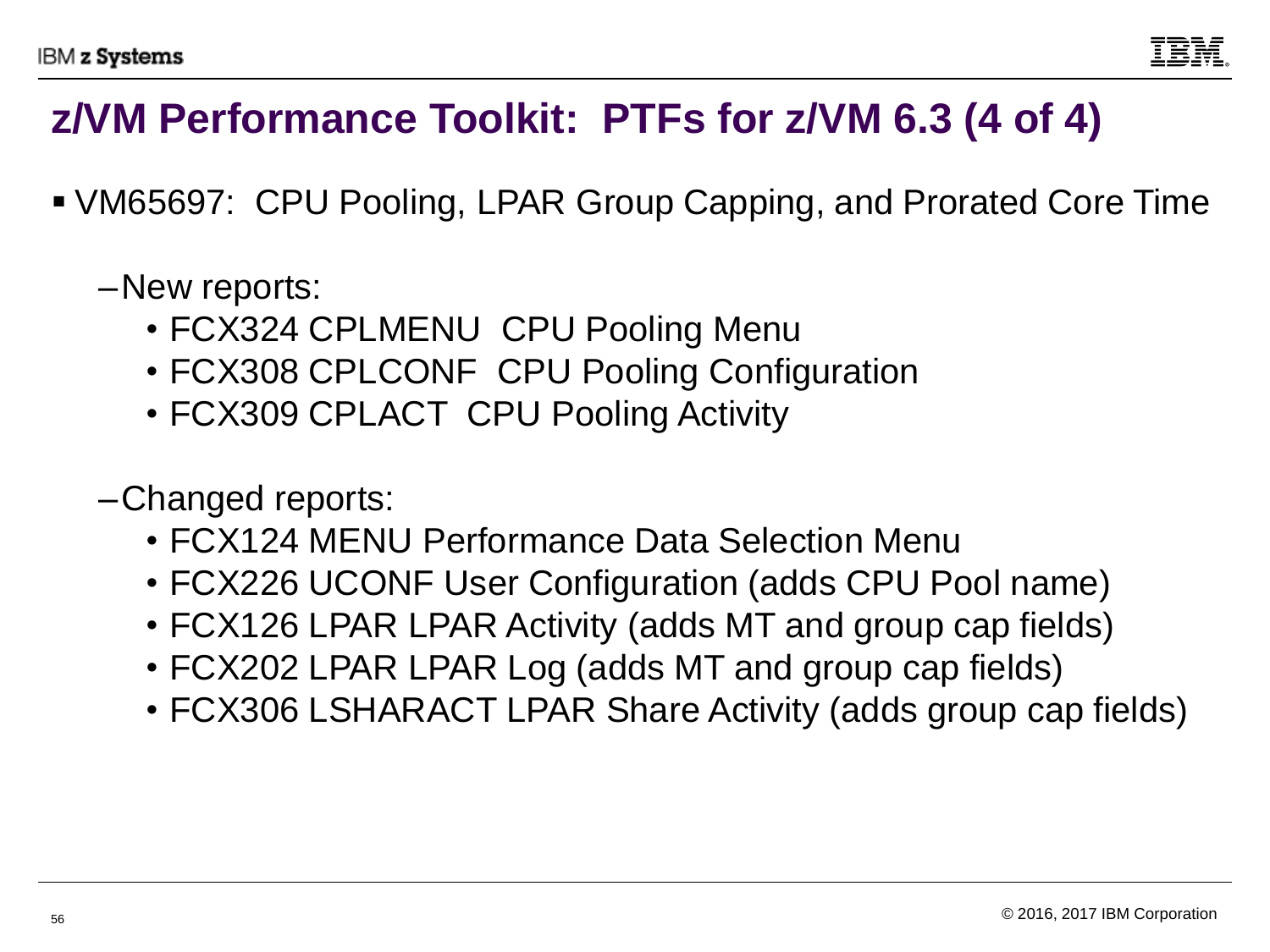

## **z/VM Performance Toolkit – z/VM 6.4**

#### ▪ **Perfkit now requires z/CMS**

- –It **no longer runs on plain CMS**
- –It uses z/Architecture instructions
- –It is able to use memory above 2 GB

#### • Changed reports:

- –FCX124 MENU: choice 1 now goes to new CPUMENU
- –FCX265 LOCKLOG: not available for data from z/VM 6.4 or later (use new LOCKACT)
- New reports:
	- –FCX325 CPUMENU: shows a menu of CPU-related options
	- –FCX326 LOCKACT: spin lock activity report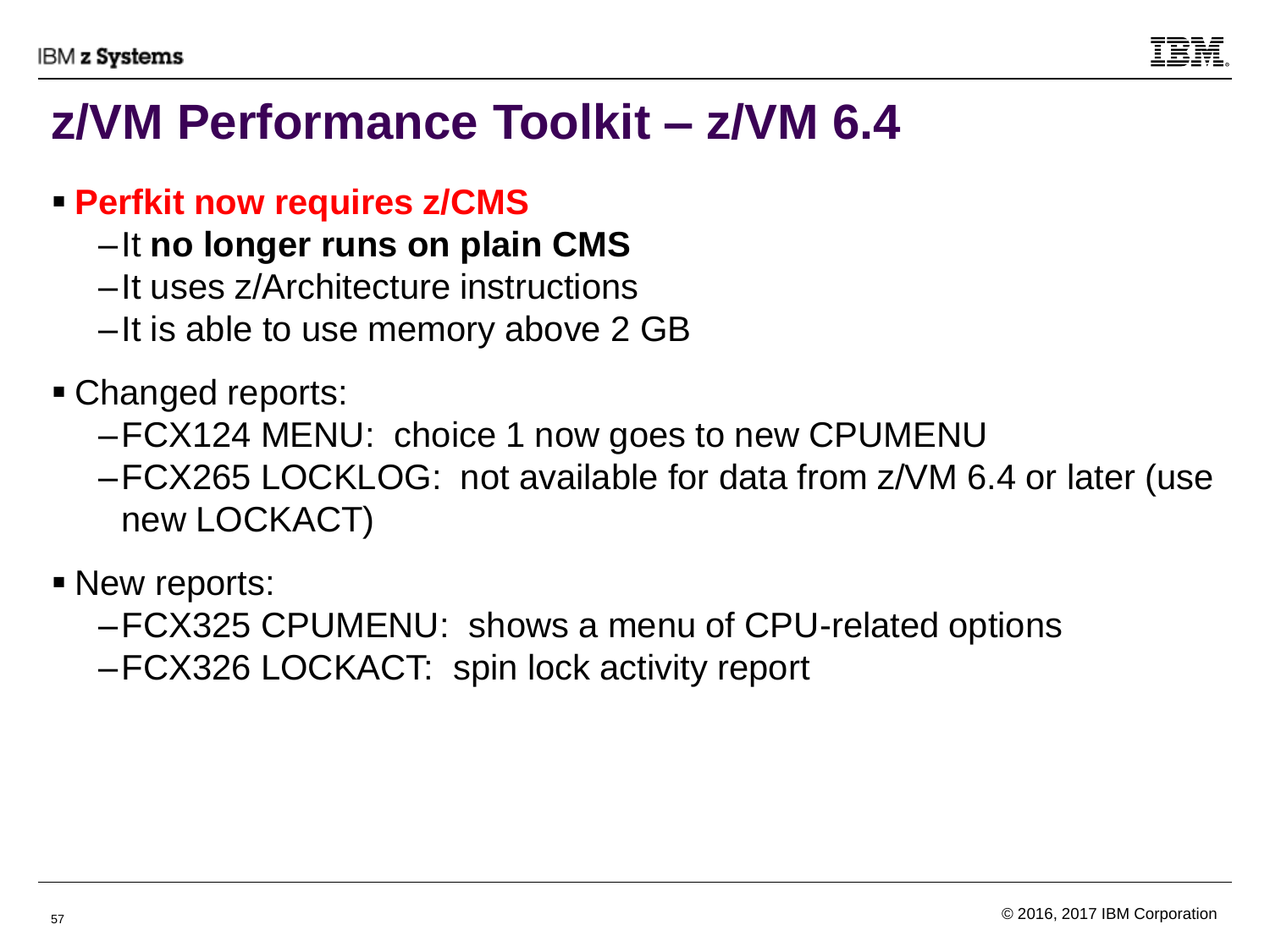

## **z/VM 6.4 First Quarter 2017**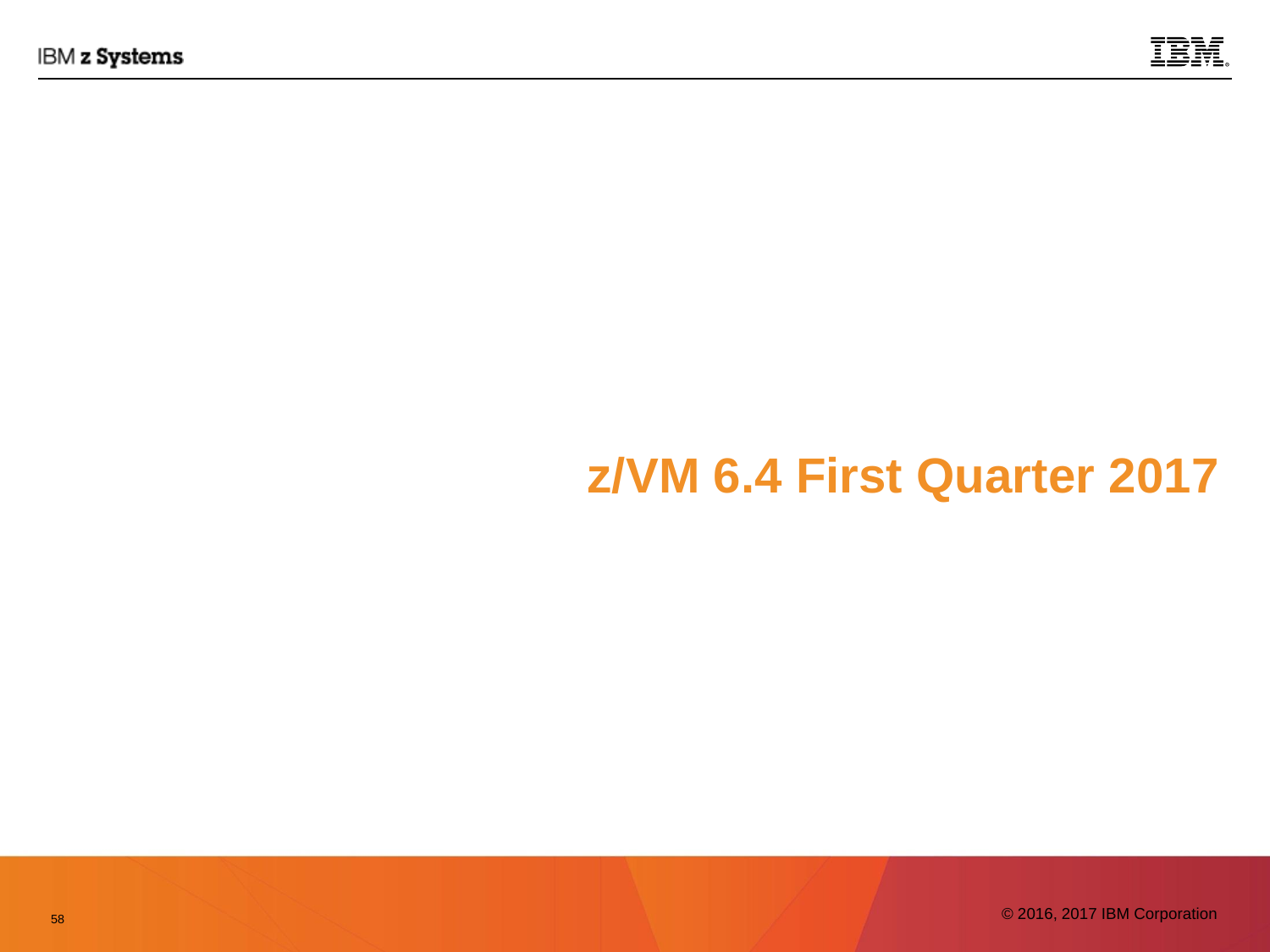

#### **z/VM 6.4 1Q17 SPE Stack: Regression Behavior**

- Compared back to z/VM 6.4 GA on same hardware (z13), our suite experienced:
	- ETRR: mean (μ) 0.98, standard deviation (σ) 0.14
	- ITRR: µ 0.98, σ 0.14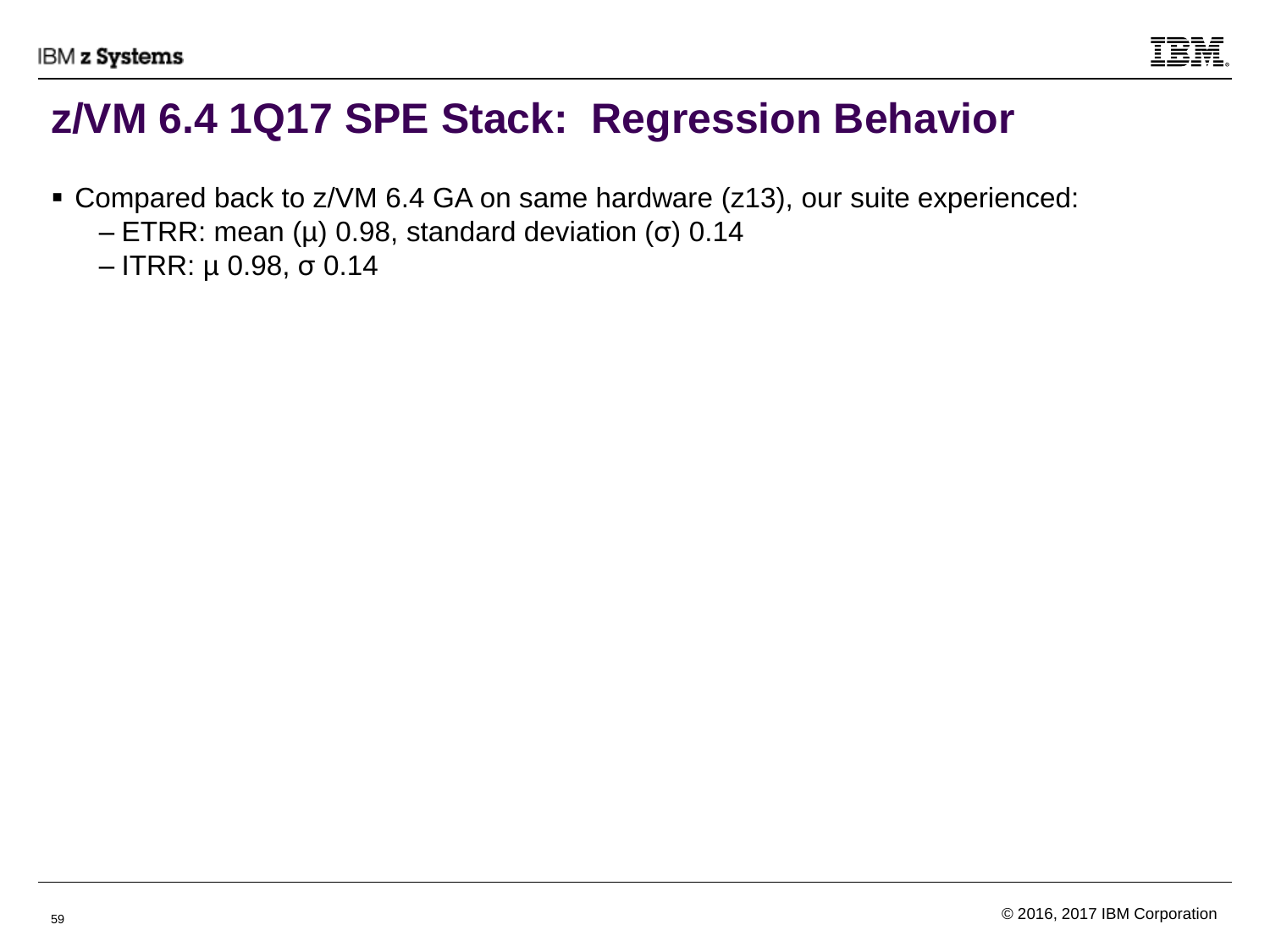

#### **CRYPTO APVIRT Support in TLS/SSL Server and LDAP/VM**



APAR is PI72106 (z/VM 6.4) to TCP/IP and LDAP/VM.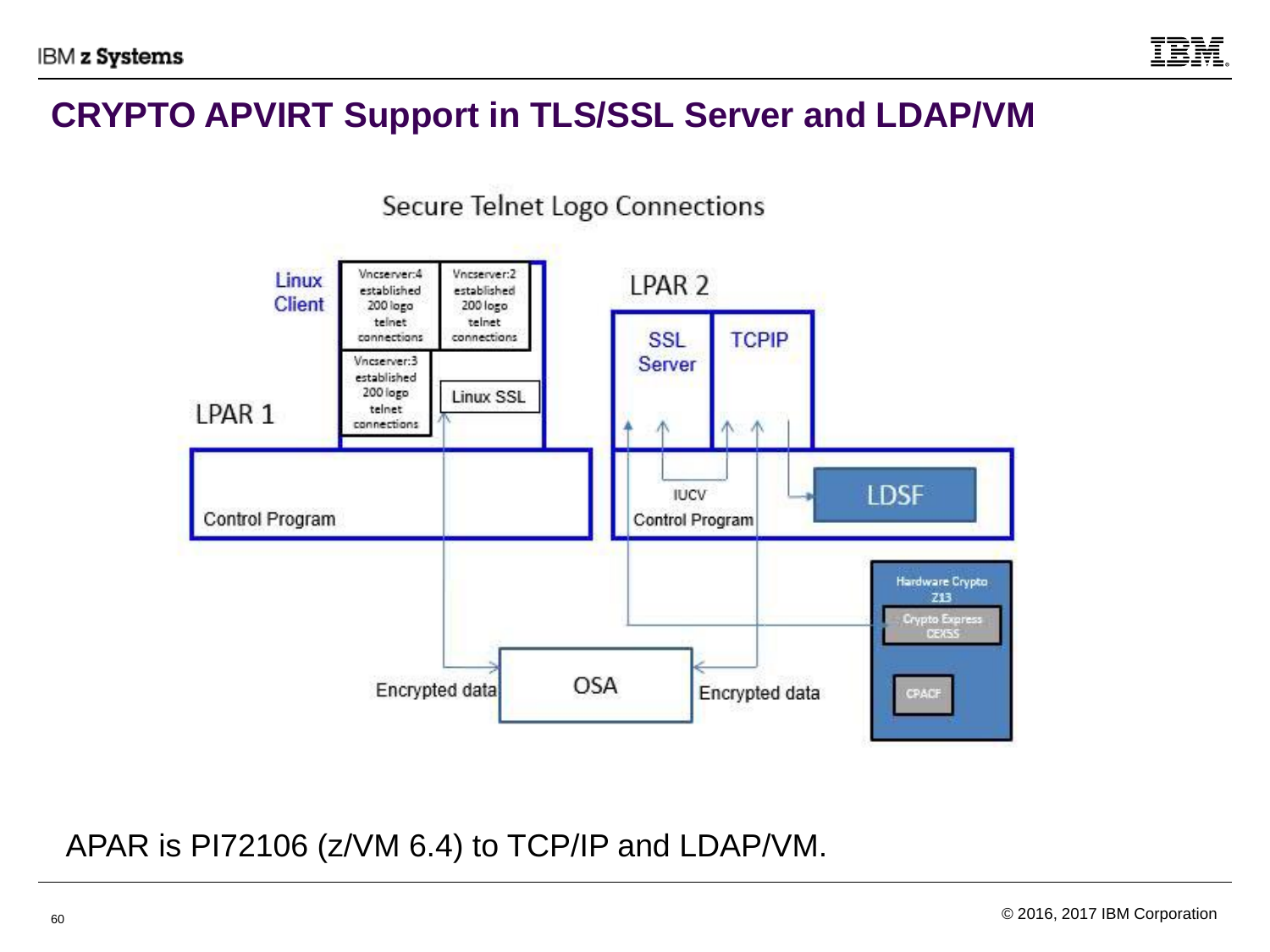#### **CRYPTO APVIRT: CPU Time to Establish a New Connection**



Read the article:<http://www.vm.ibm.com/perf/reports/zvm/html/640cip.html>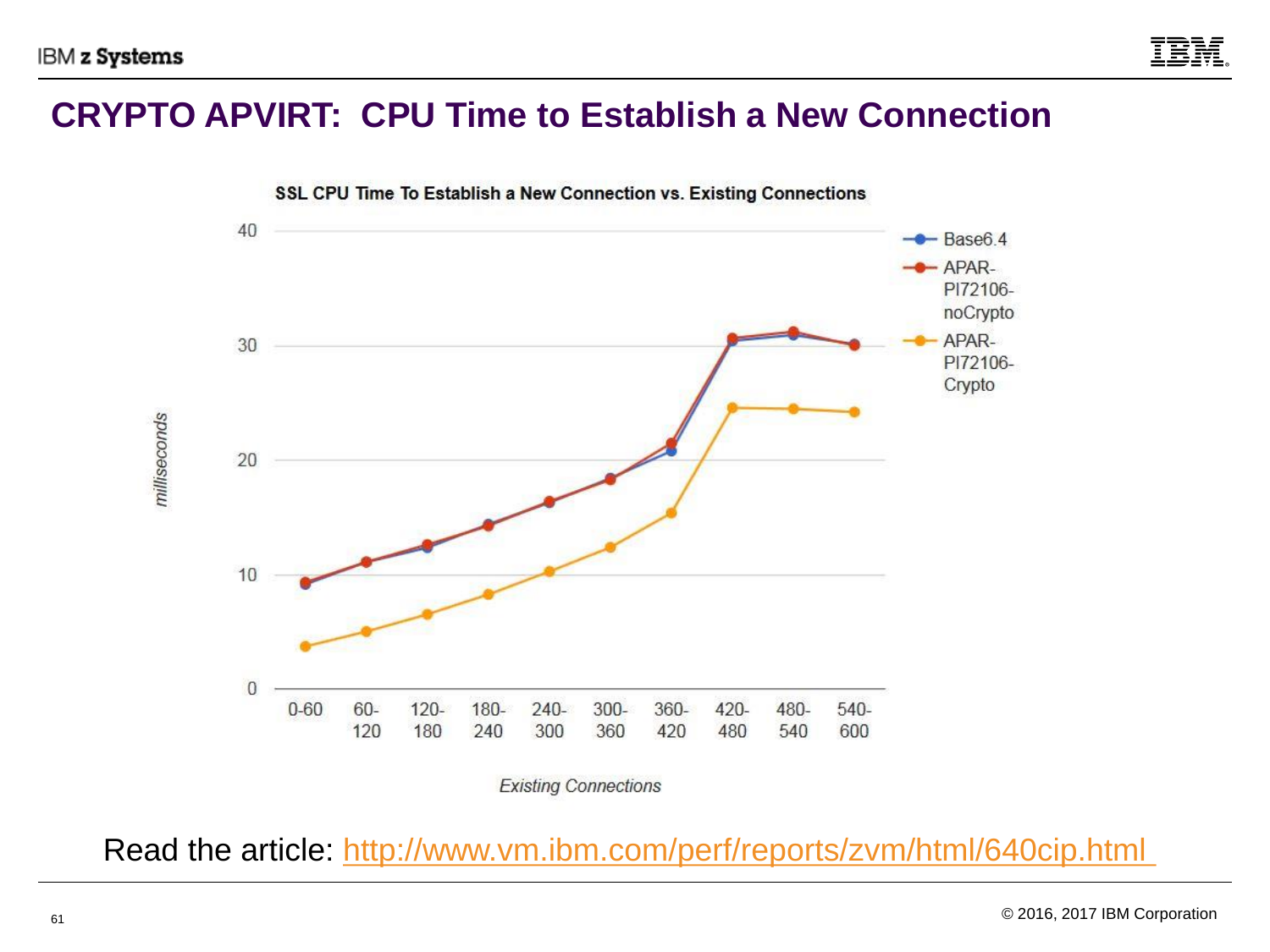

### **Concurrent I/O Support for XIV**

- Lets CP overlap I/Os to XIV EDEVs
	- Guests' I/Os
	- Its own I/Os
- APAR VM65929, PTF UM35080 for z/VM 6.4
- We evaluated this with a heavy-paging workload configured to page to XIV EDEVs
- Results for our workload:
	- 96% increase in ETR
	- 83% increase in pages/sec to EDEVs
	- Transfers/sec to each EDEV about doubled
- Read the article: <http://www.vm.ibm.com/perf/reports/zvm/html/640xiv.html>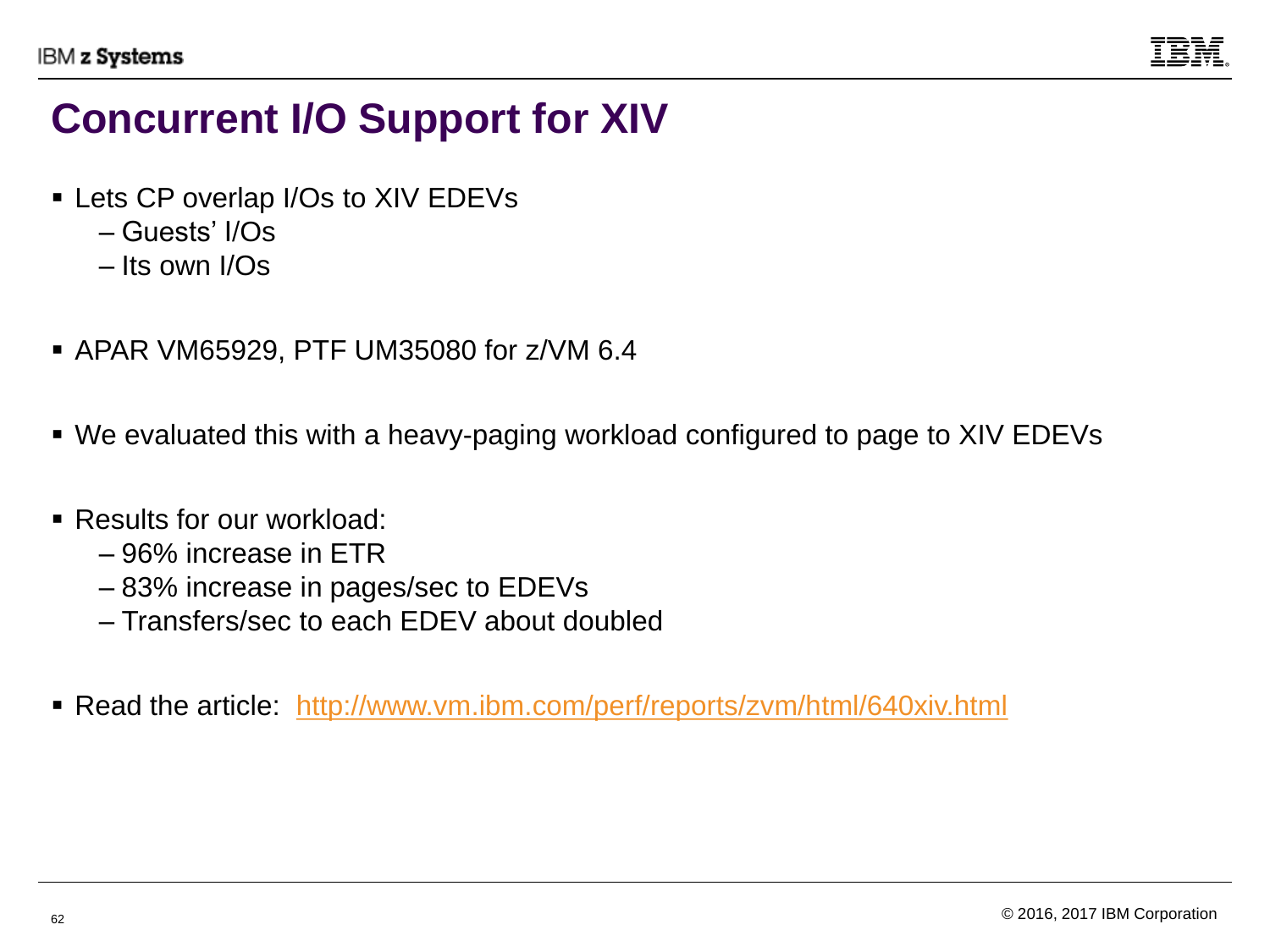

### **Dump Channel Program Improvements**

- Changes structure of channel programs used for dumps
	- PSW restart dumps
	- SNAPDUMPs
- APAR VM65989, PTF UM35132 for z/VM 6.4
- We evaluated this using SNAPDUMPs of several different sized LPARs
- Results for our workload: dump rate improved 260%
- Read the article: <http://www.vm.ibm.com/perf/reports/zvm/html/640500.html>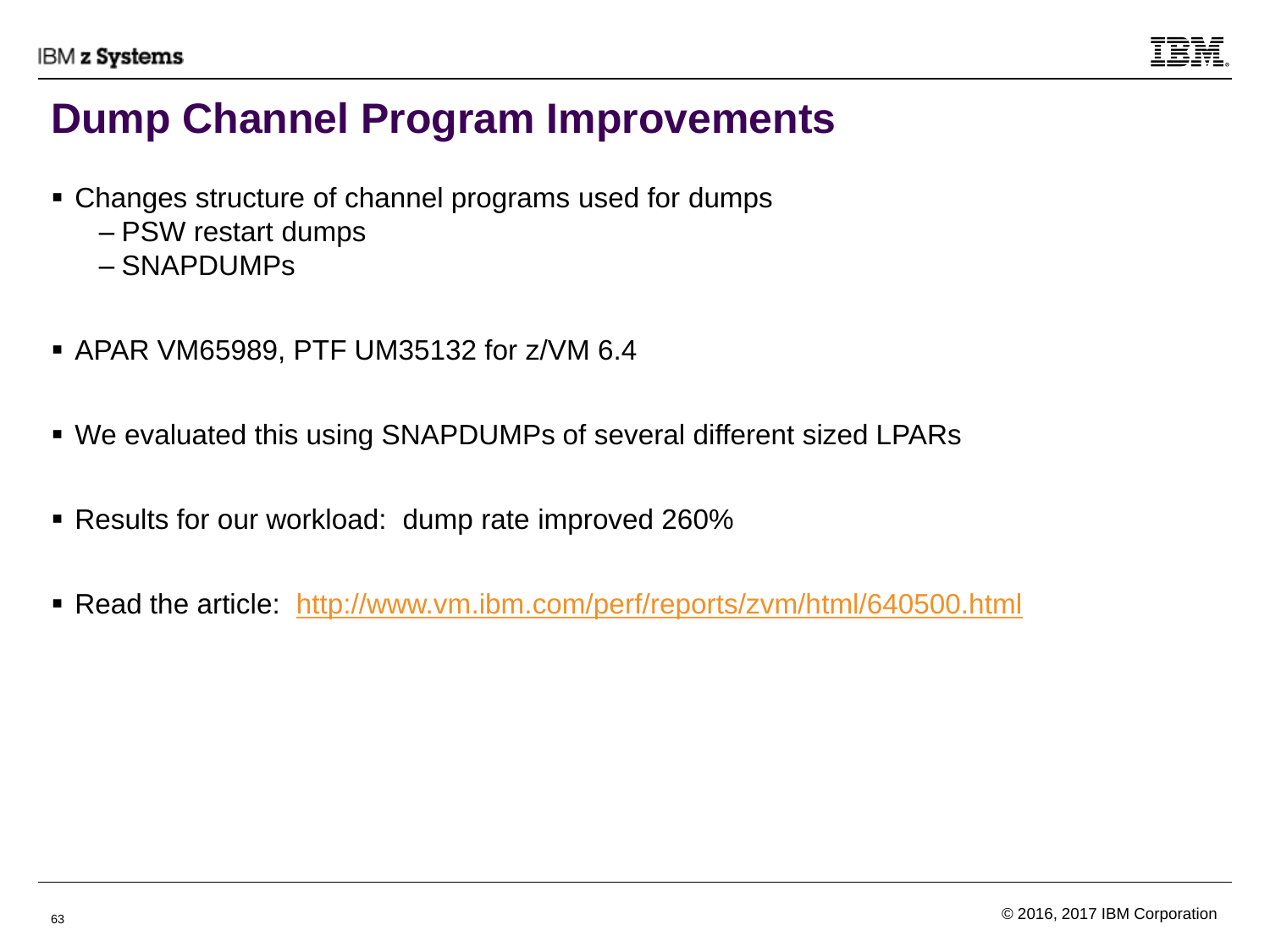

# **z/VM 6.4 Third Quarter 2017**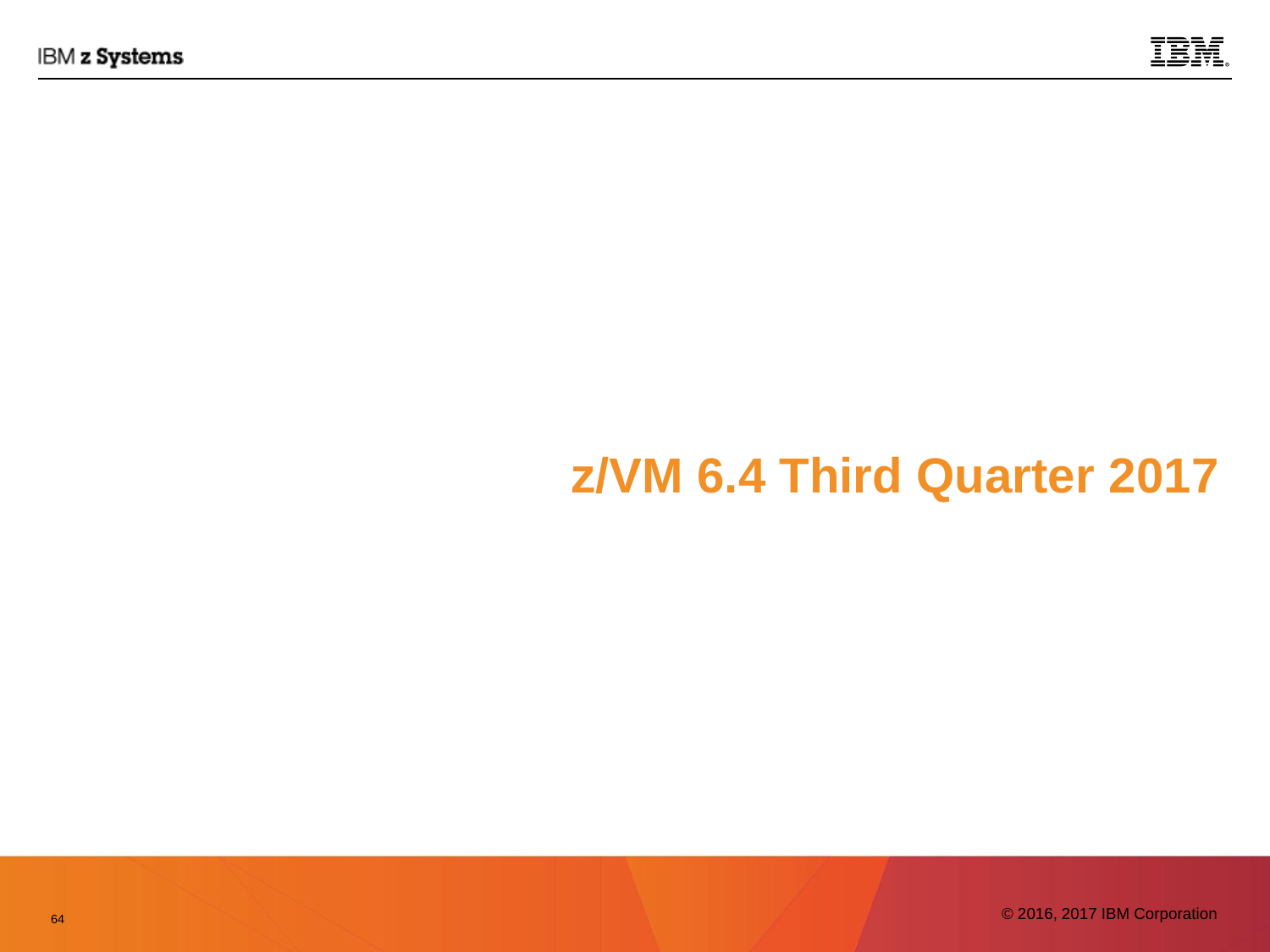

#### **z/VM 6.4 3Q17 SPE Stack: Regression Behavior**

- Compared back to z/VM 6.4 1Q17 on same hardware (z13), our suite experienced:
	- ETRR: mean (μ) 1.02, standard deviation (σ) 0.52
	- ITRR: µ 1.02, σ 0.44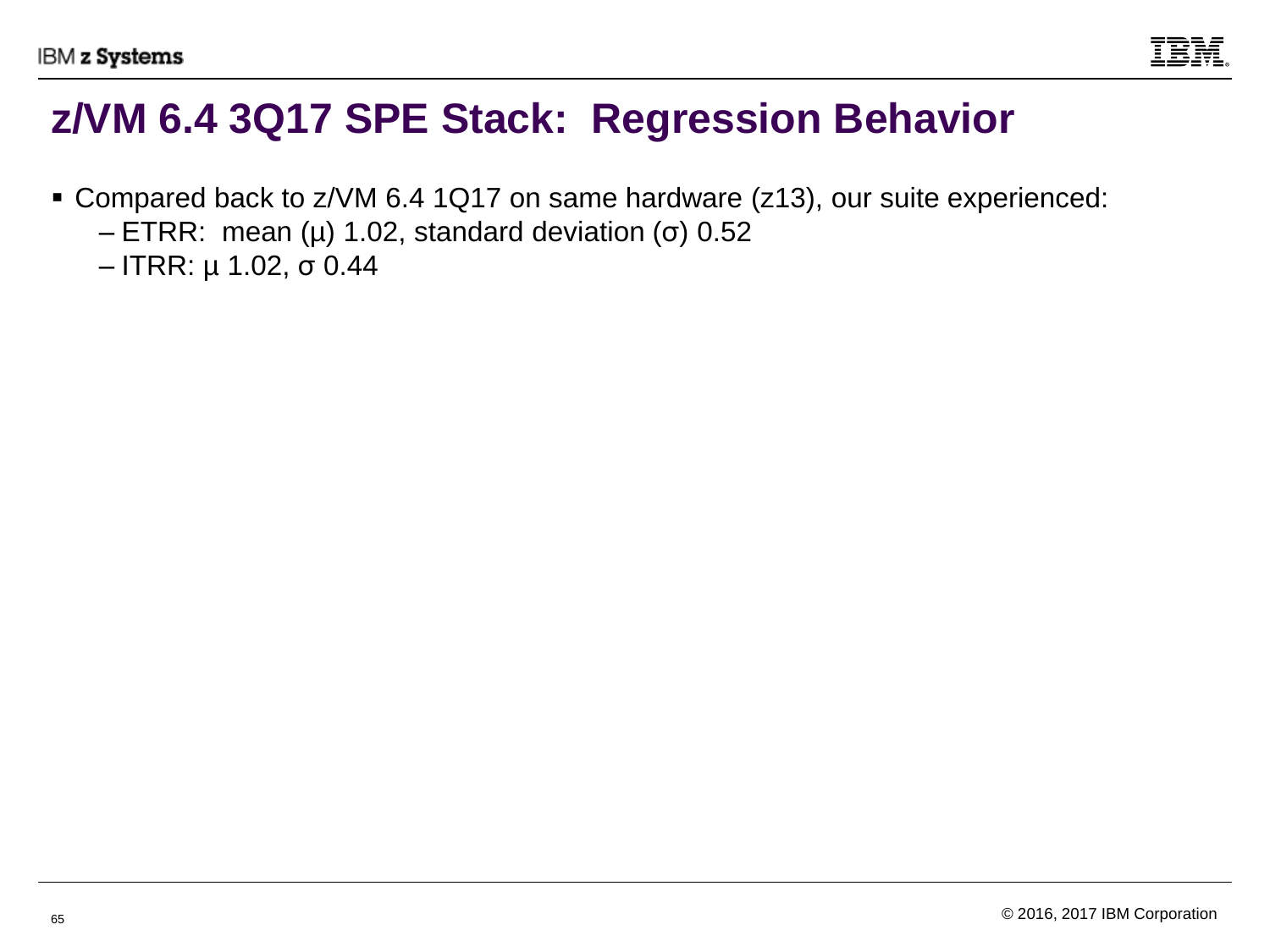

#### **New Shared/Exclusive Spin Lock Manager**

- We continue to look for ways to reduce the MP-effect penalty
- The scheduler lock is a kind of a lock called a "shared/exclusive lock"
	- Many processors can concurrently hold it "shared" no fair changing the protected data
	- OR, one processor can hold it "exclusive" I am changing the protected data
- We changed how we use cache lines:
	- Old manager: all acquirers hit a single line read/write
	- New manager: only the exclusive acquirers hit that line read/write
- Results:
	- A DayTrader-based workload with high scheduler lock content: ETRR 6.29, ITRR 5.00
	- A VIRSTOR-based workload with moderate scheduler lock content: ETRR 1.03, ITRR 1.44
	- Your results will depend highly upon:
		- How heavily your workload drives the scheduler lock, and
		- What fraction of that is demand for shared holds
- APAR is VM65988, PTF UM35214 for z/VM 6.4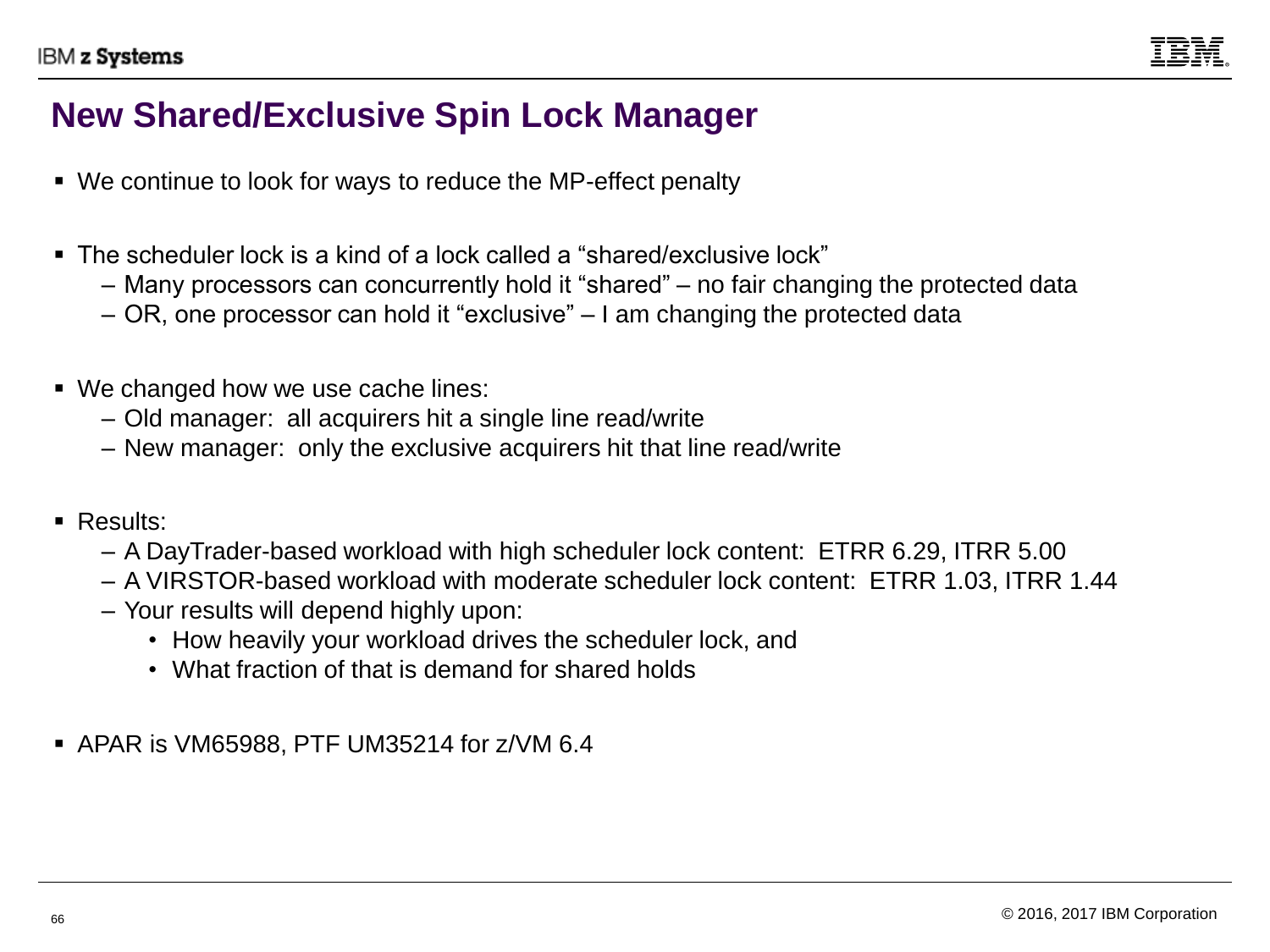

# **z/VM 6.4 Fourth Quarter 2017**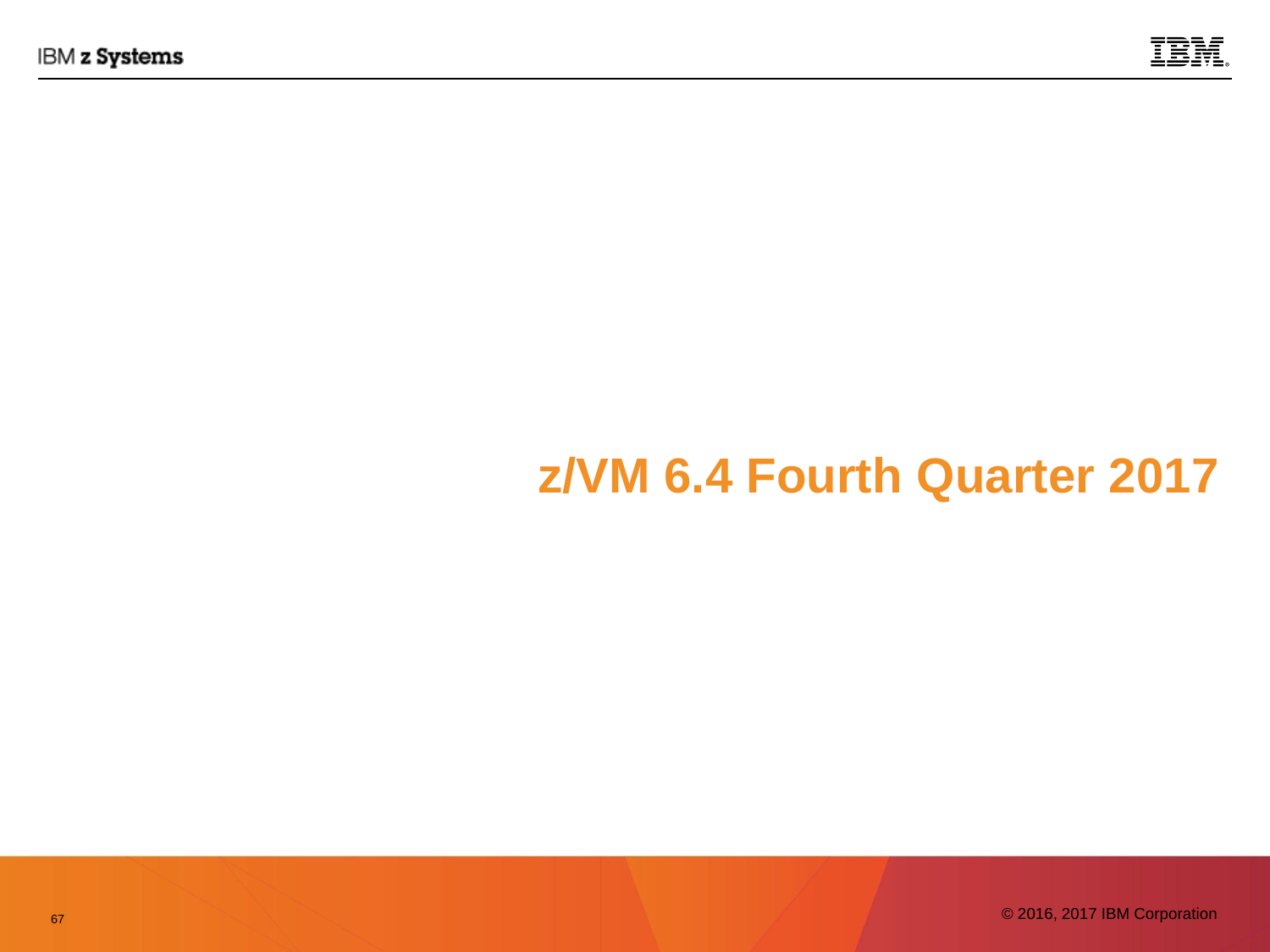

#### **VM66063: High PR/SM LPAR Management Time**

| 1FCX302 Run 2017/06/26 16:24:06                      | <b>PHYSLOG</b><br>Real Core Utilization Log |
|------------------------------------------------------|---------------------------------------------|
| From $2017/06/26$ 10:10:00<br>To 2017/06/26 10:46:00 |                                             |
| 2160 Secs 00:36:00<br>For                            | "This is a performance report"              |

Interval <PhCore> Shrd Total End Time Type Conf Ded Log. Weight %LgclC %Ovrhd LCoT/L %LPmgt %Total TypeT/L >>Mean>> IFL 86 0 95 1000 3240.9 244.65 1.075 1804.8 5290.4 1.632 >>Mean>> >Sum 86 0 95 1000 3240.9 244.65 1.075 1804.8 5290.4 1.632 10:11:00 IFL 86 0 116 1000 4238.0 340.31 1.080 1714.0 6292.3 1.485 10:11:00 >Sum 86 0 116 1000 4238.0 340.31 1.080 1714.0 6292.3 1.485 10:12:00 IFL 86 0 115 1000 4164.1 343.12 1.082 1911.5 6418.7 1.541 10:12:00 >Sum 86 0 115 1000 4164.1 343.12 1.082 1911.5 6418.7 1.541

%LPmgt is time spent in PR/SM and not chargeable to the LPARs.

One contributing factor in this situation was found to be that the LPARs of the CPC were running with too many vertical-lows unparked.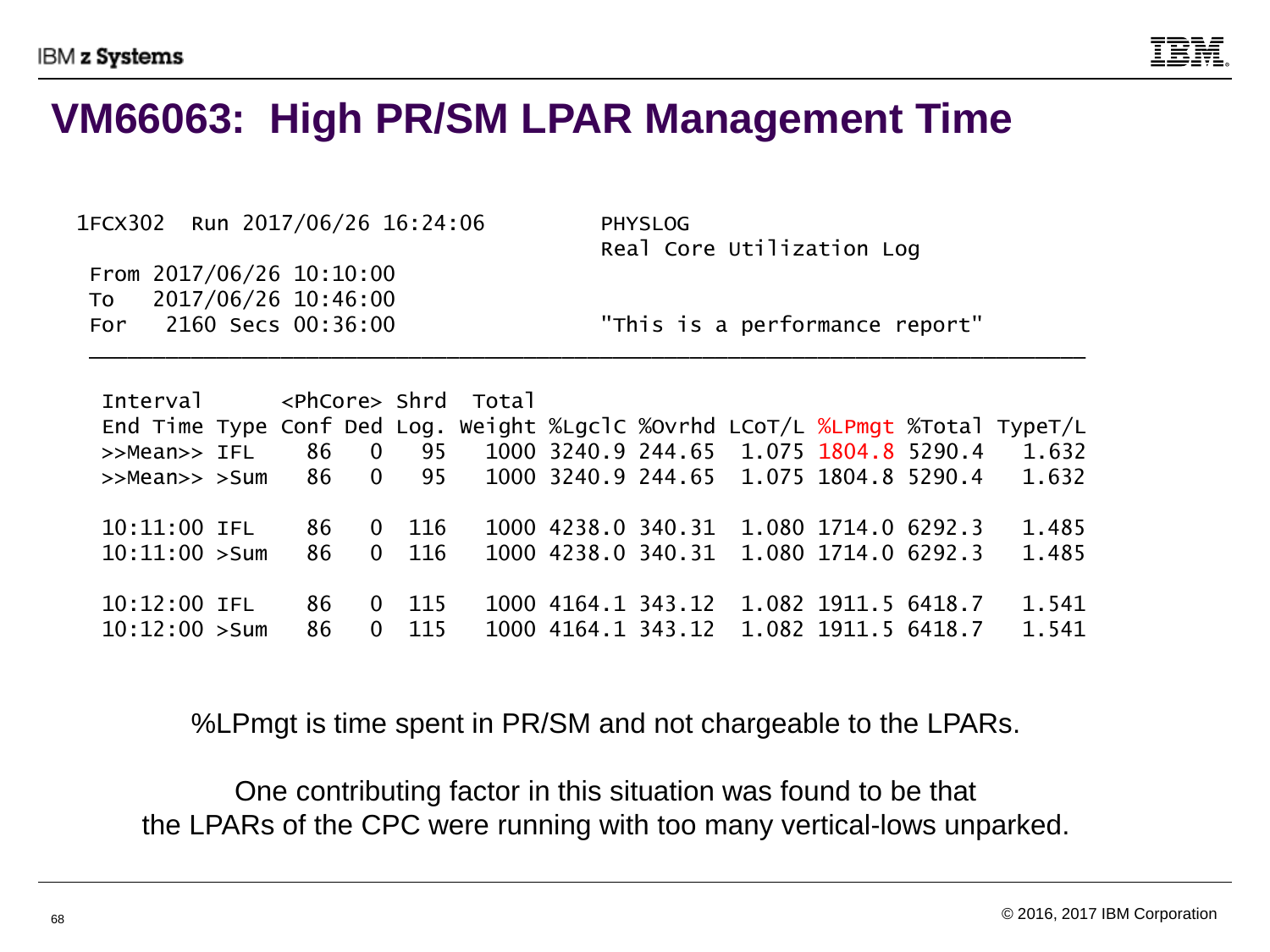

#### **VM66063: Too Many Vertical-Lows? What Does That Mean?**

Suppose the CPC has 86 shared physical IFLs and these LPARs:

- 1. One LPAR with entitlement 688 and 6 Vh, 1 Vm, 5 Vl
- 2. Two LPARs, each with entitlement 1978 and 19 Vh, 1 Vm, 4 Vl
- 3. Two LPARs, each with entitlement 1978 and 19 Vh, 1 Vm, 8 Vl

This makes 82 Vh and 34 non-Vh, like so:



If we could get rid of the unneeded Vls we could improve the situation.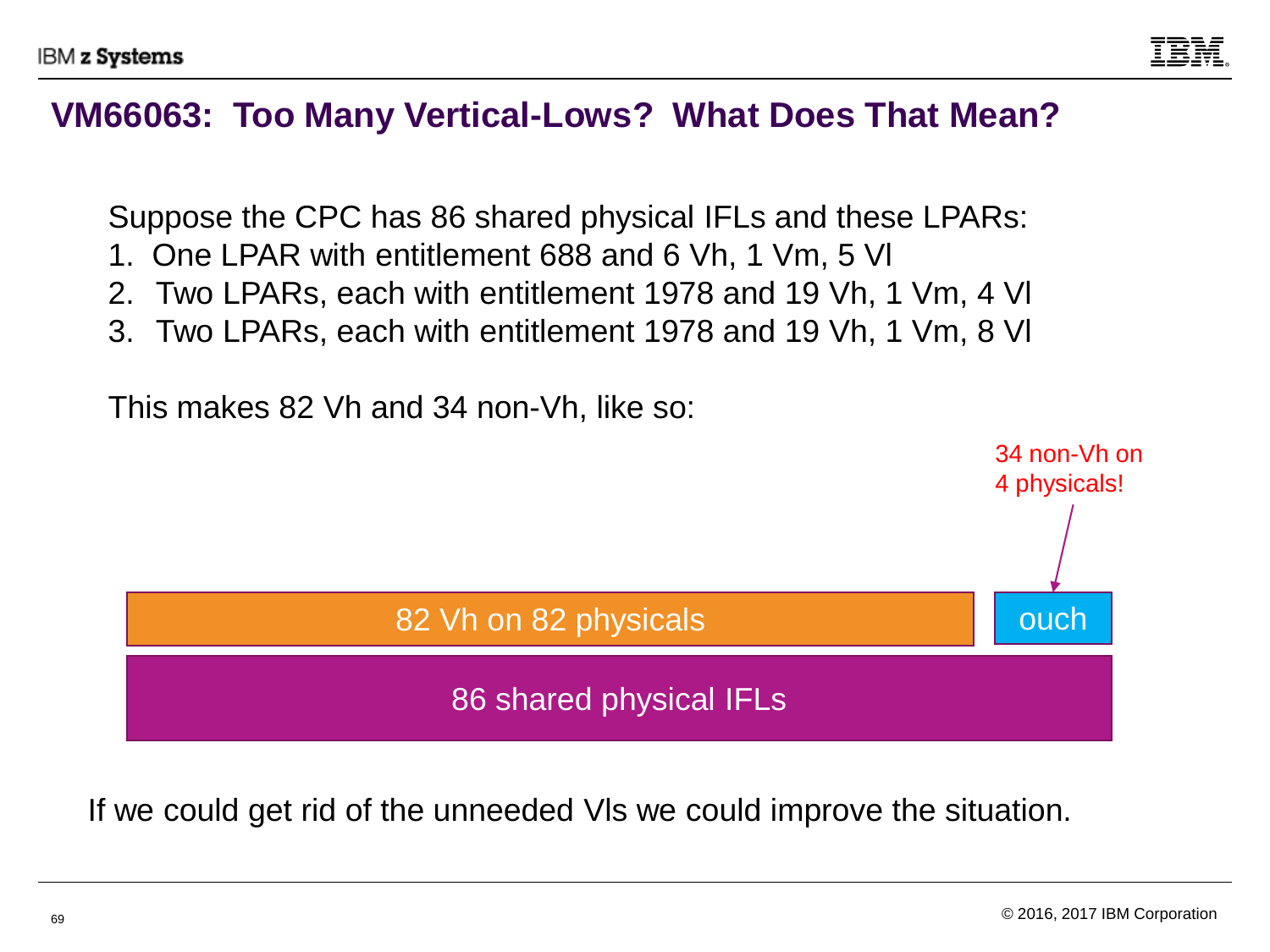

### **VM66063: The Old Unparking Heuristic**

- When Global Performance Data Control is ON,
- z/VM 6.4 unparks logical cores according to perceived *capacity*.
	- How many of my cores do I think PR/SM will power? Let's unpark that many.
	- Then spread the workload over all those unparked cores.
- This strategy can be a mistake in some situations:
	- Across the whole CPC, it results in unparking too many vertical-lows
	- Especially if the LPARs have lots of vertical-lows (*e.g.*, entitlement 1900% with 26 logical cores)
- The excessive unparking of vertical-lows can cause:
	- Increased PR/SM LPAR management time (FCX302 PHYSLOG %LPmgt)
	- Increased logical core suspend time (FCX304 PRCLOG %Susp)
	- Increased nonchargeable CP time ("system time") (FCX304 PRCLOG Syst)
	- Increased CP use of Diag x'9C' (FCX239 PROCSUM Diag9C/sec)
	- Increased guest use of Diag x'9C' (FCX104 PRIVOP Diagnose X'9C')
- The solution is to introduce some new unparking heuristics that can help reduce the MP level by parking unneeded logical cores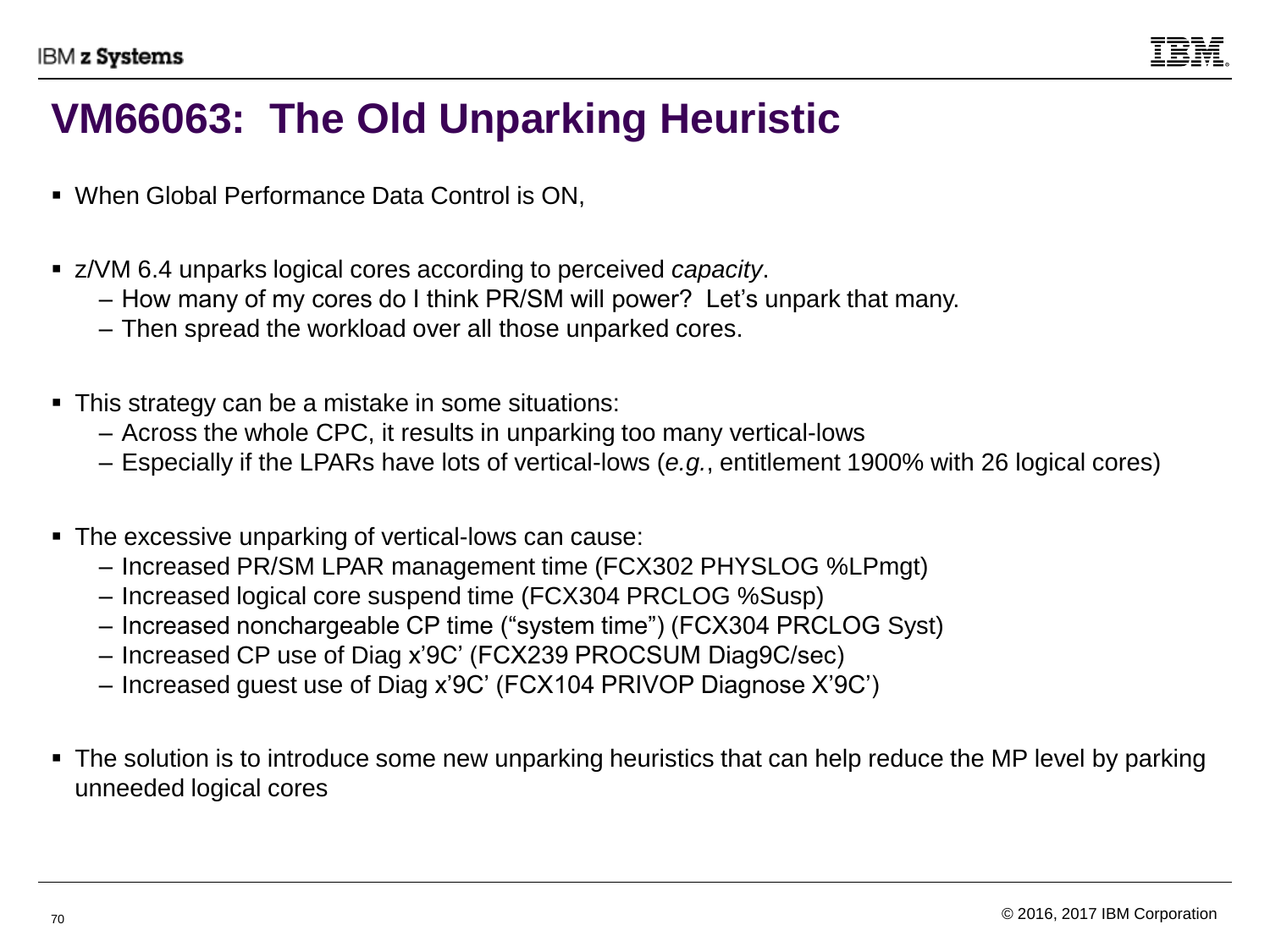

#### **VM66063: Now, Three Unparking Heuristics**

| Large:  | Runs in all the logical cores it appears will be powered. (today's behavior)<br>This can tend to unpark vertical-lows.                                                                          |
|---------|-------------------------------------------------------------------------------------------------------------------------------------------------------------------------------------------------|
| Medium: | Runs in the Vh and Vm cores plus only the needed-and-powered VI cores.<br>This can tend to reduce the number of unparked vertical-lows.                                                         |
| Small:  | Runs in only the needed-and-powered cores.<br>This can tend to reduce the number of unparked cores.                                                                                             |
| Effect: | $N(small) \leq N(medium) \leq N(large)$<br><i>Medium</i> has potential to dispose of VIs and of some MP effect.<br>Small has potential to dispose of VI, Vm, and Vh and of even more MP effect. |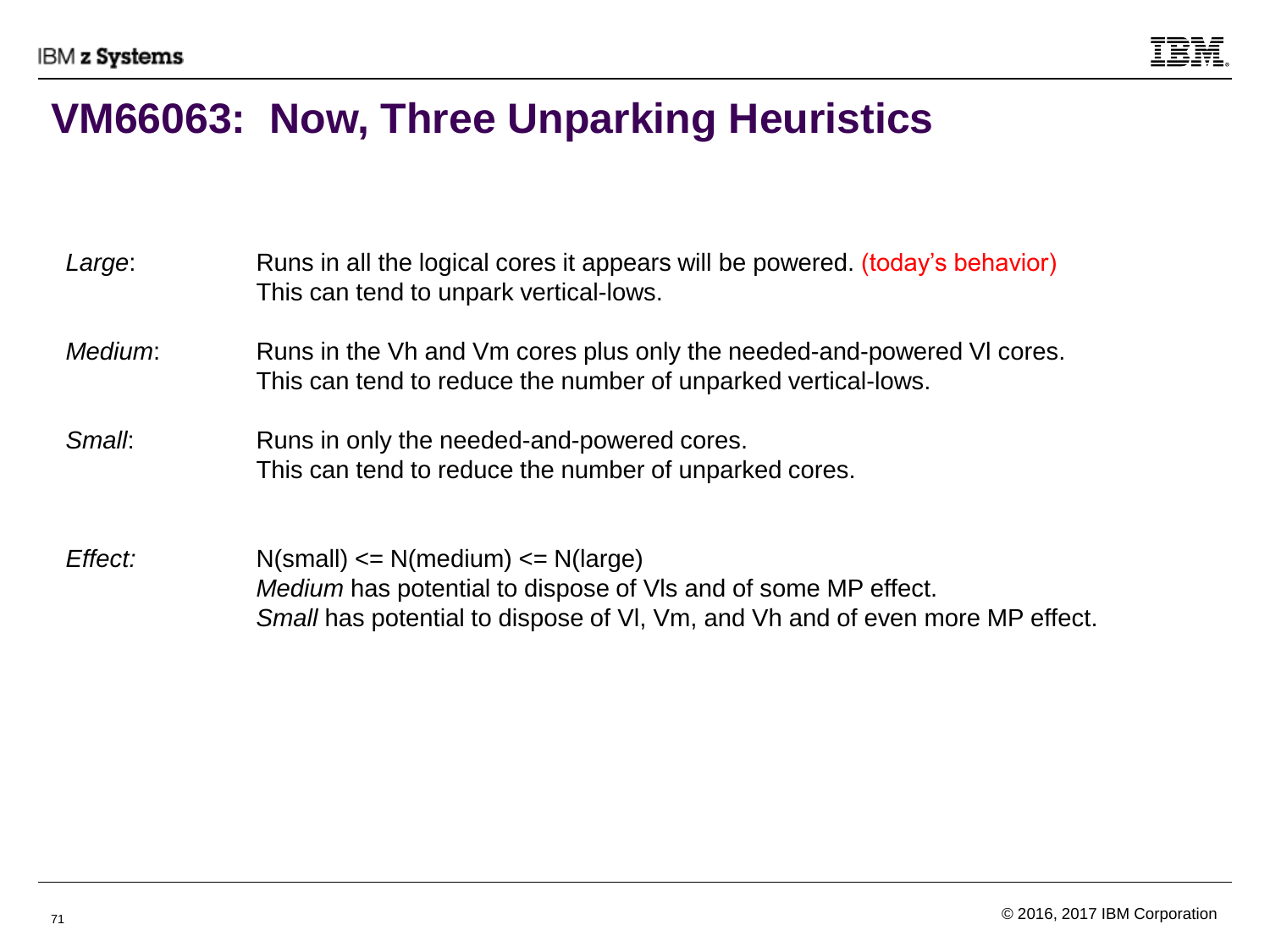

#### **VM66063: Externals**

(All of this applies only to running with GPD on)

```
To change the unparking model:
>--SET SRM UNPARKING--+--LARGE---+--><
                       +--MFDTUM--++--SMALL---+
```

```
To query which model is in effect:
>--QUERY SRM--+----------+--><
                +UNPARKING-+
```

```
To shut off use of vertical-lows (this is mostly a safety switch):
>--SET SRM EXCESSUSE--+--HIGH---+--><
                          +--MFDTIJM-++--1 OW---+++--NONF---+
```
There are corresponding statements for the z/VM system configuration file.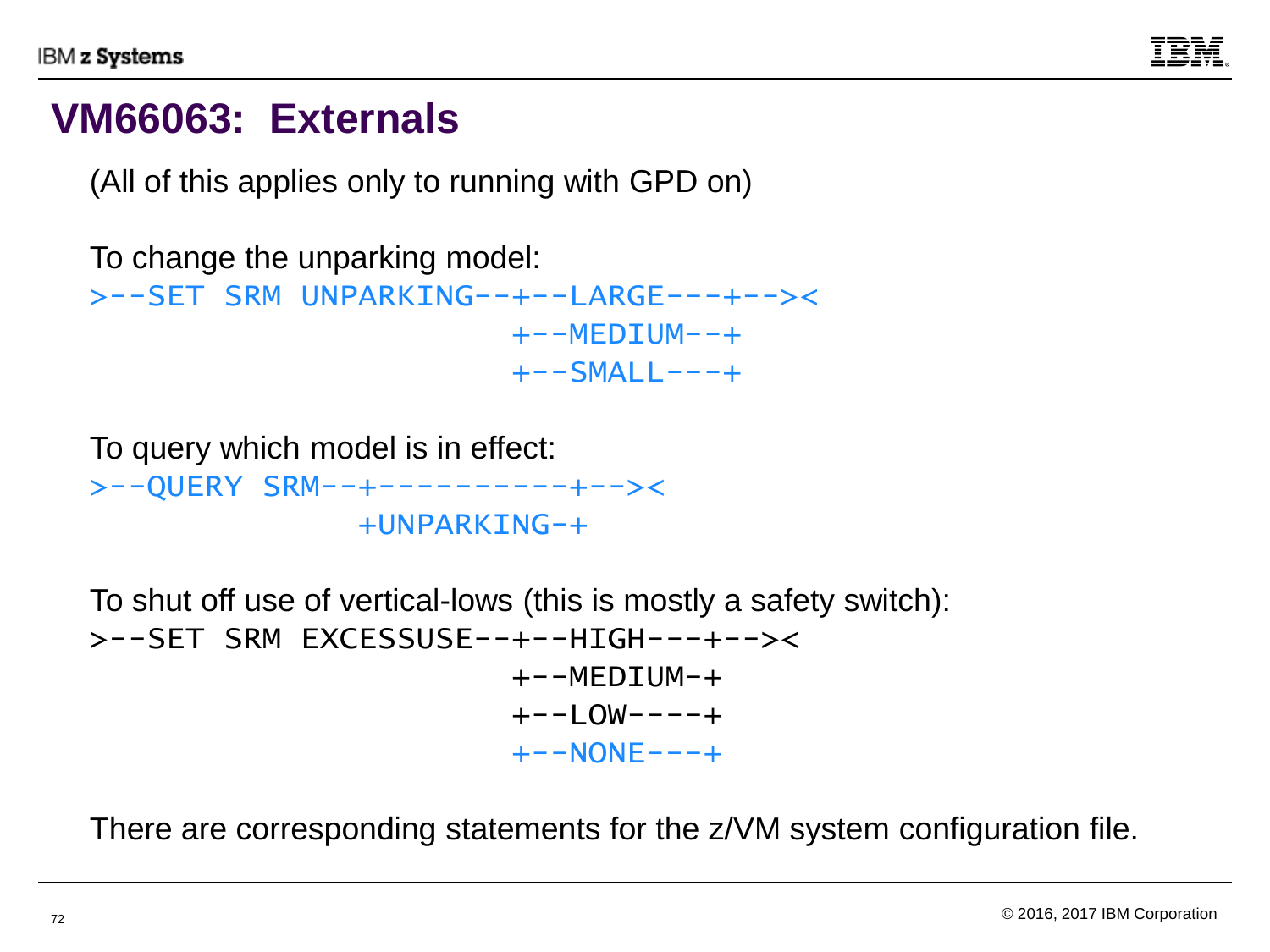

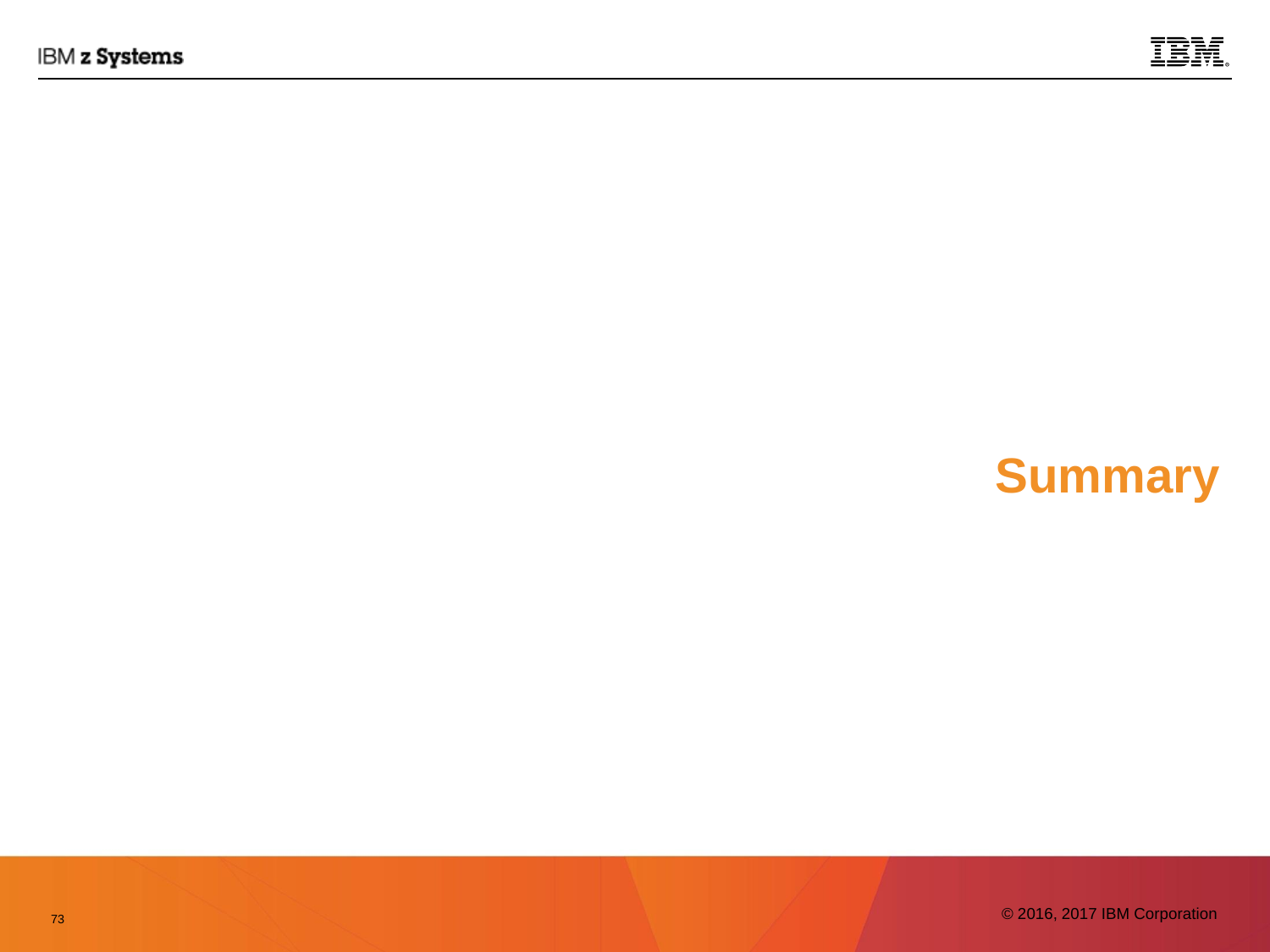

## **Summary**

- z14 offers a good performance bump over the z13
- z/VM 6.4 offers good regression behavior compared to z/VM 6.3
- z/VM 6.4 offers improved performance and capacity compared to z/VM 6.3
	- The Control Program can now exploit a 2 TB LPAR
	- The Control Program can now exploit HyperPAV aliases for paging
	- The Control Program can now exploit High Performance FICON for paging
- z/VM 6.4 offers improved scheduler behavior compared to z/VM 6.3 – Relative shares are enforced more accurately than they were previously
- z/VM 6.4 offers increased cipher strength compared to z/VM 6.3
- z/VM 6.4 offers many small improvements compared to z/VM 6.3
- There are a number of new or changed z/VM Performance Toolkit screens – Perfkit now requires a z/Architecture virtual machine and z/CMS
- There are a number of new or changed monitor records
- Visit us on the web at http://www.vm.ibm.com/perf/reports/zvm/html/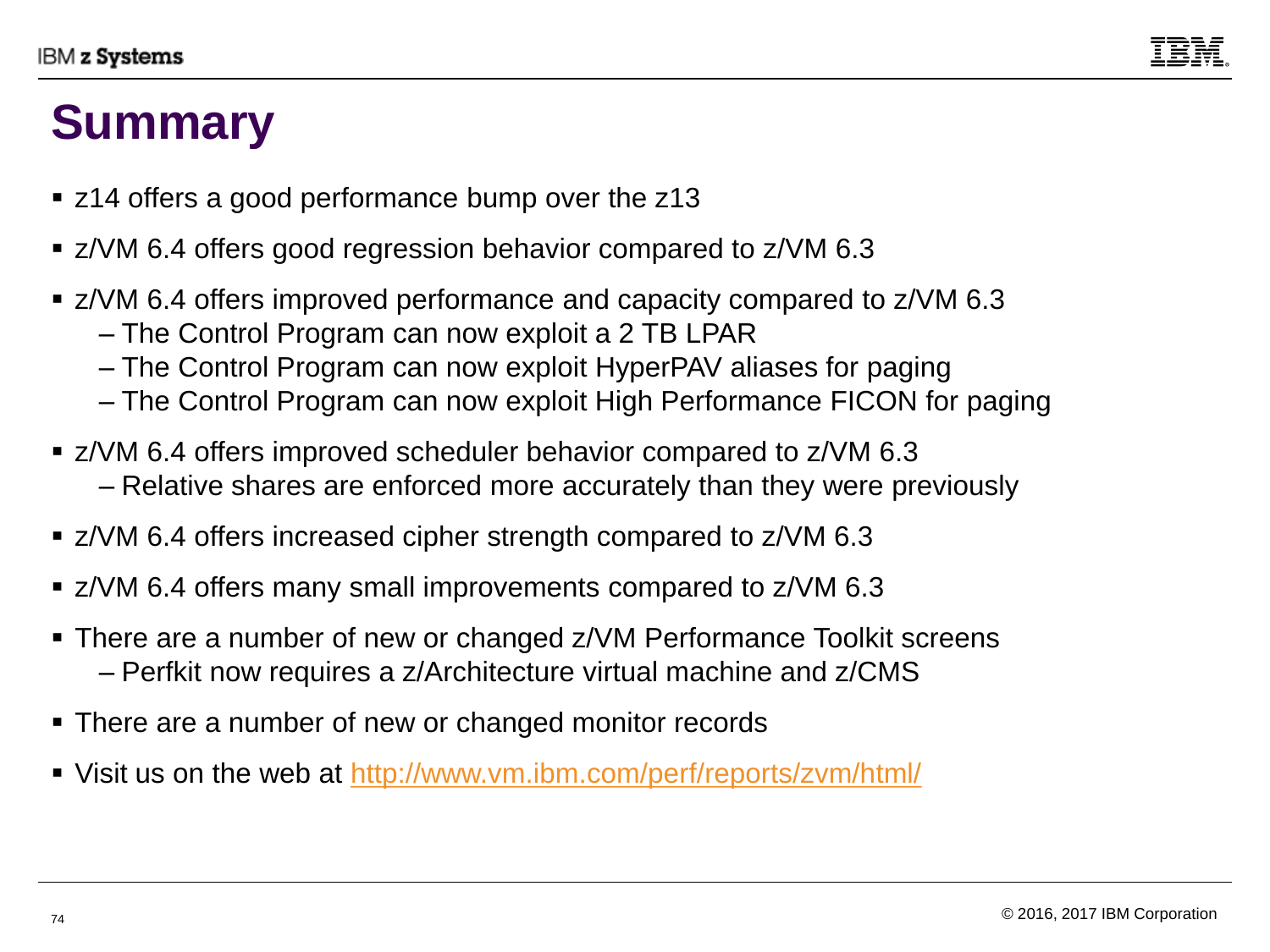



### Send feedback to: Brian Wade, [bkw@us.ibm.com](mailto:bkw@us.ibm.com)

### Also, visit our z/VM Performance Report: http://www.vm.ibm.com/perf/reports/zvm/html/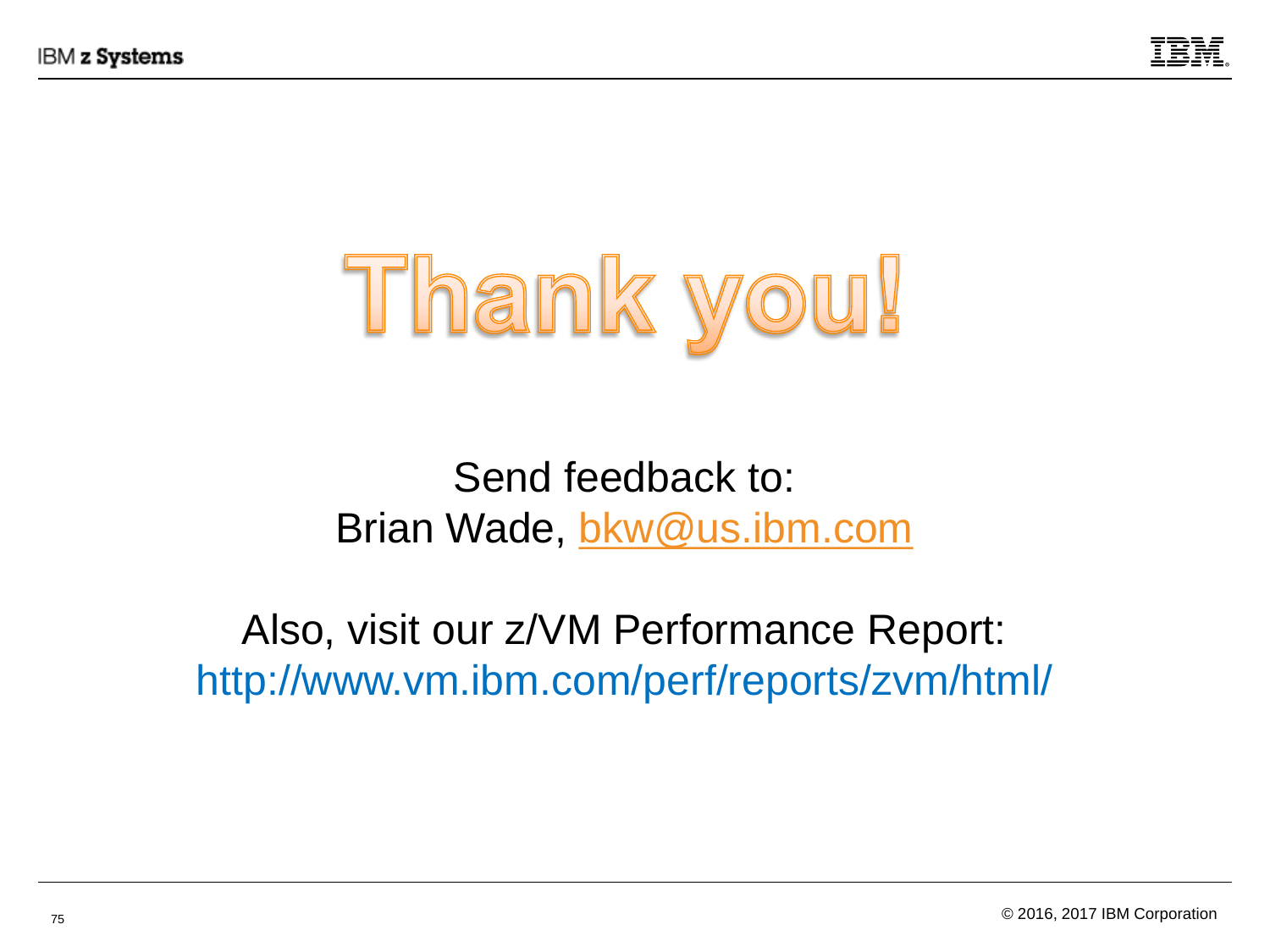

# **Appendix: Monitor Record Changes**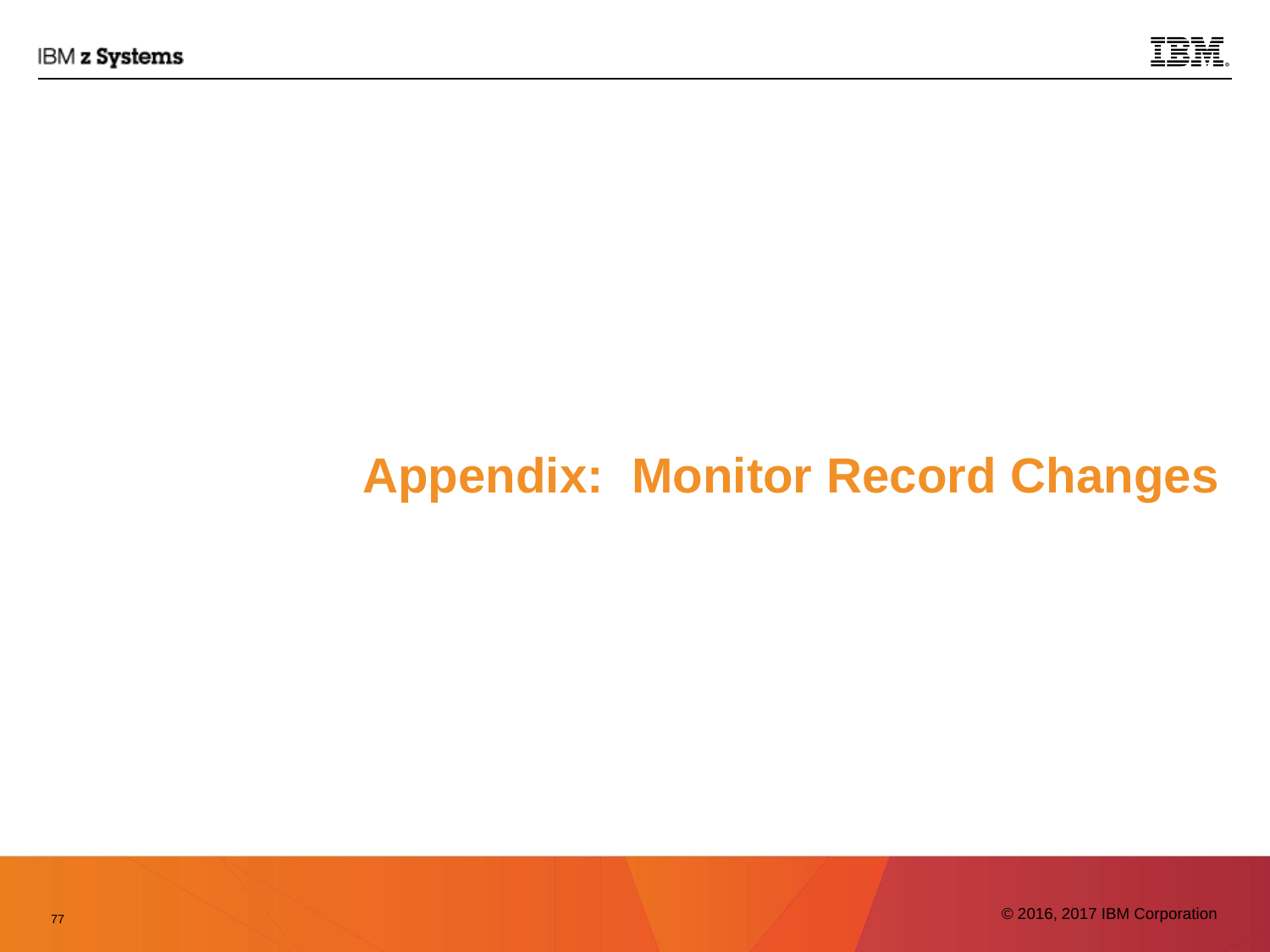

#### **z/VM 6.4 GA Monitor Record Changes, 1 of 4**

| D and R                       | <b>Name</b>     | <b>Long Name</b>                      | N=new; C=changed; D=deleted |
|-------------------------------|-----------------|---------------------------------------|-----------------------------|
| Domain 0, System              |                 |                                       |                             |
| <b>D0 R1</b>                  | <b>MRSYTSYP</b> | System data (per processor)           | ${\bf C}$                   |
| <b>DO R2</b>                  | <b>MRSYTPRP</b> | Processor data (per processor)        | ${\bf C}$                   |
| <b>D0 R4</b>                  | <b>MRSYTRSP</b> | Real storage data (per processor)     | C                           |
| <b>DO R5</b>                  | <b>MRSYTXSP</b> | Expanded storage data (per processor) | $\mathsf D$                 |
| D0 R14                        | <b>MRSYTXSG</b> | Minidisk cache data (global)          | C                           |
| D0 R15                        | <b>MRSYTCUG</b> | Logical partition configuration       | $\mathsf{C}$                |
| D0 R21                        | <b>MRSYTSXG</b> | System execution space (global)       | C                           |
| D0 R23                        | <b>MRSYTLCK</b> | Formal spin lock data                 | $\mathsf{C}$                |
| Domain 1, Monitor             |                 |                                       |                             |
| D <sub>1</sub> R <sub>4</sub> | <b>MRMTRSYS</b> | System configuration data             | ${\bf C}$                   |
| D1 R6                         | <b>MRMTRDEV</b> | Device configuration data             | C                           |
| D1 R7                         | <b>MRMTRMEM</b> | Memory configuration data             | ${\bf C}$                   |
| D1 R16                        | <b>MRMTRSCH</b> | Scheduler settings                    | $\mathsf{C}$                |
| D1 R17                        | <b>MRMTRXSG</b> | Expanded storage data                 | $\mathsf D$                 |
| D1 R19                        | <b>MRMTRQDC</b> | QDIO device configuration             | C                           |
| D1 R20                        | <b>MRMTRHPP</b> | HyperPAV pool definition              | ${\bf C}$                   |
| D1 R31                        | <b>MRMTRSRV</b> | CP service configuration              | N                           |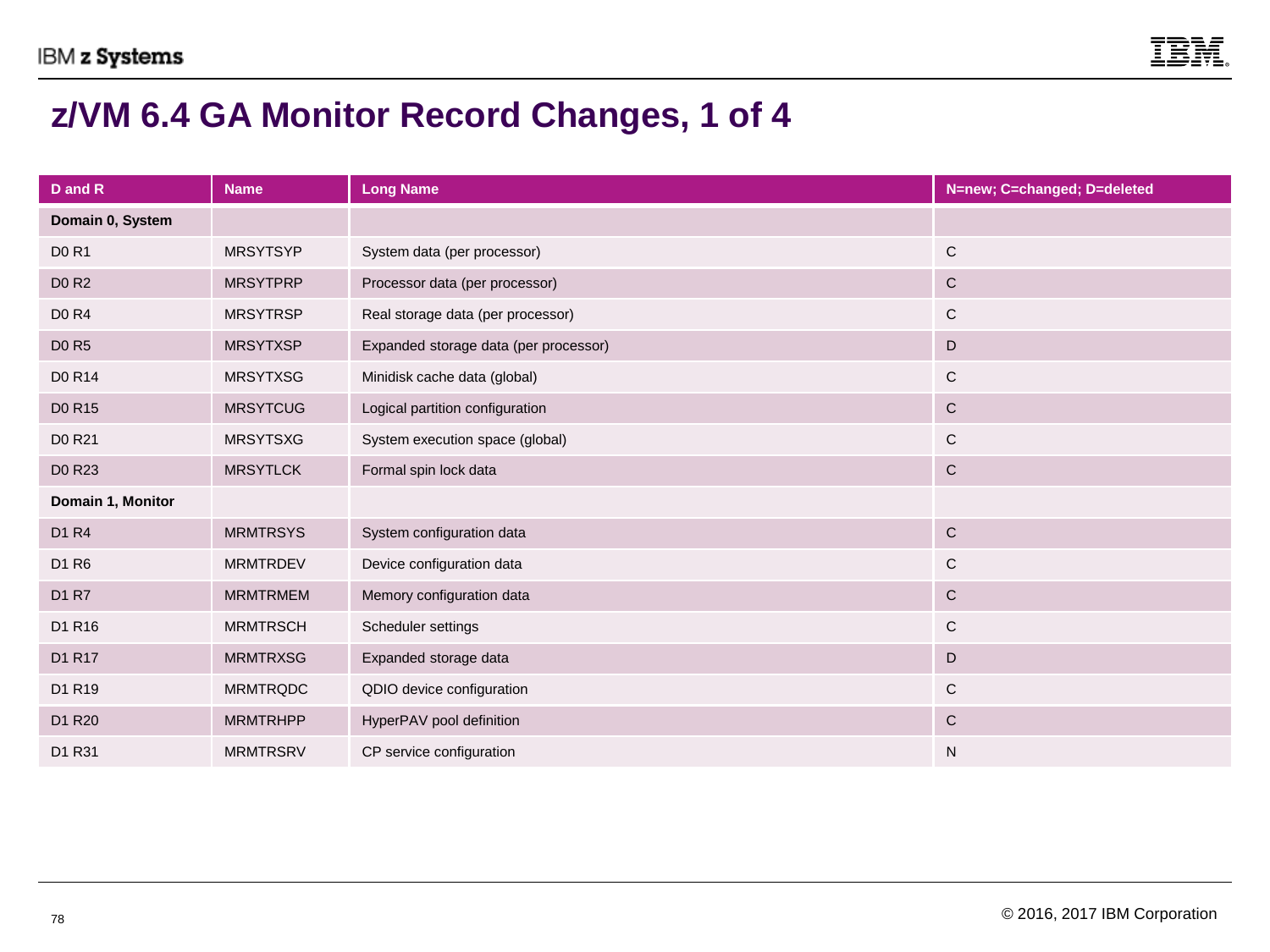

#### **z/VM 6.4 GA Monitor Record Changes, 2 of 4**

| D and R                           | <b>Name</b>     | <b>Long Name</b>                            | N=new; C=changed; D=deleted |
|-----------------------------------|-----------------|---------------------------------------------|-----------------------------|
| Domain 2, Scheduler               |                 |                                             |                             |
| D <sub>2</sub> R <sub>4</sub>     | <b>MRSCLADL</b> | Add user to dispatch list                   | $\mathbf C$                 |
| <b>D<sub>2</sub>R<sub>5</sub></b> | <b>MRSCLDDL</b> | Drop user from dispatch list                | ${\bf C}$                   |
| D <sub>2</sub> R <sub>6</sub>     | <b>MRSCLAEL</b> | Add user to eligible list                   | $\mathsf{C}$                |
| D <sub>2</sub> R <sub>7</sub>     | <b>MRSCLSRM</b> | SET SRM changes                             | $\mathbf C$                 |
| D <sub>2</sub> R <sub>13</sub>    | <b>MRSCLALL</b> | Add VMDBK to the limit list                 | $\mathsf C$                 |
| D <sub>2</sub> R <sub>14</sub>    | <b>MRSCLDLL</b> | Drop VMDBK from the limit list              | $\mathbf C$                 |
| Domain 3, Storage                 |                 |                                             |                             |
| D3 R1                             | <b>MRSTORSG</b> | Real storage management (global)            | $\mathbf C$                 |
| D3 R3                             | <b>MRSTOSHR</b> | Shared storage management (per NSS or DCSS) | $\mathsf C$                 |
| D3 R4                             | <b>MRSTOASP</b> | Auxiliary storage management                | $\mathbf C$                 |
| D3 R8                             | <b>MRSTOBPG</b> | Block paging data                           | $\mathsf{C}$                |
| D3 R9                             | <b>MRSTOXSG</b> | Expanded storage data                       | $\mathsf D$                 |
| D3 R10                            | <b>MRSTOXSU</b> | Expanded storage data (per user)            | D                           |
| D3 R11                            | <b>MRSTOASS</b> | Auxiliary shared storage management         | $\mathbf C$                 |
| D3 R14                            | <b>MRSTOASI</b> | Address space information record            | $\mathsf C$                 |
| D3 R16                            | <b>MRSTOSHD</b> | NSS/DCSS/SSP removed from storage           | $\mathbf C$                 |
| Domain 4, User                    |                 |                                             |                             |
| D <sub>4</sub> R <sub>2</sub>     | <b>MRUSELOF</b> | User logoff data                            | $\mathsf C$                 |
| D <sub>4</sub> R <sub>3</sub>     | <b>MRUSEACT</b> | User activity data                          | $\mathsf C$                 |
| D <sub>4</sub> R <sub>9</sub>     | <b>MRUSEATE</b> | User activity data at transaction end       | $\mathsf C$                 |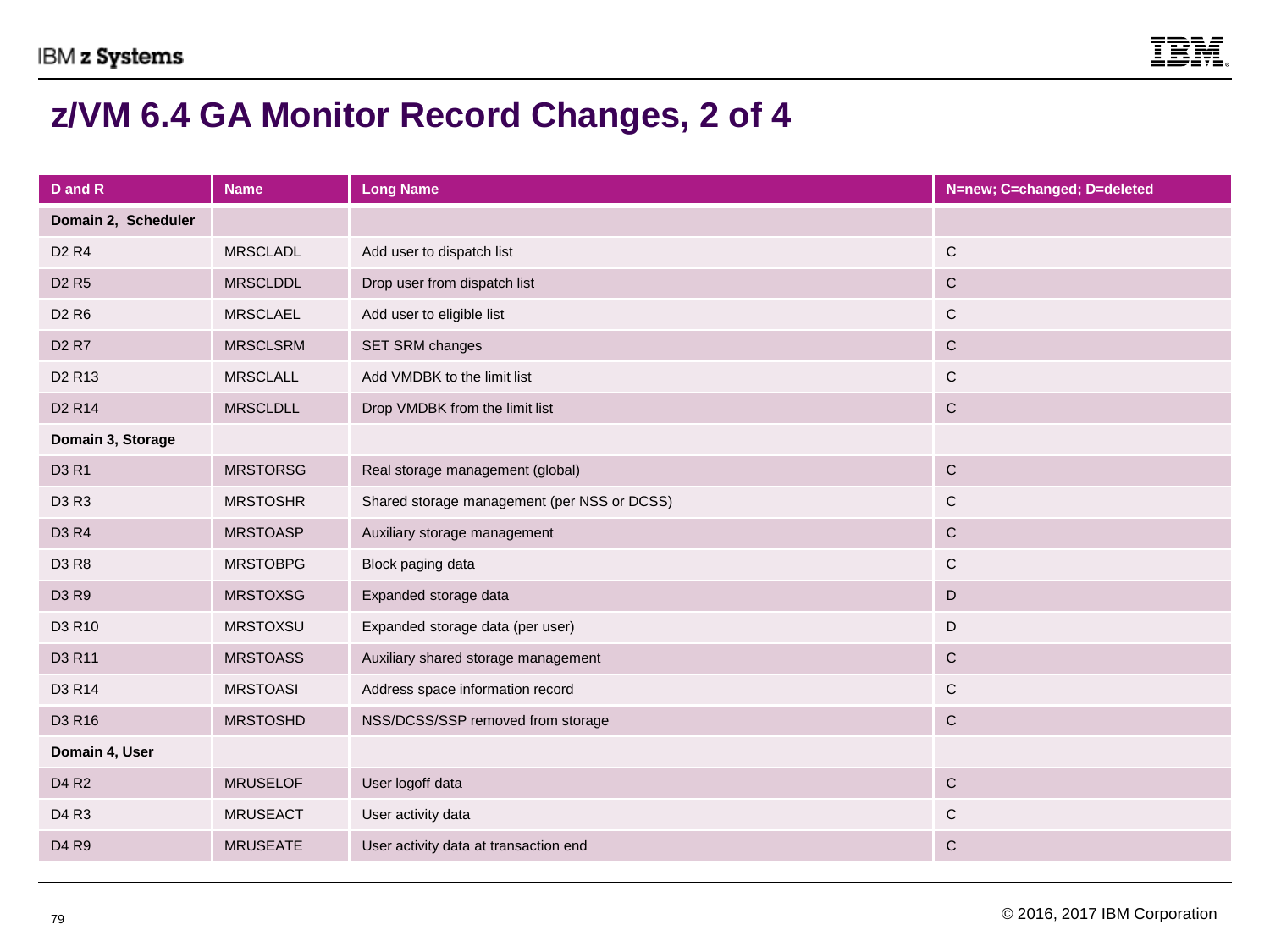

#### **z/VM 6.4 GA Monitor Record Changes, 3 of 4**

| D and R                        | <b>Name</b>     | <b>Long Name</b>                    | N=new; C=changed; D=deleted |
|--------------------------------|-----------------|-------------------------------------|-----------------------------|
| Domain 5, Processor            |                 |                                     |                             |
| D <sub>5</sub> R <sub>1</sub>  | <b>MRPRCVON</b> | VARY ON processor                   | $\mathsf C$                 |
| <b>D5 R2</b>                   | <b>MRPRCVOF</b> | VARY OFF processor                  | $\mathsf{C}$                |
| D5 R11                         | <b>MRPRCINS</b> | Instruction counts (per processor)  | $\mathbf C$                 |
| D <sub>5</sub> R <sub>18</sub> | <b>MRPRCDHF</b> | Dispatch vector high frequency data | $\mathbf C$                 |
| D <sub>5</sub> R <sub>20</sub> | <b>MRPRCMFM</b> | MT CPUMF counters                   | C                           |
| D <sub>5</sub> R <sub>21</sub> | <b>MRPRCSMT</b> | SMT configuration change event      | ${\sf N}$                   |
| Domain 6, I/O, 1 of 2          |                 |                                     |                             |
| <b>D6 R1</b>                   | <b>MRIODVON</b> | VARY ON device                      | $\mathsf C$                 |
| D6 R3                          | <b>MRIODDEV</b> | Device activity                     | C                           |
| <b>D6 R4</b>                   | <b>MRIODCAD</b> | Cache activity data                 | $\mathsf C$                 |
| D6 R10                         | <b>MRIODALS</b> | Automated tape library statistics   | $\mathsf C$                 |
| D6 R22                         | <b>MRIODVSF</b> | Virtual switch failover             |                             |
| D6 R23                         | <b>MRIODVSR</b> | Virtual switch recovery             | $\mathsf{C}$                |
| D6 R25                         | <b>MRIODQDA</b> | QDIO device activation event        | $\mathsf C$                 |
| D6 R27                         | <b>MRIODQDD</b> | QDIO device deactivation event      | $\mathsf{C}$                |
| D6 R28                         | <b>MRIODHPP</b> | HyperPAV pool activity              | $\mathsf{C}$                |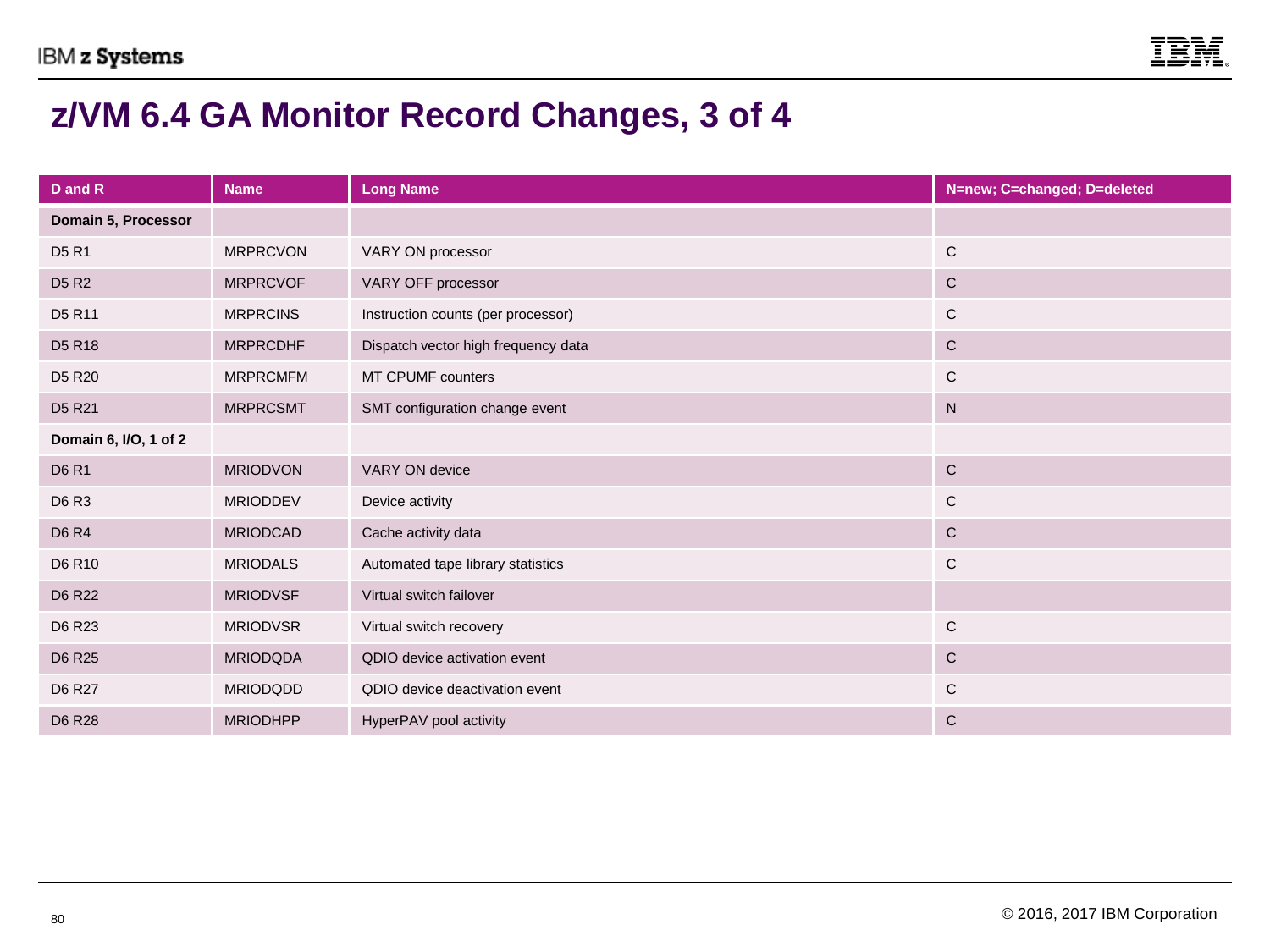

#### **z/VM 6.4 GA Monitor Record Changes, 4 of 4**

| D and R                             | <b>Name</b>     | <b>Long Name</b>                         | N=new; C=changed; D=deleted |
|-------------------------------------|-----------------|------------------------------------------|-----------------------------|
| Domain 6, I/O, 2 of 2               |                 |                                          |                             |
| D6 R30                              | <b>MRIODLPT</b> | <b>LSS PAV transition</b>                | C                           |
| D6 R32                              | <b>MRIODHPF</b> | Indicates an HPF feature change          | C                           |
| D6 R34                              | <b>MRIODBPD</b> | Virtual switch bridge port deactivation  | $\mathsf{C}$                |
| D6 R40                              | <b>MRIODPDS</b> | Guest disables a PCI function            | $\mathsf{C}$                |
| D6 R42                              | <b>MRIODPAD</b> | PCI function added to the system         | $\mathsf{C}$                |
| D6 R45                              | <b>MRIODPON</b> | Real PCI function varied on              | $\mathsf{C}$                |
| Domain 8, Virtual<br><b>Network</b> |                 |                                          |                             |
| D8 R1                               | <b>MRVNDSES</b> | Virtual NIC session activity             | $\mathsf{C}$                |
| D8 R2                               | <b>MRVNDLSU</b> | Virtual NIC guest link state - link up   | C                           |
| <b>D8 R3</b>                        | <b>MRVNDLSD</b> | Virtual NIC guest link state - link down | C                           |